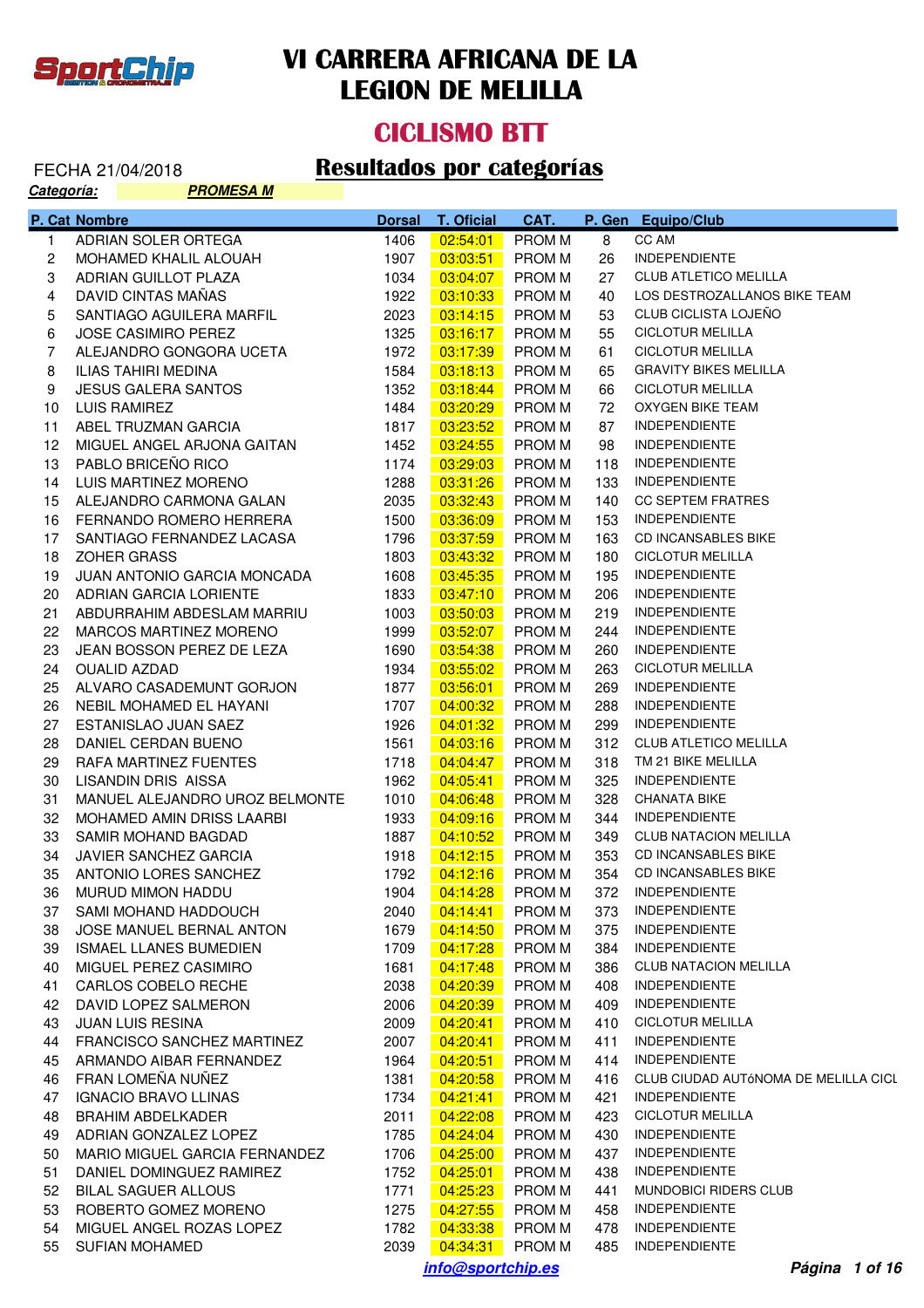

**Categoría:** 

## **VI CARRERA AFRICANA DE LA LEGION DE MELILLA**

#### **CICLISMO BTT**

# FECHA 21/04/2018 **Resultados por categorías**<br>Categoría: **RECOLOGADO RESULTADOS POR CATEGORÍAS**

|     | P. Cat Nombre                      | <b>Dorsal</b> | <b>T. Oficial</b> | CAT.          |     | P. Gen Equipo/Club                  |
|-----|------------------------------------|---------------|-------------------|---------------|-----|-------------------------------------|
| 56  | JUAN MIGUEL PEREZ LOPEZ            | 1624          | 04:34:55          | <b>PROMM</b>  | 487 | <b>TAFAD MELILLA</b>                |
| 57  | FERNANDO DOMINGUEZ OSUNA           | 1694          | 04:37:19          | <b>PROM M</b> | 501 | TAFAD MELILLA                       |
| 58  | ALEJANDRO GONZALEZ GOMEZ           | 1639          | 04:39:51          | <b>PROM M</b> | 511 | <b>INDEPENDIENTE</b>                |
| 59  | IGNACIO CANO RODRIGUEZ             | 1582          | 04:41:10          | <b>PROM M</b> | 520 | <b>INDEPENDIENTE</b>                |
| 60  | ADIL MIMUN ARRACHIK                | 1998          | 04:42:58          | <b>PROM M</b> | 533 | <b>INDEPENDIENTE</b>                |
| 61  | JAVIER LOPEZ SORIA                 | 1799          | 04:43:06          | <b>PROM M</b> | 535 | DON BICI                            |
| 62  | <b>JESUS RUIZ FERNANDEZ</b>        | 1980          | 04:44:24          | <b>PROM M</b> | 541 | <b>INDEPENDIENTE</b>                |
| 63  | LUIS ANDRES MORA ORTEGA            | 1903          | 04:44:42          | <b>PROM M</b> | 542 | <b>INDEPENDIENTE</b>                |
| 64  | JOAQUIN CASTILLO SANCHEZ           | 1745          | 04:45:56          | <b>PROM M</b> | 545 | <b>INDEPENDIENTE</b>                |
| 65  | MANUEL BALLESTER MARTI             | 1701          | 04:47:02          | <b>PROM M</b> | 550 | GRUPO CICLISTA LA TABERNA TORREVEJE |
| 66  | ANTONIO JAVIER ORTIZ BERMUDO       | 1609          | 04:48:17          | <b>PROM M</b> | 561 | POKER DE ASES                       |
| 67  | ALEJANDRO PEREZ RUIZ               | 1494          | 04:49:46          | <b>PROM M</b> | 568 | REAL CLUB MARITIMO DE MELILLA       |
| 68  | MARIO CAPARROS DIAZ                | 1969          | 04:49:47          | <b>PROM M</b> | 569 | <b>INDEPENDIENTE</b>                |
| 69  | <b>HARUN HAMED AL-LAL</b>          | 1835          | 04:52:50          | <b>PROM M</b> | 579 | <b>INDEPENDIENTE</b>                |
| 70  | ABDELMALIK AZZOU MOHAND            | 2017          | 04:53:09          | <b>PROM M</b> | 580 | <b>INDEPENDIENTE</b>                |
| 71  | ALEJANDRO LAVADO ROSALES           | 1591          | 04:55:07          | <b>PROM M</b> | 589 | <b>INDEPENDIENTE</b>                |
| 72  | <b>SELIM FELIU CAPARROS</b>        | 1614          | 04:55:23          | <b>PROM M</b> | 591 | <b>INDEPENDIENTE</b>                |
| 73  | ALEJANDRO ALAMO GARCIA             | 1491          | 04:56:38          | <b>PROM M</b> | 594 | <b>INDEPENDIENTE</b>                |
| 74  | JAVIER MARTY ROJAS                 | 1094          | 04:59:58          | <b>PROM M</b> | 606 | <b>INDEPENDIENTE</b>                |
| 75  | JUAN ANTONIO VIERA VELASCO         | 1099          | 05:00:25          | <b>PROM M</b> | 607 | <b>INDEPENDIENTE</b>                |
| 76  | MANUEL MARTINEZ PARADAS            | 1165          | 05:00:25          | <b>PROM M</b> | 608 | <b>INDEPENDIENTE</b>                |
| 77  | ANTONIO MUÑOZ REVILLA              | 2021          | 05:04:00          | <b>PROM M</b> | 626 | <b>INDEPENDIENTE</b>                |
| 78  | PABLO VEGA NUÑEZ                   | 1051          | 05:04:03          | <b>PROM M</b> | 627 | C.D. MTBMÁLAGA                      |
| 79  | YOSEF MOHAMED AHMED                | 1847          | 05:10:09          | <b>PROM M</b> | 653 | <b>INDEPENDIENTE</b>                |
| 80  | ALVARO LOPEZ QUESADA               | 1495          | 05:12:49          | <b>PROM M</b> | 665 | <b>INDEPENDIENTE</b>                |
| 81  | <b>IBRAHIM ARAB</b>                | 1520          | 05:13:26          | <b>PROM M</b> | 668 | <b>INDEPENDIENTE</b>                |
| 82  | JOSE RAMON MATEO ESCAÑO            | 1888          | 05:13:27          | <b>PROM M</b> | 669 | <b>INDEPENDIENTE</b>                |
| 83  | FRANCISCO JOSE MORENO FLORIDO      | 1407          | 05:19:08          | <b>PROM M</b> | 676 | CD LOS PIRATAS DE CHURRIANA         |
| 84  | RAFAEL COLLADO PLOCH               | 1641          | 05:19:19          | <b>PROM M</b> | 684 | INDEPENDIENTE                       |
| 85  | ANTONIO JESUS TRISTAN SANCHEZ      | 1634          | 05:19:27          | <b>PROM M</b> | 686 | INDEPENDIENTE                       |
| 86  | Miguel De Jesus Sarria Zapata      | 1788          | 05:24:12          | <b>PROM M</b> | 703 | <b>INDEPENDIENTE</b>                |
| 87  | JOSE IGNACIO MATEO TRUJILLO        | 1569          | 05:24:12          | <b>PROM M</b> | 704 | <b>INDEPENDIENTE</b>                |
| 88  | RICARDO MEIS CARMONA               | 2012          | 05:26:28          | <b>PROM M</b> | 713 | <b>INDEPENDIENTE</b>                |
| 89  | RAFAEL GONZALEZ BUCHMAA            | 1828          | 05:29:24          | <b>PROMM</b>  | 721 | <b>INDEPENDIENTE</b>                |
| 90  | JUANJOSE VENTURA BUCHMAA           | 1830          | 05:29:24          | <b>PROM M</b> | 722 | <b>INDEPENDIENTE</b>                |
| 91  | ALEJANDRO TRIGO MARTIN             | 1925          | 05:30:47          | <b>PROMM</b>  | 726 | <b>INDEPENDIENTE</b>                |
| 92  | MIGUEL ANGEL GARCIA CUELLAR        | 1929          | 05:30:47          | PROM M        | 727 | <b>INDEPENDIENTE</b>                |
| 93  | LUISITO MORA VELASCO               | 1697          | 05:33:26          | <b>PROM M</b> | 735 | <b>INDEPENDIENTE</b>                |
| 94  | JOSEPH DRIS ALMAZAN                | 2016          | 05:37:37          | <b>PROM M</b> | 741 | <b>INDEPENDIENTE</b>                |
| 95  | JUAN CARLOS BONILL LOPEZ           | 1597          | 05:43:23          | <b>PROM M</b> | 762 | <b>INDEPENDIENTE</b>                |
| 96  | DANIEL ESCOBAR HERMOSA             | 1728          | 05:44:04          | <b>PROM M</b> | 763 | <b>INDEPENDIENTE</b>                |
| 97  | RAFAEL CASTRO LINARES              | 1601          | 05:47:22          | <b>PROMM</b>  | 773 | <b>INDEPENDIENTE</b>                |
| 98  | <b>GONZALO PONGA FELICES</b>       | 2002          | 05:49:32          | <b>PROM M</b> | 775 | <b>INDEPENDIENTE</b>                |
| 99  | FRANCISCO JOSE CASADEMUNT RUIZ     | 1953          | 05:50:39          | <b>PROM M</b> | 779 | <b>INDEPENDIENTE</b>                |
| 100 | <b>NABIL SALHI MOHAMED</b>         | 1917          | 05:50:39          | <b>PROM M</b> | 780 | <b>INDEPENDIENTE</b>                |
| 101 | DANIEL GARRIDO ALARCON             | 1931          | 05:50:52          | <b>PROM M</b> | 782 | <b>INDEPENDIENTE</b>                |
|     | 102 JOSE MIGUEL NAVARRO VALENZUELA | 1283          | 05:57:39          | <b>PROMM</b>  | 796 | <b>INDEPENDIENTE</b>                |
| 103 | NORDIN MOHAND AISSA                | 1710          | 05:57:40          | <b>PROM M</b> | 797 | <b>INDEPENDIENTE</b>                |
|     | 104 ALVARO GARCIA ORDIÑANA         | 1613          | 05:57:41          | <b>PROM M</b> | 798 | <b>INDEPENDIENTE</b>                |
| 105 | JORGE CORTES SANCHO                | 1779          | 06:01:43          | <b>PROM M</b> | 807 | <b>INDEPENDIENTE</b>                |
| 106 | HAMIDA AL-LAL BENAISA              | 2046          | 06:18:29          | <b>PROM M</b> | 819 |                                     |
| 107 | SALVADOR MUÑOZ AGUILAR             | 1781          | 06:27:37          | <b>PROM M</b> | 826 | <b>INDEPENDIENTE</b>                |
| 108 | <b>BORJA REYES ORTEGA</b>          | 1685          | 06:34:43          | <b>PROM M</b> | 831 | <b>INDEPENDIENTE</b>                |
| 109 | DIEGO MARTINEZ VILLEGAS            | 1722          | 06:47:29          | <b>PROM M</b> | 838 | <b>INDEPENDIENTE</b>                |
| 110 | RUBEN ABAD MADRID                  | 1801          | 06:49:47          | <b>PROM M</b> | 841 | <b>INDEPENDIENTE</b>                |

**info@sportchip.es Página 2 of 16**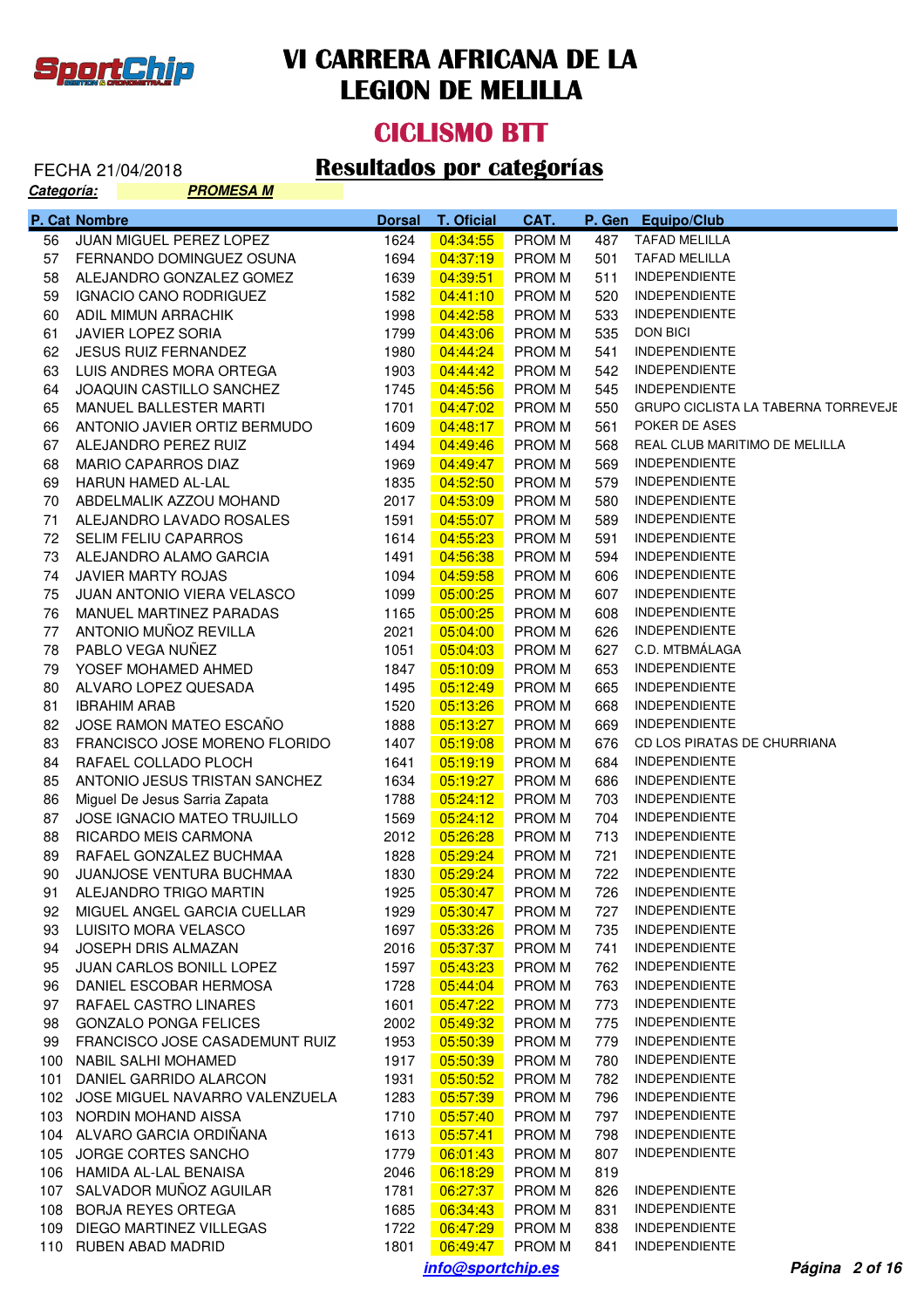

#### **CICLISMO BTT**

| P. Cat Nombre<br><b>T. Oficial</b><br><b>Dorsal</b><br>CAT.<br>P. Gen<br><b>Equipo/Club</b><br><b>INDEPENDIENTE</b><br>04:40:50<br>PROM F<br>DALILA MOHAMED MOHAMED<br>1570<br>517<br>$\mathbf{1}$<br>PROM F<br><b>INDEPENDIENTE</b><br>2<br>ANGELES GARNICA CARVAJAL<br>1657<br>05:23:52<br>702<br>3<br><b>INDEPENDIENTE</b><br>ALMUDENA MARTIN ROJAS<br>1956<br>05:50:39<br>PROM F<br>781<br>4<br>PROM F<br><b>INDEPENDIENTE</b><br>MARIA ESPERANZA RUBIO MARTINEZ<br>2028<br>05:52:58<br>787<br><b>INDEPENDIENTE</b><br>5<br>SARA RUIZ DE CLAVIJO ARELLANO<br>05:52:58<br><b>PROMF</b><br>1345<br>788<br>6<br><b>INDEPENDIENTE</b><br>MARIA DEL MAR BERENGUEL VICENTE<br>2027<br>06:27:12<br><b>PROMF</b><br>825<br>$\overline{7}$<br><b>INDEPENDIENTE</b><br><b>MAITANE VICENTE GIL</b><br>1942<br>06:47:23<br><b>PROMF</b><br>837<br><b>INDEPENDIENTE</b><br>8<br>EVA ALCAIDE MARTINEZ<br>1370<br>06:49:47<br>PROM F<br>840<br><b>SENIOR M</b><br>Categoría:<br>T. Oficial<br>CAT.<br>P. Gen Equipo/Club<br>P. Cat Nombre<br><b>Dorsal</b><br><b>GRAVITY BIKES MELILLA</b><br>02:43:34<br>SANTIAGO MONTOYA CARRALERO<br>1563<br><b>SENM</b><br>$\mathbf{1}$<br>1<br>3<br><b>CICLOTUR MELILLA</b><br>$\mathbf{2}$<br>ABDUL ILAH MOHAMED HAMED<br>1304<br>02:50:04<br><b>SENM</b><br><b>TRITARRY</b><br>3<br>LUIS MIGUEL RUIZ NARVAEZ<br>1539<br>02:50:38<br><b>SENM</b><br>5<br><b>SET CYCLING TEAM</b><br>4<br>MIGUEL ANGEL ALONSO RUBIO<br>1133<br>02:51:48<br><b>SENM</b><br>6<br>5<br>$\overline{7}$<br>ARAGONTA<br><b>GUSTAVO PEREZ MARTINEZ</b><br>1469<br>02:52:22<br><b>SENM</b><br>ALEJANDRO MUÑOZ DIAZ<br>6<br><b>CICLOTUR MELILLA</b><br>02:55:30<br><b>SENM</b><br>12<br>1035<br>ALEJANDRO ATENCIA ORTIGOSA<br><b>CICLOTUR MELILLA</b><br>$\overline{7}$<br>1511<br>02:55:31<br><b>SENM</b><br>13<br><b>CLUB TRIATLON SANTA BARBARA MELILLA</b><br>8<br><b>JUAN BARRIOS</b><br>1671<br>02:57:29<br><b>SENM</b><br>17<br><b>ECOAVENTURA BIKE</b><br>9<br><b>CARLOS RODRIGUEZ GARCIA</b><br>1027<br>02:58:49<br><b>SENM</b><br>18<br>AYUB ZIZAOUI ABDELKADER<br>1935<br>02:58:58<br><b>SENM</b><br>19<br><b>CICLOTUR MELILLA</b><br>10<br>CRISTIAN GONZALEZ ROMERO<br>1240<br>02:59:23<br><b>SENM</b><br>CLUB CIUDAD AUTONOMA DE MELILLA CICI<br>11<br>20<br><b>ECOVENTURA VICAR</b><br>ALBERTO RODRIGUEZ GARCIA<br>1029<br>03:00:25<br><b>SENM</b><br>21<br>12<br><b>RUTEROS BIKES MELILLA</b><br>JUAN JOSE COMPAN FLORES<br>1267<br>03:03:44<br><b>SENM</b><br>24<br>13<br>14<br>JUAN CRISTOBAL LOPEZ GARCIA<br>1041<br>03:04:15<br><b>SENM</b><br>28<br><b>INDEPENDIENTE</b><br>JOAQUIN CAMACHO ALMAZAN<br>1968<br>03:04:31<br><b>SENM</b><br>29<br><b>DON BICI MELILLA</b><br>15<br>RAFAEL LARA GORRETA<br>03:04:33<br><b>SENM</b><br>30<br>C.D.MTB MáLAGA<br>16<br>1026<br>RAUL LOPEZ DURAN<br>1774<br>03:04:40<br><b>SENM</b><br>31<br>CD MARBELLA CYCLE CENTER<br>17<br><b>CLUB NATACION MELILLA</b><br>EDUARDO CALDERAY SAAVEDRA<br>1574<br>03:05:19<br><b>SENM</b><br>32<br>18<br><b>UCA - TRIATLON</b><br>FRANCISCO JOSE ROSAS MELGAR<br>2010<br>03:05:22<br><b>SENM</b><br>34<br>19<br>ABDELHAKIM EL FOUNTI<br>03:07:57<br><b>SENM</b><br>36<br><b>INDEPENDIENTE</b><br>20<br>1480<br>21<br><b>JAVIER IGLESIAS MARTIN</b><br>03:09:17<br><b>SENM</b><br>38<br>TM 21 BIKE MELILLA<br>1170<br>1916<br>03:10:35<br><b>SENM</b><br>41<br>LOS DESTROZALLANOS BIKE<br>22<br>FRANCISCO JOSE RUIZ CARMONA<br>23<br>ABDELHAKIM AHMED MOHAMED<br>1531<br>03:12:50<br><b>SENM</b><br><b>INDEPENDIENTE</b><br>46<br>24<br>1896<br>03:12:52<br><b>SENM</b><br>48<br><b>INDEPENDIENTE</b><br><b>MOHAMMED SAHNOUN</b><br>SERGIO MANUEL POMEDIO GARCIA<br>03:13:31<br><b>SENM</b><br><b>INDEPENDIENTE</b><br>1421<br>25<br>50<br>ALVARO OROSA DIEZ<br>03:14:01<br><b>SENM</b><br>51<br>C.D.MTBMáLAGA<br>26<br>1046<br>FRANCISCO JOSE SAAVEDRA REYES<br>1233<br>03:14:03<br><b>SENM</b><br>TM 2.1 BIKE MELILLA<br>27<br>52<br><b>ECOAVENTURABIKE</b><br><b>FRANCISCO ESTRABOT ROBLES</b><br>1257<br>03:16:37<br>56<br>28<br>SEN M<br>FERNAN RIVAS JODAR<br>1172<br>03:17:01<br><b>SENM</b><br><b>INDEPENDIENTE</b><br>29<br>58<br>JONATHAN HIGUERAS PAREDES<br>1646<br>03:17:14<br><b>SENM</b><br><b>INDEPENDIENTE</b><br>30<br>59<br>03:17:45<br><b>SENM</b><br>TM 2.1 BIKE MELILLA<br>31<br>IGNACIO JOSE HERRERA RUIZ<br>1197<br>62<br><b>KAROL ANTECKI</b><br>1246<br>03:20:21<br><b>SENM</b><br><b>INDEPENDIENTE</b><br>32<br>68<br>FRANCISCO JAVIER PEREZ CORCHADO<br>1080<br>03:20:25<br><b>SENM</b><br>71<br>SURPOOL BIKE TEAM<br>33<br>FRANCISCO ALEXANDRE VALDES DEL AGU<br>03:21:25<br><b>SENM</b><br><b>INDEPENDIENTE</b><br>34<br>1443<br>75<br>JAVIER GISBERT SANTANDER<br>03:21:59<br><b>SENM</b><br>TODOAVENTURA 4X4<br>35<br>1373<br>76<br>MANUEL JESUS VILLALBA GONZALEZ<br>1121<br>03:22:31<br><b>SENM</b><br><b>INDEPENDIENTE</b><br>36<br>77<br>OSCAR FUENTES LUPIAÑEZ<br>03:22:35<br><b>SENM</b><br>C.D.MTB MáLAGA<br>37<br>1092<br>78<br><b>JOSE RUIZ GARRIDO</b><br>1061<br>03:22:53<br><b>SENM</b><br><b>INDEPENDIENTE</b><br>38<br>80<br>03:23:04<br><b>JULIO ESTAN ALMECIJA</b><br>1583<br><b>SENM</b><br>TM 21 BIKE MELILLA<br>39<br>83<br>03:23:57<br>DAVID ALCARAZ SOLER<br>2024<br><b>SENM</b><br><b>INDEPENDIENTE</b><br>40<br>88<br>03:24:34<br>CARLOS CERISOLA HIDALGO<br>1593<br><b>SENM</b><br><b>INDEPENDIENTE</b><br>41<br>89<br>PEDRO GALLARDO GUERRERO<br>03:24:42<br><b>SENM</b><br>91<br>EL PEDAL<br>42<br>1360<br><b>CT ALMERIA</b><br>RODOLFO PADRON GOMEZ<br>1879<br>03:24:48<br><b>SENM</b><br>43<br>93<br>44<br>ANTONIO PEREZ JIMENEZ<br>1151<br>03:24:51<br>C.D. AFRIKANOS CEUTA<br>SEN M<br>94 | Categoría: | <u>PROMESA F</u> |  |  |  |
|--------------------------------------------------------------------------------------------------------------------------------------------------------------------------------------------------------------------------------------------------------------------------------------------------------------------------------------------------------------------------------------------------------------------------------------------------------------------------------------------------------------------------------------------------------------------------------------------------------------------------------------------------------------------------------------------------------------------------------------------------------------------------------------------------------------------------------------------------------------------------------------------------------------------------------------------------------------------------------------------------------------------------------------------------------------------------------------------------------------------------------------------------------------------------------------------------------------------------------------------------------------------------------------------------------------------------------------------------------------------------------------------------------------------------------------------------------------------------------------------------------------------------------------------------------------------------------------------------------------------------------------------------------------------------------------------------------------------------------------------------------------------------------------------------------------------------------------------------------------------------------------------------------------------------------------------------------------------------------------------------------------------------------------------------------------------------------------------------------------------------------------------------------------------------------------------------------------------------------------------------------------------------------------------------------------------------------------------------------------------------------------------------------------------------------------------------------------------------------------------------------------------------------------------------------------------------------------------------------------------------------------------------------------------------------------------------------------------------------------------------------------------------------------------------------------------------------------------------------------------------------------------------------------------------------------------------------------------------------------------------------------------------------------------------------------------------------------------------------------------------------------------------------------------------------------------------------------------------------------------------------------------------------------------------------------------------------------------------------------------------------------------------------------------------------------------------------------------------------------------------------------------------------------------------------------------------------------------------------------------------------------------------------------------------------------------------------------------------------------------------------------------------------------------------------------------------------------------------------------------------------------------------------------------------------------------------------------------------------------------------------------------------------------------------------------------------------------------------------------------------------------------------------------------------------------------------------------------------------------------------------------------------------------------------------------------------------------------------------------------------------------------------------------------------------------------------------------------------------------------------------------------------------------------------------------------------------------------------------------------------------------------------------------------------------------------------------------------------------------------------------------------------------------------------------------------------------------------------------------------------------------------------------------------------------------------------------------------------------------------------------------------------------------------------------------------------------------------------------------------------------------------------------------------------------------------------------------------------------------------------------------------------------------------------------------------------------------------------------------------------------------------------------------------------------------------------------------------------------------------------------------------------------------------------------------------------------------------------------------------------------------------------------|------------|------------------|--|--|--|
|                                                                                                                                                                                                                                                                                                                                                                                                                                                                                                                                                                                                                                                                                                                                                                                                                                                                                                                                                                                                                                                                                                                                                                                                                                                                                                                                                                                                                                                                                                                                                                                                                                                                                                                                                                                                                                                                                                                                                                                                                                                                                                                                                                                                                                                                                                                                                                                                                                                                                                                                                                                                                                                                                                                                                                                                                                                                                                                                                                                                                                                                                                                                                                                                                                                                                                                                                                                                                                                                                                                                                                                                                                                                                                                                                                                                                                                                                                                                                                                                                                                                                                                                                                                                                                                                                                                                                                                                                                                                                                                                                                                                                                                                                                                                                                                                                                                                                                                                                                                                                                                                                                                                                                                                                                                                                                                                                                                                                                                                                                                                                                                                                                                        |            |                  |  |  |  |
|                                                                                                                                                                                                                                                                                                                                                                                                                                                                                                                                                                                                                                                                                                                                                                                                                                                                                                                                                                                                                                                                                                                                                                                                                                                                                                                                                                                                                                                                                                                                                                                                                                                                                                                                                                                                                                                                                                                                                                                                                                                                                                                                                                                                                                                                                                                                                                                                                                                                                                                                                                                                                                                                                                                                                                                                                                                                                                                                                                                                                                                                                                                                                                                                                                                                                                                                                                                                                                                                                                                                                                                                                                                                                                                                                                                                                                                                                                                                                                                                                                                                                                                                                                                                                                                                                                                                                                                                                                                                                                                                                                                                                                                                                                                                                                                                                                                                                                                                                                                                                                                                                                                                                                                                                                                                                                                                                                                                                                                                                                                                                                                                                                                        |            |                  |  |  |  |
|                                                                                                                                                                                                                                                                                                                                                                                                                                                                                                                                                                                                                                                                                                                                                                                                                                                                                                                                                                                                                                                                                                                                                                                                                                                                                                                                                                                                                                                                                                                                                                                                                                                                                                                                                                                                                                                                                                                                                                                                                                                                                                                                                                                                                                                                                                                                                                                                                                                                                                                                                                                                                                                                                                                                                                                                                                                                                                                                                                                                                                                                                                                                                                                                                                                                                                                                                                                                                                                                                                                                                                                                                                                                                                                                                                                                                                                                                                                                                                                                                                                                                                                                                                                                                                                                                                                                                                                                                                                                                                                                                                                                                                                                                                                                                                                                                                                                                                                                                                                                                                                                                                                                                                                                                                                                                                                                                                                                                                                                                                                                                                                                                                                        |            |                  |  |  |  |
|                                                                                                                                                                                                                                                                                                                                                                                                                                                                                                                                                                                                                                                                                                                                                                                                                                                                                                                                                                                                                                                                                                                                                                                                                                                                                                                                                                                                                                                                                                                                                                                                                                                                                                                                                                                                                                                                                                                                                                                                                                                                                                                                                                                                                                                                                                                                                                                                                                                                                                                                                                                                                                                                                                                                                                                                                                                                                                                                                                                                                                                                                                                                                                                                                                                                                                                                                                                                                                                                                                                                                                                                                                                                                                                                                                                                                                                                                                                                                                                                                                                                                                                                                                                                                                                                                                                                                                                                                                                                                                                                                                                                                                                                                                                                                                                                                                                                                                                                                                                                                                                                                                                                                                                                                                                                                                                                                                                                                                                                                                                                                                                                                                                        |            |                  |  |  |  |
|                                                                                                                                                                                                                                                                                                                                                                                                                                                                                                                                                                                                                                                                                                                                                                                                                                                                                                                                                                                                                                                                                                                                                                                                                                                                                                                                                                                                                                                                                                                                                                                                                                                                                                                                                                                                                                                                                                                                                                                                                                                                                                                                                                                                                                                                                                                                                                                                                                                                                                                                                                                                                                                                                                                                                                                                                                                                                                                                                                                                                                                                                                                                                                                                                                                                                                                                                                                                                                                                                                                                                                                                                                                                                                                                                                                                                                                                                                                                                                                                                                                                                                                                                                                                                                                                                                                                                                                                                                                                                                                                                                                                                                                                                                                                                                                                                                                                                                                                                                                                                                                                                                                                                                                                                                                                                                                                                                                                                                                                                                                                                                                                                                                        |            |                  |  |  |  |
|                                                                                                                                                                                                                                                                                                                                                                                                                                                                                                                                                                                                                                                                                                                                                                                                                                                                                                                                                                                                                                                                                                                                                                                                                                                                                                                                                                                                                                                                                                                                                                                                                                                                                                                                                                                                                                                                                                                                                                                                                                                                                                                                                                                                                                                                                                                                                                                                                                                                                                                                                                                                                                                                                                                                                                                                                                                                                                                                                                                                                                                                                                                                                                                                                                                                                                                                                                                                                                                                                                                                                                                                                                                                                                                                                                                                                                                                                                                                                                                                                                                                                                                                                                                                                                                                                                                                                                                                                                                                                                                                                                                                                                                                                                                                                                                                                                                                                                                                                                                                                                                                                                                                                                                                                                                                                                                                                                                                                                                                                                                                                                                                                                                        |            |                  |  |  |  |
|                                                                                                                                                                                                                                                                                                                                                                                                                                                                                                                                                                                                                                                                                                                                                                                                                                                                                                                                                                                                                                                                                                                                                                                                                                                                                                                                                                                                                                                                                                                                                                                                                                                                                                                                                                                                                                                                                                                                                                                                                                                                                                                                                                                                                                                                                                                                                                                                                                                                                                                                                                                                                                                                                                                                                                                                                                                                                                                                                                                                                                                                                                                                                                                                                                                                                                                                                                                                                                                                                                                                                                                                                                                                                                                                                                                                                                                                                                                                                                                                                                                                                                                                                                                                                                                                                                                                                                                                                                                                                                                                                                                                                                                                                                                                                                                                                                                                                                                                                                                                                                                                                                                                                                                                                                                                                                                                                                                                                                                                                                                                                                                                                                                        |            |                  |  |  |  |
|                                                                                                                                                                                                                                                                                                                                                                                                                                                                                                                                                                                                                                                                                                                                                                                                                                                                                                                                                                                                                                                                                                                                                                                                                                                                                                                                                                                                                                                                                                                                                                                                                                                                                                                                                                                                                                                                                                                                                                                                                                                                                                                                                                                                                                                                                                                                                                                                                                                                                                                                                                                                                                                                                                                                                                                                                                                                                                                                                                                                                                                                                                                                                                                                                                                                                                                                                                                                                                                                                                                                                                                                                                                                                                                                                                                                                                                                                                                                                                                                                                                                                                                                                                                                                                                                                                                                                                                                                                                                                                                                                                                                                                                                                                                                                                                                                                                                                                                                                                                                                                                                                                                                                                                                                                                                                                                                                                                                                                                                                                                                                                                                                                                        |            |                  |  |  |  |
|                                                                                                                                                                                                                                                                                                                                                                                                                                                                                                                                                                                                                                                                                                                                                                                                                                                                                                                                                                                                                                                                                                                                                                                                                                                                                                                                                                                                                                                                                                                                                                                                                                                                                                                                                                                                                                                                                                                                                                                                                                                                                                                                                                                                                                                                                                                                                                                                                                                                                                                                                                                                                                                                                                                                                                                                                                                                                                                                                                                                                                                                                                                                                                                                                                                                                                                                                                                                                                                                                                                                                                                                                                                                                                                                                                                                                                                                                                                                                                                                                                                                                                                                                                                                                                                                                                                                                                                                                                                                                                                                                                                                                                                                                                                                                                                                                                                                                                                                                                                                                                                                                                                                                                                                                                                                                                                                                                                                                                                                                                                                                                                                                                                        |            |                  |  |  |  |
|                                                                                                                                                                                                                                                                                                                                                                                                                                                                                                                                                                                                                                                                                                                                                                                                                                                                                                                                                                                                                                                                                                                                                                                                                                                                                                                                                                                                                                                                                                                                                                                                                                                                                                                                                                                                                                                                                                                                                                                                                                                                                                                                                                                                                                                                                                                                                                                                                                                                                                                                                                                                                                                                                                                                                                                                                                                                                                                                                                                                                                                                                                                                                                                                                                                                                                                                                                                                                                                                                                                                                                                                                                                                                                                                                                                                                                                                                                                                                                                                                                                                                                                                                                                                                                                                                                                                                                                                                                                                                                                                                                                                                                                                                                                                                                                                                                                                                                                                                                                                                                                                                                                                                                                                                                                                                                                                                                                                                                                                                                                                                                                                                                                        |            |                  |  |  |  |
|                                                                                                                                                                                                                                                                                                                                                                                                                                                                                                                                                                                                                                                                                                                                                                                                                                                                                                                                                                                                                                                                                                                                                                                                                                                                                                                                                                                                                                                                                                                                                                                                                                                                                                                                                                                                                                                                                                                                                                                                                                                                                                                                                                                                                                                                                                                                                                                                                                                                                                                                                                                                                                                                                                                                                                                                                                                                                                                                                                                                                                                                                                                                                                                                                                                                                                                                                                                                                                                                                                                                                                                                                                                                                                                                                                                                                                                                                                                                                                                                                                                                                                                                                                                                                                                                                                                                                                                                                                                                                                                                                                                                                                                                                                                                                                                                                                                                                                                                                                                                                                                                                                                                                                                                                                                                                                                                                                                                                                                                                                                                                                                                                                                        |            |                  |  |  |  |
|                                                                                                                                                                                                                                                                                                                                                                                                                                                                                                                                                                                                                                                                                                                                                                                                                                                                                                                                                                                                                                                                                                                                                                                                                                                                                                                                                                                                                                                                                                                                                                                                                                                                                                                                                                                                                                                                                                                                                                                                                                                                                                                                                                                                                                                                                                                                                                                                                                                                                                                                                                                                                                                                                                                                                                                                                                                                                                                                                                                                                                                                                                                                                                                                                                                                                                                                                                                                                                                                                                                                                                                                                                                                                                                                                                                                                                                                                                                                                                                                                                                                                                                                                                                                                                                                                                                                                                                                                                                                                                                                                                                                                                                                                                                                                                                                                                                                                                                                                                                                                                                                                                                                                                                                                                                                                                                                                                                                                                                                                                                                                                                                                                                        |            |                  |  |  |  |
|                                                                                                                                                                                                                                                                                                                                                                                                                                                                                                                                                                                                                                                                                                                                                                                                                                                                                                                                                                                                                                                                                                                                                                                                                                                                                                                                                                                                                                                                                                                                                                                                                                                                                                                                                                                                                                                                                                                                                                                                                                                                                                                                                                                                                                                                                                                                                                                                                                                                                                                                                                                                                                                                                                                                                                                                                                                                                                                                                                                                                                                                                                                                                                                                                                                                                                                                                                                                                                                                                                                                                                                                                                                                                                                                                                                                                                                                                                                                                                                                                                                                                                                                                                                                                                                                                                                                                                                                                                                                                                                                                                                                                                                                                                                                                                                                                                                                                                                                                                                                                                                                                                                                                                                                                                                                                                                                                                                                                                                                                                                                                                                                                                                        |            |                  |  |  |  |
|                                                                                                                                                                                                                                                                                                                                                                                                                                                                                                                                                                                                                                                                                                                                                                                                                                                                                                                                                                                                                                                                                                                                                                                                                                                                                                                                                                                                                                                                                                                                                                                                                                                                                                                                                                                                                                                                                                                                                                                                                                                                                                                                                                                                                                                                                                                                                                                                                                                                                                                                                                                                                                                                                                                                                                                                                                                                                                                                                                                                                                                                                                                                                                                                                                                                                                                                                                                                                                                                                                                                                                                                                                                                                                                                                                                                                                                                                                                                                                                                                                                                                                                                                                                                                                                                                                                                                                                                                                                                                                                                                                                                                                                                                                                                                                                                                                                                                                                                                                                                                                                                                                                                                                                                                                                                                                                                                                                                                                                                                                                                                                                                                                                        |            |                  |  |  |  |
|                                                                                                                                                                                                                                                                                                                                                                                                                                                                                                                                                                                                                                                                                                                                                                                                                                                                                                                                                                                                                                                                                                                                                                                                                                                                                                                                                                                                                                                                                                                                                                                                                                                                                                                                                                                                                                                                                                                                                                                                                                                                                                                                                                                                                                                                                                                                                                                                                                                                                                                                                                                                                                                                                                                                                                                                                                                                                                                                                                                                                                                                                                                                                                                                                                                                                                                                                                                                                                                                                                                                                                                                                                                                                                                                                                                                                                                                                                                                                                                                                                                                                                                                                                                                                                                                                                                                                                                                                                                                                                                                                                                                                                                                                                                                                                                                                                                                                                                                                                                                                                                                                                                                                                                                                                                                                                                                                                                                                                                                                                                                                                                                                                                        |            |                  |  |  |  |
|                                                                                                                                                                                                                                                                                                                                                                                                                                                                                                                                                                                                                                                                                                                                                                                                                                                                                                                                                                                                                                                                                                                                                                                                                                                                                                                                                                                                                                                                                                                                                                                                                                                                                                                                                                                                                                                                                                                                                                                                                                                                                                                                                                                                                                                                                                                                                                                                                                                                                                                                                                                                                                                                                                                                                                                                                                                                                                                                                                                                                                                                                                                                                                                                                                                                                                                                                                                                                                                                                                                                                                                                                                                                                                                                                                                                                                                                                                                                                                                                                                                                                                                                                                                                                                                                                                                                                                                                                                                                                                                                                                                                                                                                                                                                                                                                                                                                                                                                                                                                                                                                                                                                                                                                                                                                                                                                                                                                                                                                                                                                                                                                                                                        |            |                  |  |  |  |
|                                                                                                                                                                                                                                                                                                                                                                                                                                                                                                                                                                                                                                                                                                                                                                                                                                                                                                                                                                                                                                                                                                                                                                                                                                                                                                                                                                                                                                                                                                                                                                                                                                                                                                                                                                                                                                                                                                                                                                                                                                                                                                                                                                                                                                                                                                                                                                                                                                                                                                                                                                                                                                                                                                                                                                                                                                                                                                                                                                                                                                                                                                                                                                                                                                                                                                                                                                                                                                                                                                                                                                                                                                                                                                                                                                                                                                                                                                                                                                                                                                                                                                                                                                                                                                                                                                                                                                                                                                                                                                                                                                                                                                                                                                                                                                                                                                                                                                                                                                                                                                                                                                                                                                                                                                                                                                                                                                                                                                                                                                                                                                                                                                                        |            |                  |  |  |  |
|                                                                                                                                                                                                                                                                                                                                                                                                                                                                                                                                                                                                                                                                                                                                                                                                                                                                                                                                                                                                                                                                                                                                                                                                                                                                                                                                                                                                                                                                                                                                                                                                                                                                                                                                                                                                                                                                                                                                                                                                                                                                                                                                                                                                                                                                                                                                                                                                                                                                                                                                                                                                                                                                                                                                                                                                                                                                                                                                                                                                                                                                                                                                                                                                                                                                                                                                                                                                                                                                                                                                                                                                                                                                                                                                                                                                                                                                                                                                                                                                                                                                                                                                                                                                                                                                                                                                                                                                                                                                                                                                                                                                                                                                                                                                                                                                                                                                                                                                                                                                                                                                                                                                                                                                                                                                                                                                                                                                                                                                                                                                                                                                                                                        |            |                  |  |  |  |
|                                                                                                                                                                                                                                                                                                                                                                                                                                                                                                                                                                                                                                                                                                                                                                                                                                                                                                                                                                                                                                                                                                                                                                                                                                                                                                                                                                                                                                                                                                                                                                                                                                                                                                                                                                                                                                                                                                                                                                                                                                                                                                                                                                                                                                                                                                                                                                                                                                                                                                                                                                                                                                                                                                                                                                                                                                                                                                                                                                                                                                                                                                                                                                                                                                                                                                                                                                                                                                                                                                                                                                                                                                                                                                                                                                                                                                                                                                                                                                                                                                                                                                                                                                                                                                                                                                                                                                                                                                                                                                                                                                                                                                                                                                                                                                                                                                                                                                                                                                                                                                                                                                                                                                                                                                                                                                                                                                                                                                                                                                                                                                                                                                                        |            |                  |  |  |  |
|                                                                                                                                                                                                                                                                                                                                                                                                                                                                                                                                                                                                                                                                                                                                                                                                                                                                                                                                                                                                                                                                                                                                                                                                                                                                                                                                                                                                                                                                                                                                                                                                                                                                                                                                                                                                                                                                                                                                                                                                                                                                                                                                                                                                                                                                                                                                                                                                                                                                                                                                                                                                                                                                                                                                                                                                                                                                                                                                                                                                                                                                                                                                                                                                                                                                                                                                                                                                                                                                                                                                                                                                                                                                                                                                                                                                                                                                                                                                                                                                                                                                                                                                                                                                                                                                                                                                                                                                                                                                                                                                                                                                                                                                                                                                                                                                                                                                                                                                                                                                                                                                                                                                                                                                                                                                                                                                                                                                                                                                                                                                                                                                                                                        |            |                  |  |  |  |
|                                                                                                                                                                                                                                                                                                                                                                                                                                                                                                                                                                                                                                                                                                                                                                                                                                                                                                                                                                                                                                                                                                                                                                                                                                                                                                                                                                                                                                                                                                                                                                                                                                                                                                                                                                                                                                                                                                                                                                                                                                                                                                                                                                                                                                                                                                                                                                                                                                                                                                                                                                                                                                                                                                                                                                                                                                                                                                                                                                                                                                                                                                                                                                                                                                                                                                                                                                                                                                                                                                                                                                                                                                                                                                                                                                                                                                                                                                                                                                                                                                                                                                                                                                                                                                                                                                                                                                                                                                                                                                                                                                                                                                                                                                                                                                                                                                                                                                                                                                                                                                                                                                                                                                                                                                                                                                                                                                                                                                                                                                                                                                                                                                                        |            |                  |  |  |  |
|                                                                                                                                                                                                                                                                                                                                                                                                                                                                                                                                                                                                                                                                                                                                                                                                                                                                                                                                                                                                                                                                                                                                                                                                                                                                                                                                                                                                                                                                                                                                                                                                                                                                                                                                                                                                                                                                                                                                                                                                                                                                                                                                                                                                                                                                                                                                                                                                                                                                                                                                                                                                                                                                                                                                                                                                                                                                                                                                                                                                                                                                                                                                                                                                                                                                                                                                                                                                                                                                                                                                                                                                                                                                                                                                                                                                                                                                                                                                                                                                                                                                                                                                                                                                                                                                                                                                                                                                                                                                                                                                                                                                                                                                                                                                                                                                                                                                                                                                                                                                                                                                                                                                                                                                                                                                                                                                                                                                                                                                                                                                                                                                                                                        |            |                  |  |  |  |
|                                                                                                                                                                                                                                                                                                                                                                                                                                                                                                                                                                                                                                                                                                                                                                                                                                                                                                                                                                                                                                                                                                                                                                                                                                                                                                                                                                                                                                                                                                                                                                                                                                                                                                                                                                                                                                                                                                                                                                                                                                                                                                                                                                                                                                                                                                                                                                                                                                                                                                                                                                                                                                                                                                                                                                                                                                                                                                                                                                                                                                                                                                                                                                                                                                                                                                                                                                                                                                                                                                                                                                                                                                                                                                                                                                                                                                                                                                                                                                                                                                                                                                                                                                                                                                                                                                                                                                                                                                                                                                                                                                                                                                                                                                                                                                                                                                                                                                                                                                                                                                                                                                                                                                                                                                                                                                                                                                                                                                                                                                                                                                                                                                                        |            |                  |  |  |  |
|                                                                                                                                                                                                                                                                                                                                                                                                                                                                                                                                                                                                                                                                                                                                                                                                                                                                                                                                                                                                                                                                                                                                                                                                                                                                                                                                                                                                                                                                                                                                                                                                                                                                                                                                                                                                                                                                                                                                                                                                                                                                                                                                                                                                                                                                                                                                                                                                                                                                                                                                                                                                                                                                                                                                                                                                                                                                                                                                                                                                                                                                                                                                                                                                                                                                                                                                                                                                                                                                                                                                                                                                                                                                                                                                                                                                                                                                                                                                                                                                                                                                                                                                                                                                                                                                                                                                                                                                                                                                                                                                                                                                                                                                                                                                                                                                                                                                                                                                                                                                                                                                                                                                                                                                                                                                                                                                                                                                                                                                                                                                                                                                                                                        |            |                  |  |  |  |
|                                                                                                                                                                                                                                                                                                                                                                                                                                                                                                                                                                                                                                                                                                                                                                                                                                                                                                                                                                                                                                                                                                                                                                                                                                                                                                                                                                                                                                                                                                                                                                                                                                                                                                                                                                                                                                                                                                                                                                                                                                                                                                                                                                                                                                                                                                                                                                                                                                                                                                                                                                                                                                                                                                                                                                                                                                                                                                                                                                                                                                                                                                                                                                                                                                                                                                                                                                                                                                                                                                                                                                                                                                                                                                                                                                                                                                                                                                                                                                                                                                                                                                                                                                                                                                                                                                                                                                                                                                                                                                                                                                                                                                                                                                                                                                                                                                                                                                                                                                                                                                                                                                                                                                                                                                                                                                                                                                                                                                                                                                                                                                                                                                                        |            |                  |  |  |  |
|                                                                                                                                                                                                                                                                                                                                                                                                                                                                                                                                                                                                                                                                                                                                                                                                                                                                                                                                                                                                                                                                                                                                                                                                                                                                                                                                                                                                                                                                                                                                                                                                                                                                                                                                                                                                                                                                                                                                                                                                                                                                                                                                                                                                                                                                                                                                                                                                                                                                                                                                                                                                                                                                                                                                                                                                                                                                                                                                                                                                                                                                                                                                                                                                                                                                                                                                                                                                                                                                                                                                                                                                                                                                                                                                                                                                                                                                                                                                                                                                                                                                                                                                                                                                                                                                                                                                                                                                                                                                                                                                                                                                                                                                                                                                                                                                                                                                                                                                                                                                                                                                                                                                                                                                                                                                                                                                                                                                                                                                                                                                                                                                                                                        |            |                  |  |  |  |
|                                                                                                                                                                                                                                                                                                                                                                                                                                                                                                                                                                                                                                                                                                                                                                                                                                                                                                                                                                                                                                                                                                                                                                                                                                                                                                                                                                                                                                                                                                                                                                                                                                                                                                                                                                                                                                                                                                                                                                                                                                                                                                                                                                                                                                                                                                                                                                                                                                                                                                                                                                                                                                                                                                                                                                                                                                                                                                                                                                                                                                                                                                                                                                                                                                                                                                                                                                                                                                                                                                                                                                                                                                                                                                                                                                                                                                                                                                                                                                                                                                                                                                                                                                                                                                                                                                                                                                                                                                                                                                                                                                                                                                                                                                                                                                                                                                                                                                                                                                                                                                                                                                                                                                                                                                                                                                                                                                                                                                                                                                                                                                                                                                                        |            |                  |  |  |  |
|                                                                                                                                                                                                                                                                                                                                                                                                                                                                                                                                                                                                                                                                                                                                                                                                                                                                                                                                                                                                                                                                                                                                                                                                                                                                                                                                                                                                                                                                                                                                                                                                                                                                                                                                                                                                                                                                                                                                                                                                                                                                                                                                                                                                                                                                                                                                                                                                                                                                                                                                                                                                                                                                                                                                                                                                                                                                                                                                                                                                                                                                                                                                                                                                                                                                                                                                                                                                                                                                                                                                                                                                                                                                                                                                                                                                                                                                                                                                                                                                                                                                                                                                                                                                                                                                                                                                                                                                                                                                                                                                                                                                                                                                                                                                                                                                                                                                                                                                                                                                                                                                                                                                                                                                                                                                                                                                                                                                                                                                                                                                                                                                                                                        |            |                  |  |  |  |
|                                                                                                                                                                                                                                                                                                                                                                                                                                                                                                                                                                                                                                                                                                                                                                                                                                                                                                                                                                                                                                                                                                                                                                                                                                                                                                                                                                                                                                                                                                                                                                                                                                                                                                                                                                                                                                                                                                                                                                                                                                                                                                                                                                                                                                                                                                                                                                                                                                                                                                                                                                                                                                                                                                                                                                                                                                                                                                                                                                                                                                                                                                                                                                                                                                                                                                                                                                                                                                                                                                                                                                                                                                                                                                                                                                                                                                                                                                                                                                                                                                                                                                                                                                                                                                                                                                                                                                                                                                                                                                                                                                                                                                                                                                                                                                                                                                                                                                                                                                                                                                                                                                                                                                                                                                                                                                                                                                                                                                                                                                                                                                                                                                                        |            |                  |  |  |  |
|                                                                                                                                                                                                                                                                                                                                                                                                                                                                                                                                                                                                                                                                                                                                                                                                                                                                                                                                                                                                                                                                                                                                                                                                                                                                                                                                                                                                                                                                                                                                                                                                                                                                                                                                                                                                                                                                                                                                                                                                                                                                                                                                                                                                                                                                                                                                                                                                                                                                                                                                                                                                                                                                                                                                                                                                                                                                                                                                                                                                                                                                                                                                                                                                                                                                                                                                                                                                                                                                                                                                                                                                                                                                                                                                                                                                                                                                                                                                                                                                                                                                                                                                                                                                                                                                                                                                                                                                                                                                                                                                                                                                                                                                                                                                                                                                                                                                                                                                                                                                                                                                                                                                                                                                                                                                                                                                                                                                                                                                                                                                                                                                                                                        |            |                  |  |  |  |
|                                                                                                                                                                                                                                                                                                                                                                                                                                                                                                                                                                                                                                                                                                                                                                                                                                                                                                                                                                                                                                                                                                                                                                                                                                                                                                                                                                                                                                                                                                                                                                                                                                                                                                                                                                                                                                                                                                                                                                                                                                                                                                                                                                                                                                                                                                                                                                                                                                                                                                                                                                                                                                                                                                                                                                                                                                                                                                                                                                                                                                                                                                                                                                                                                                                                                                                                                                                                                                                                                                                                                                                                                                                                                                                                                                                                                                                                                                                                                                                                                                                                                                                                                                                                                                                                                                                                                                                                                                                                                                                                                                                                                                                                                                                                                                                                                                                                                                                                                                                                                                                                                                                                                                                                                                                                                                                                                                                                                                                                                                                                                                                                                                                        |            |                  |  |  |  |
|                                                                                                                                                                                                                                                                                                                                                                                                                                                                                                                                                                                                                                                                                                                                                                                                                                                                                                                                                                                                                                                                                                                                                                                                                                                                                                                                                                                                                                                                                                                                                                                                                                                                                                                                                                                                                                                                                                                                                                                                                                                                                                                                                                                                                                                                                                                                                                                                                                                                                                                                                                                                                                                                                                                                                                                                                                                                                                                                                                                                                                                                                                                                                                                                                                                                                                                                                                                                                                                                                                                                                                                                                                                                                                                                                                                                                                                                                                                                                                                                                                                                                                                                                                                                                                                                                                                                                                                                                                                                                                                                                                                                                                                                                                                                                                                                                                                                                                                                                                                                                                                                                                                                                                                                                                                                                                                                                                                                                                                                                                                                                                                                                                                        |            |                  |  |  |  |
|                                                                                                                                                                                                                                                                                                                                                                                                                                                                                                                                                                                                                                                                                                                                                                                                                                                                                                                                                                                                                                                                                                                                                                                                                                                                                                                                                                                                                                                                                                                                                                                                                                                                                                                                                                                                                                                                                                                                                                                                                                                                                                                                                                                                                                                                                                                                                                                                                                                                                                                                                                                                                                                                                                                                                                                                                                                                                                                                                                                                                                                                                                                                                                                                                                                                                                                                                                                                                                                                                                                                                                                                                                                                                                                                                                                                                                                                                                                                                                                                                                                                                                                                                                                                                                                                                                                                                                                                                                                                                                                                                                                                                                                                                                                                                                                                                                                                                                                                                                                                                                                                                                                                                                                                                                                                                                                                                                                                                                                                                                                                                                                                                                                        |            |                  |  |  |  |
|                                                                                                                                                                                                                                                                                                                                                                                                                                                                                                                                                                                                                                                                                                                                                                                                                                                                                                                                                                                                                                                                                                                                                                                                                                                                                                                                                                                                                                                                                                                                                                                                                                                                                                                                                                                                                                                                                                                                                                                                                                                                                                                                                                                                                                                                                                                                                                                                                                                                                                                                                                                                                                                                                                                                                                                                                                                                                                                                                                                                                                                                                                                                                                                                                                                                                                                                                                                                                                                                                                                                                                                                                                                                                                                                                                                                                                                                                                                                                                                                                                                                                                                                                                                                                                                                                                                                                                                                                                                                                                                                                                                                                                                                                                                                                                                                                                                                                                                                                                                                                                                                                                                                                                                                                                                                                                                                                                                                                                                                                                                                                                                                                                                        |            |                  |  |  |  |
|                                                                                                                                                                                                                                                                                                                                                                                                                                                                                                                                                                                                                                                                                                                                                                                                                                                                                                                                                                                                                                                                                                                                                                                                                                                                                                                                                                                                                                                                                                                                                                                                                                                                                                                                                                                                                                                                                                                                                                                                                                                                                                                                                                                                                                                                                                                                                                                                                                                                                                                                                                                                                                                                                                                                                                                                                                                                                                                                                                                                                                                                                                                                                                                                                                                                                                                                                                                                                                                                                                                                                                                                                                                                                                                                                                                                                                                                                                                                                                                                                                                                                                                                                                                                                                                                                                                                                                                                                                                                                                                                                                                                                                                                                                                                                                                                                                                                                                                                                                                                                                                                                                                                                                                                                                                                                                                                                                                                                                                                                                                                                                                                                                                        |            |                  |  |  |  |
|                                                                                                                                                                                                                                                                                                                                                                                                                                                                                                                                                                                                                                                                                                                                                                                                                                                                                                                                                                                                                                                                                                                                                                                                                                                                                                                                                                                                                                                                                                                                                                                                                                                                                                                                                                                                                                                                                                                                                                                                                                                                                                                                                                                                                                                                                                                                                                                                                                                                                                                                                                                                                                                                                                                                                                                                                                                                                                                                                                                                                                                                                                                                                                                                                                                                                                                                                                                                                                                                                                                                                                                                                                                                                                                                                                                                                                                                                                                                                                                                                                                                                                                                                                                                                                                                                                                                                                                                                                                                                                                                                                                                                                                                                                                                                                                                                                                                                                                                                                                                                                                                                                                                                                                                                                                                                                                                                                                                                                                                                                                                                                                                                                                        |            |                  |  |  |  |
|                                                                                                                                                                                                                                                                                                                                                                                                                                                                                                                                                                                                                                                                                                                                                                                                                                                                                                                                                                                                                                                                                                                                                                                                                                                                                                                                                                                                                                                                                                                                                                                                                                                                                                                                                                                                                                                                                                                                                                                                                                                                                                                                                                                                                                                                                                                                                                                                                                                                                                                                                                                                                                                                                                                                                                                                                                                                                                                                                                                                                                                                                                                                                                                                                                                                                                                                                                                                                                                                                                                                                                                                                                                                                                                                                                                                                                                                                                                                                                                                                                                                                                                                                                                                                                                                                                                                                                                                                                                                                                                                                                                                                                                                                                                                                                                                                                                                                                                                                                                                                                                                                                                                                                                                                                                                                                                                                                                                                                                                                                                                                                                                                                                        |            |                  |  |  |  |
|                                                                                                                                                                                                                                                                                                                                                                                                                                                                                                                                                                                                                                                                                                                                                                                                                                                                                                                                                                                                                                                                                                                                                                                                                                                                                                                                                                                                                                                                                                                                                                                                                                                                                                                                                                                                                                                                                                                                                                                                                                                                                                                                                                                                                                                                                                                                                                                                                                                                                                                                                                                                                                                                                                                                                                                                                                                                                                                                                                                                                                                                                                                                                                                                                                                                                                                                                                                                                                                                                                                                                                                                                                                                                                                                                                                                                                                                                                                                                                                                                                                                                                                                                                                                                                                                                                                                                                                                                                                                                                                                                                                                                                                                                                                                                                                                                                                                                                                                                                                                                                                                                                                                                                                                                                                                                                                                                                                                                                                                                                                                                                                                                                                        |            |                  |  |  |  |
|                                                                                                                                                                                                                                                                                                                                                                                                                                                                                                                                                                                                                                                                                                                                                                                                                                                                                                                                                                                                                                                                                                                                                                                                                                                                                                                                                                                                                                                                                                                                                                                                                                                                                                                                                                                                                                                                                                                                                                                                                                                                                                                                                                                                                                                                                                                                                                                                                                                                                                                                                                                                                                                                                                                                                                                                                                                                                                                                                                                                                                                                                                                                                                                                                                                                                                                                                                                                                                                                                                                                                                                                                                                                                                                                                                                                                                                                                                                                                                                                                                                                                                                                                                                                                                                                                                                                                                                                                                                                                                                                                                                                                                                                                                                                                                                                                                                                                                                                                                                                                                                                                                                                                                                                                                                                                                                                                                                                                                                                                                                                                                                                                                                        |            |                  |  |  |  |
|                                                                                                                                                                                                                                                                                                                                                                                                                                                                                                                                                                                                                                                                                                                                                                                                                                                                                                                                                                                                                                                                                                                                                                                                                                                                                                                                                                                                                                                                                                                                                                                                                                                                                                                                                                                                                                                                                                                                                                                                                                                                                                                                                                                                                                                                                                                                                                                                                                                                                                                                                                                                                                                                                                                                                                                                                                                                                                                                                                                                                                                                                                                                                                                                                                                                                                                                                                                                                                                                                                                                                                                                                                                                                                                                                                                                                                                                                                                                                                                                                                                                                                                                                                                                                                                                                                                                                                                                                                                                                                                                                                                                                                                                                                                                                                                                                                                                                                                                                                                                                                                                                                                                                                                                                                                                                                                                                                                                                                                                                                                                                                                                                                                        |            |                  |  |  |  |
|                                                                                                                                                                                                                                                                                                                                                                                                                                                                                                                                                                                                                                                                                                                                                                                                                                                                                                                                                                                                                                                                                                                                                                                                                                                                                                                                                                                                                                                                                                                                                                                                                                                                                                                                                                                                                                                                                                                                                                                                                                                                                                                                                                                                                                                                                                                                                                                                                                                                                                                                                                                                                                                                                                                                                                                                                                                                                                                                                                                                                                                                                                                                                                                                                                                                                                                                                                                                                                                                                                                                                                                                                                                                                                                                                                                                                                                                                                                                                                                                                                                                                                                                                                                                                                                                                                                                                                                                                                                                                                                                                                                                                                                                                                                                                                                                                                                                                                                                                                                                                                                                                                                                                                                                                                                                                                                                                                                                                                                                                                                                                                                                                                                        |            |                  |  |  |  |
|                                                                                                                                                                                                                                                                                                                                                                                                                                                                                                                                                                                                                                                                                                                                                                                                                                                                                                                                                                                                                                                                                                                                                                                                                                                                                                                                                                                                                                                                                                                                                                                                                                                                                                                                                                                                                                                                                                                                                                                                                                                                                                                                                                                                                                                                                                                                                                                                                                                                                                                                                                                                                                                                                                                                                                                                                                                                                                                                                                                                                                                                                                                                                                                                                                                                                                                                                                                                                                                                                                                                                                                                                                                                                                                                                                                                                                                                                                                                                                                                                                                                                                                                                                                                                                                                                                                                                                                                                                                                                                                                                                                                                                                                                                                                                                                                                                                                                                                                                                                                                                                                                                                                                                                                                                                                                                                                                                                                                                                                                                                                                                                                                                                        |            |                  |  |  |  |
|                                                                                                                                                                                                                                                                                                                                                                                                                                                                                                                                                                                                                                                                                                                                                                                                                                                                                                                                                                                                                                                                                                                                                                                                                                                                                                                                                                                                                                                                                                                                                                                                                                                                                                                                                                                                                                                                                                                                                                                                                                                                                                                                                                                                                                                                                                                                                                                                                                                                                                                                                                                                                                                                                                                                                                                                                                                                                                                                                                                                                                                                                                                                                                                                                                                                                                                                                                                                                                                                                                                                                                                                                                                                                                                                                                                                                                                                                                                                                                                                                                                                                                                                                                                                                                                                                                                                                                                                                                                                                                                                                                                                                                                                                                                                                                                                                                                                                                                                                                                                                                                                                                                                                                                                                                                                                                                                                                                                                                                                                                                                                                                                                                                        |            |                  |  |  |  |
|                                                                                                                                                                                                                                                                                                                                                                                                                                                                                                                                                                                                                                                                                                                                                                                                                                                                                                                                                                                                                                                                                                                                                                                                                                                                                                                                                                                                                                                                                                                                                                                                                                                                                                                                                                                                                                                                                                                                                                                                                                                                                                                                                                                                                                                                                                                                                                                                                                                                                                                                                                                                                                                                                                                                                                                                                                                                                                                                                                                                                                                                                                                                                                                                                                                                                                                                                                                                                                                                                                                                                                                                                                                                                                                                                                                                                                                                                                                                                                                                                                                                                                                                                                                                                                                                                                                                                                                                                                                                                                                                                                                                                                                                                                                                                                                                                                                                                                                                                                                                                                                                                                                                                                                                                                                                                                                                                                                                                                                                                                                                                                                                                                                        |            |                  |  |  |  |
|                                                                                                                                                                                                                                                                                                                                                                                                                                                                                                                                                                                                                                                                                                                                                                                                                                                                                                                                                                                                                                                                                                                                                                                                                                                                                                                                                                                                                                                                                                                                                                                                                                                                                                                                                                                                                                                                                                                                                                                                                                                                                                                                                                                                                                                                                                                                                                                                                                                                                                                                                                                                                                                                                                                                                                                                                                                                                                                                                                                                                                                                                                                                                                                                                                                                                                                                                                                                                                                                                                                                                                                                                                                                                                                                                                                                                                                                                                                                                                                                                                                                                                                                                                                                                                                                                                                                                                                                                                                                                                                                                                                                                                                                                                                                                                                                                                                                                                                                                                                                                                                                                                                                                                                                                                                                                                                                                                                                                                                                                                                                                                                                                                                        |            |                  |  |  |  |
|                                                                                                                                                                                                                                                                                                                                                                                                                                                                                                                                                                                                                                                                                                                                                                                                                                                                                                                                                                                                                                                                                                                                                                                                                                                                                                                                                                                                                                                                                                                                                                                                                                                                                                                                                                                                                                                                                                                                                                                                                                                                                                                                                                                                                                                                                                                                                                                                                                                                                                                                                                                                                                                                                                                                                                                                                                                                                                                                                                                                                                                                                                                                                                                                                                                                                                                                                                                                                                                                                                                                                                                                                                                                                                                                                                                                                                                                                                                                                                                                                                                                                                                                                                                                                                                                                                                                                                                                                                                                                                                                                                                                                                                                                                                                                                                                                                                                                                                                                                                                                                                                                                                                                                                                                                                                                                                                                                                                                                                                                                                                                                                                                                                        |            |                  |  |  |  |
|                                                                                                                                                                                                                                                                                                                                                                                                                                                                                                                                                                                                                                                                                                                                                                                                                                                                                                                                                                                                                                                                                                                                                                                                                                                                                                                                                                                                                                                                                                                                                                                                                                                                                                                                                                                                                                                                                                                                                                                                                                                                                                                                                                                                                                                                                                                                                                                                                                                                                                                                                                                                                                                                                                                                                                                                                                                                                                                                                                                                                                                                                                                                                                                                                                                                                                                                                                                                                                                                                                                                                                                                                                                                                                                                                                                                                                                                                                                                                                                                                                                                                                                                                                                                                                                                                                                                                                                                                                                                                                                                                                                                                                                                                                                                                                                                                                                                                                                                                                                                                                                                                                                                                                                                                                                                                                                                                                                                                                                                                                                                                                                                                                                        |            |                  |  |  |  |
|                                                                                                                                                                                                                                                                                                                                                                                                                                                                                                                                                                                                                                                                                                                                                                                                                                                                                                                                                                                                                                                                                                                                                                                                                                                                                                                                                                                                                                                                                                                                                                                                                                                                                                                                                                                                                                                                                                                                                                                                                                                                                                                                                                                                                                                                                                                                                                                                                                                                                                                                                                                                                                                                                                                                                                                                                                                                                                                                                                                                                                                                                                                                                                                                                                                                                                                                                                                                                                                                                                                                                                                                                                                                                                                                                                                                                                                                                                                                                                                                                                                                                                                                                                                                                                                                                                                                                                                                                                                                                                                                                                                                                                                                                                                                                                                                                                                                                                                                                                                                                                                                                                                                                                                                                                                                                                                                                                                                                                                                                                                                                                                                                                                        |            |                  |  |  |  |
|                                                                                                                                                                                                                                                                                                                                                                                                                                                                                                                                                                                                                                                                                                                                                                                                                                                                                                                                                                                                                                                                                                                                                                                                                                                                                                                                                                                                                                                                                                                                                                                                                                                                                                                                                                                                                                                                                                                                                                                                                                                                                                                                                                                                                                                                                                                                                                                                                                                                                                                                                                                                                                                                                                                                                                                                                                                                                                                                                                                                                                                                                                                                                                                                                                                                                                                                                                                                                                                                                                                                                                                                                                                                                                                                                                                                                                                                                                                                                                                                                                                                                                                                                                                                                                                                                                                                                                                                                                                                                                                                                                                                                                                                                                                                                                                                                                                                                                                                                                                                                                                                                                                                                                                                                                                                                                                                                                                                                                                                                                                                                                                                                                                        |            |                  |  |  |  |
|                                                                                                                                                                                                                                                                                                                                                                                                                                                                                                                                                                                                                                                                                                                                                                                                                                                                                                                                                                                                                                                                                                                                                                                                                                                                                                                                                                                                                                                                                                                                                                                                                                                                                                                                                                                                                                                                                                                                                                                                                                                                                                                                                                                                                                                                                                                                                                                                                                                                                                                                                                                                                                                                                                                                                                                                                                                                                                                                                                                                                                                                                                                                                                                                                                                                                                                                                                                                                                                                                                                                                                                                                                                                                                                                                                                                                                                                                                                                                                                                                                                                                                                                                                                                                                                                                                                                                                                                                                                                                                                                                                                                                                                                                                                                                                                                                                                                                                                                                                                                                                                                                                                                                                                                                                                                                                                                                                                                                                                                                                                                                                                                                                                        |            |                  |  |  |  |
|                                                                                                                                                                                                                                                                                                                                                                                                                                                                                                                                                                                                                                                                                                                                                                                                                                                                                                                                                                                                                                                                                                                                                                                                                                                                                                                                                                                                                                                                                                                                                                                                                                                                                                                                                                                                                                                                                                                                                                                                                                                                                                                                                                                                                                                                                                                                                                                                                                                                                                                                                                                                                                                                                                                                                                                                                                                                                                                                                                                                                                                                                                                                                                                                                                                                                                                                                                                                                                                                                                                                                                                                                                                                                                                                                                                                                                                                                                                                                                                                                                                                                                                                                                                                                                                                                                                                                                                                                                                                                                                                                                                                                                                                                                                                                                                                                                                                                                                                                                                                                                                                                                                                                                                                                                                                                                                                                                                                                                                                                                                                                                                                                                                        |            |                  |  |  |  |
|                                                                                                                                                                                                                                                                                                                                                                                                                                                                                                                                                                                                                                                                                                                                                                                                                                                                                                                                                                                                                                                                                                                                                                                                                                                                                                                                                                                                                                                                                                                                                                                                                                                                                                                                                                                                                                                                                                                                                                                                                                                                                                                                                                                                                                                                                                                                                                                                                                                                                                                                                                                                                                                                                                                                                                                                                                                                                                                                                                                                                                                                                                                                                                                                                                                                                                                                                                                                                                                                                                                                                                                                                                                                                                                                                                                                                                                                                                                                                                                                                                                                                                                                                                                                                                                                                                                                                                                                                                                                                                                                                                                                                                                                                                                                                                                                                                                                                                                                                                                                                                                                                                                                                                                                                                                                                                                                                                                                                                                                                                                                                                                                                                                        |            |                  |  |  |  |
|                                                                                                                                                                                                                                                                                                                                                                                                                                                                                                                                                                                                                                                                                                                                                                                                                                                                                                                                                                                                                                                                                                                                                                                                                                                                                                                                                                                                                                                                                                                                                                                                                                                                                                                                                                                                                                                                                                                                                                                                                                                                                                                                                                                                                                                                                                                                                                                                                                                                                                                                                                                                                                                                                                                                                                                                                                                                                                                                                                                                                                                                                                                                                                                                                                                                                                                                                                                                                                                                                                                                                                                                                                                                                                                                                                                                                                                                                                                                                                                                                                                                                                                                                                                                                                                                                                                                                                                                                                                                                                                                                                                                                                                                                                                                                                                                                                                                                                                                                                                                                                                                                                                                                                                                                                                                                                                                                                                                                                                                                                                                                                                                                                                        |            |                  |  |  |  |
|                                                                                                                                                                                                                                                                                                                                                                                                                                                                                                                                                                                                                                                                                                                                                                                                                                                                                                                                                                                                                                                                                                                                                                                                                                                                                                                                                                                                                                                                                                                                                                                                                                                                                                                                                                                                                                                                                                                                                                                                                                                                                                                                                                                                                                                                                                                                                                                                                                                                                                                                                                                                                                                                                                                                                                                                                                                                                                                                                                                                                                                                                                                                                                                                                                                                                                                                                                                                                                                                                                                                                                                                                                                                                                                                                                                                                                                                                                                                                                                                                                                                                                                                                                                                                                                                                                                                                                                                                                                                                                                                                                                                                                                                                                                                                                                                                                                                                                                                                                                                                                                                                                                                                                                                                                                                                                                                                                                                                                                                                                                                                                                                                                                        |            |                  |  |  |  |
|                                                                                                                                                                                                                                                                                                                                                                                                                                                                                                                                                                                                                                                                                                                                                                                                                                                                                                                                                                                                                                                                                                                                                                                                                                                                                                                                                                                                                                                                                                                                                                                                                                                                                                                                                                                                                                                                                                                                                                                                                                                                                                                                                                                                                                                                                                                                                                                                                                                                                                                                                                                                                                                                                                                                                                                                                                                                                                                                                                                                                                                                                                                                                                                                                                                                                                                                                                                                                                                                                                                                                                                                                                                                                                                                                                                                                                                                                                                                                                                                                                                                                                                                                                                                                                                                                                                                                                                                                                                                                                                                                                                                                                                                                                                                                                                                                                                                                                                                                                                                                                                                                                                                                                                                                                                                                                                                                                                                                                                                                                                                                                                                                                                        |            |                  |  |  |  |
|                                                                                                                                                                                                                                                                                                                                                                                                                                                                                                                                                                                                                                                                                                                                                                                                                                                                                                                                                                                                                                                                                                                                                                                                                                                                                                                                                                                                                                                                                                                                                                                                                                                                                                                                                                                                                                                                                                                                                                                                                                                                                                                                                                                                                                                                                                                                                                                                                                                                                                                                                                                                                                                                                                                                                                                                                                                                                                                                                                                                                                                                                                                                                                                                                                                                                                                                                                                                                                                                                                                                                                                                                                                                                                                                                                                                                                                                                                                                                                                                                                                                                                                                                                                                                                                                                                                                                                                                                                                                                                                                                                                                                                                                                                                                                                                                                                                                                                                                                                                                                                                                                                                                                                                                                                                                                                                                                                                                                                                                                                                                                                                                                                                        |            |                  |  |  |  |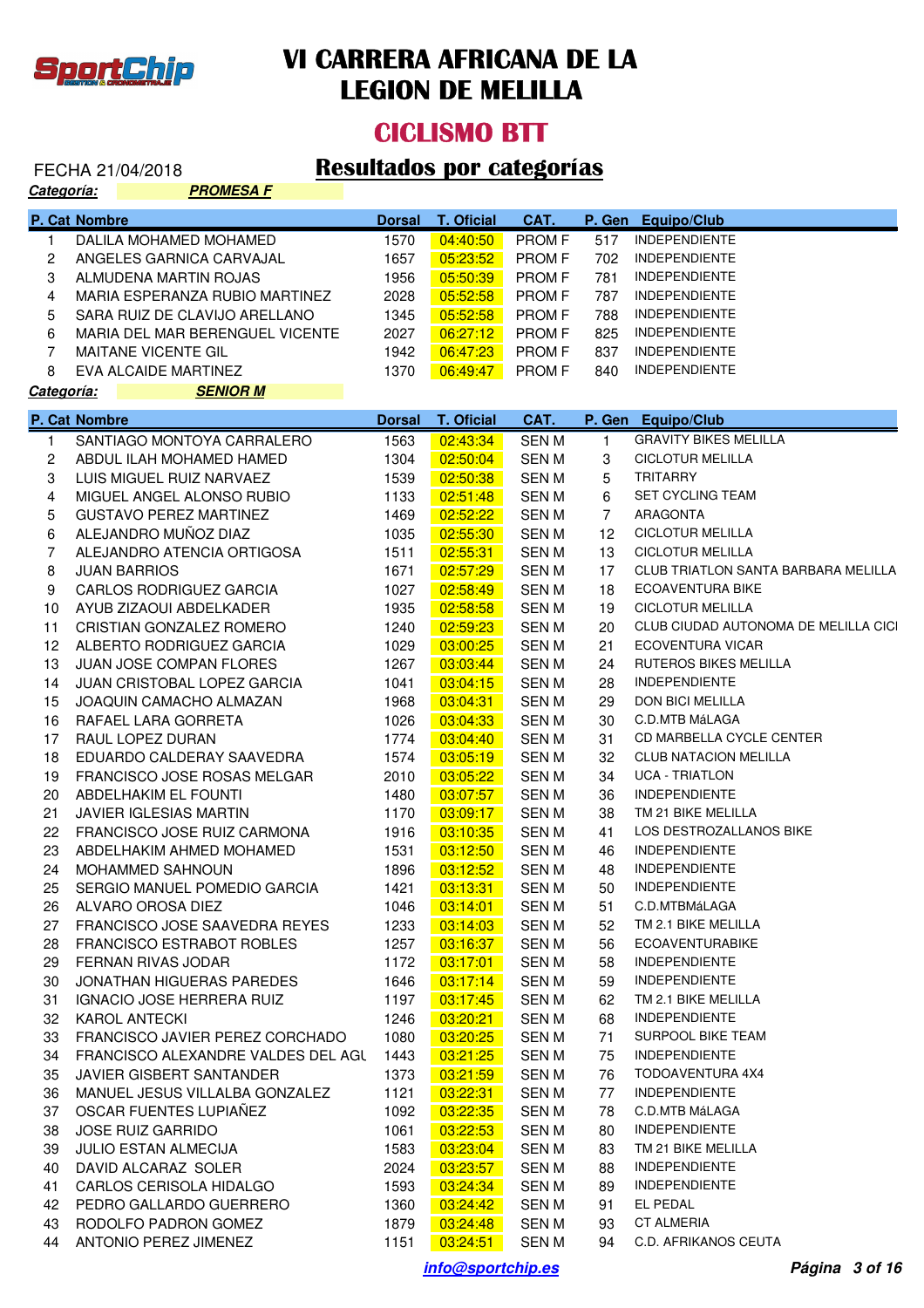

#### **CICLISMO BTT**

| Categoría: | <b>SENIOR M</b>                   |               |                    |             |     |                                      |
|------------|-----------------------------------|---------------|--------------------|-------------|-----|--------------------------------------|
|            | P. Cat Nombre                     | <b>Dorsal</b> | <b>T. Oficial</b>  | CAT.        |     | P. Gen Equipo/Club                   |
| 45         | <b>IVAN VILCHES GOMEZ</b>         | 1479          | 03:24:51           | <b>SENM</b> | 95  | <b>CD AFRIKANOS</b>                  |
| 46         | PABLO EXTREMERA FLORES            | 1183          | 03:24:58           | <b>SENM</b> | 100 | MULTIOPTICAS ROCA                    |
| 47         | JOSE FERNANDEZ ZAHOUANI           | 1594          | 03:25:17           | <b>SENM</b> | 105 | <b>INDEPENDIENTE</b>                 |
| 48         | JUAN JOSE MILAN QUEVEDO           | 1250          | 03:26:02           | <b>SENM</b> | 106 | C.D. LOS MASTRINKAIS                 |
| 49         | RAUL ALVAREZ DE LOS CORRALES      | 1762          | 03:26:24           | <b>SENM</b> | 107 | VIRUTEAM46                           |
| 50         | DANIEL MORALES QUINTANA           | 1265          | 03:27:16           | <b>SENM</b> | 110 | <b>CLUB SIN LIMITES</b>              |
| 51         | IGNACIO JAVIER MARIN ESTRADA      | 1477          | 03:27:30           | <b>SENM</b> | 112 | <b>GRAVITY BIKES</b>                 |
| 52         | FRANCISCO JOSE GIL HERMOSO        | 1826          | 03:28:23           | <b>SENM</b> | 114 | <b>CD LA MOLINETA</b>                |
| 53         | ANTONIO BOLAÑOS JAEN              | 1655          | 03:28:37           | <b>SENM</b> | 115 | <b>INDEPENDIENTE</b>                 |
| 54         | MANUEL JESUS RODRIGUEZ LOPEZ      | 2037          | 03:29:09           | <b>SENM</b> | 119 | <b>INDEPENDIENTE</b>                 |
| 55         | EDUARDO SANTA GARCIA              | 1905          | 03:29:09           | <b>SENM</b> | 120 | <b>INDEPENDIENTE</b>                 |
| 56         | ANTONIO SANCHEZ LOPEZ             | 1889          | 03:29:11           | <b>SENM</b> | 121 | <b>INDEPENDIENTE</b>                 |
| 57         | <b>JESUS ALCARAZ GOMEZ</b>        | 1957          | 03:29:38           | <b>SENM</b> | 123 | ELPABELLON.ES                        |
| 58         | ALEJANDRO RIOS MORA               | 1997          | 03:30:17           | <b>SENM</b> | 126 | CLUB CIUDAD AUTONOMA DE MELILLA DE ( |
| 59         | FRANCISCO TAPIA ALONSO            | 1527          | 03:30:52           | <b>SENM</b> | 129 | <b>INDEPENDIENTE</b>                 |
| 60         | SALVADOR GUERRERO SANCHEZ         | 1448          | 03:31:07           | <b>SENM</b> | 132 | <b>INDEPENDIENTE</b>                 |
| 61         | MANUEL GARCIA JODAR               | 1117          | 03:31:26           | <b>SENM</b> | 134 | <b>RUTEROS BIKES MELILLA</b>         |
| 62         | ALEJANDRO MUÑOZ ESTRADA           | 1720          | 03:32:31           | <b>SENM</b> | 137 | <b>INDEPENDIENTE</b>                 |
| 63         | JUAN JOSE MEGIAS ORTEGA           | 1807          | 03:32:43           | <b>SENM</b> | 139 | <b>INDEPENDIENTE</b>                 |
| 64         | PABLO MELIVEO SARAGUSTI           | 1503          | 03:34:21           | <b>SENM</b> | 144 | ECOAVENTURA BIKE VICAR               |
| 65         | <b>FRANCISCO RUIZ NARVAEZ</b>     | 1552          | 03:34:21           | <b>SENM</b> | 145 | <b>TRITARRY</b>                      |
| 66         | SANTIAGO MONTIS VAL               | 1410          | 03:34:59           | <b>SENM</b> | 149 | CLUB CIUDAD AUTONOMA DE MELILLA DE ( |
| 67         | CARLOS LIMON GOMEZ ROBLES         | 1458          | 03:36:13           | <b>SENM</b> | 154 | <b>INDEPENDIENTE</b>                 |
| 68         | FERDY RETTSCHLAG MEJIAS           | 1852          | 03:40:11           | <b>SENM</b> | 169 | <b>CICLOTUR MELILLA</b>              |
| 69         | FRANCISCO JAVIER MAESTRA SANCHEZ  | 1814          |                    | <b>SENM</b> | 172 | C.D. JAVI CHACON                     |
| 70         | LUIS SANTOS MOTA                  | 1116          | 03:41:42           | <b>SENM</b> | 173 | C. D. MTBMáLAGA                      |
|            |                                   |               | 03:41:55           |             |     | <b>INDEPENDIENTE</b>                 |
| 71         | ANTONIO SANTOS LOPEZ              | 1843          | 03:41:55           | <b>SENM</b> | 174 | <b>SPORTLIMITS</b>                   |
| 72         | <b>JESUS CAMACHO DELGADO</b>      | 2032          | 03:42:06           | <b>SENM</b> | 175 |                                      |
| 73         | JACINTO SANCHEZ MORENO            | 1885          | 03:43:21           | <b>SENM</b> | 177 | <b>CD TRIATLON GRANADA</b>           |
| 74         | <b>JUAN JOSE RODRIGUEZ BRENES</b> | 1946          | 03:43:27           | <b>SENM</b> | 179 | <b>INDEPENDIENTE</b>                 |
| 75         | CRISTIAN MORENO LOZANO            | 1914          | 03:43:45           | <b>SENM</b> | 181 | <b>TITANES BIKE</b>                  |
| 76         | JULIO QUINTANA ZAMORANO           | 1938          | 03:44:29           | <b>SENM</b> | 188 | RADIKAL BIKE RACING                  |
| 77         | <b>CRISTIAN MARTY ALAMO</b>       | 1025          | 03:45:01           | <b>SENM</b> | 189 | <b>RUTEROS BIKES MELILLA</b>         |
| 78         | MIGUEL ANGEL LOPEZ DIAZ           | 1939          | 03:45:17           | <b>SENM</b> | 191 | <b>INDEPENDIENTE</b>                 |
| 79         | NORDIN ABDELKADER MIMON           | 1341          | $\boxed{03:45:17}$ | <b>SENM</b> | 192 | <b>PROBIKE</b>                       |
| 80.        | OSCAR ZAFRA CANO                  | 1765          | 03:45:42           | <b>SENM</b> |     | 198 ARTANACA SETENIL, C.D.           |
| 81         | MIGUEL RUIZ LABELLA               | 1884          | 03:46:04           | <b>SENM</b> |     | 202 INDEPENDIENTE                    |
| 82         | SALVADOR HERRADA DIAZ             | 1818          | 03:47:34           | <b>SENM</b> | 211 | <b>BICICLUB EJIDO</b>                |
| 83         | ANTONIO SANCHEZ GUERRERO          | 1361          | 03:48:14           | <b>SENM</b> | 212 | <b>INDEPENDIENTE</b>                 |
| 84         | ALBERTO ARAGONES GARCIA           | 1615          | 03:48:33           | <b>SENM</b> | 213 | <b>WOLFBIKE TEAM 2014</b>            |
| 85         | JOSE LUIS MARTIN SUAREZ           | 1357          | 03:49:12           | <b>SENM</b> | 215 | CLUB CIUDAD AUTONOMA DE MELILLA DE ( |
| 86         | FERNANDO AZNAR VILLATORO          | 1538          | 03:49:30           | <b>SENM</b> | 216 | <b>INDEPENDIENTE</b>                 |
| 87         | CELEDONIO PUGA NUÑEZ              | 1892          | 03:49:37           | <b>SENM</b> | 217 | <b>INDEPENDIENTE</b>                 |
| 88         | CHOLO ALCAIDE RIVAS               | 1891          | 03:49:38           | <b>SENM</b> | 218 | <b>INDEPENDIENTE</b>                 |
| 89         | JORGE LOPEZ SANCHEZ               | 1322          | 03:50:26           | <b>SENM</b> | 221 | <b>CD INCANSABLES BIKE</b>           |
| 90         | JOSE MANUEL LOPEZ CASADO          | 1287          | 03:50:26           | <b>SENM</b> | 222 | <b>CD INCANSABLES BIKE</b>           |
| 91         | PEDRO DIAZ MONTOYA                | 1256          | 03:50:27           | <b>SENM</b> | 223 | <b>CD INCANSABLES BIKE</b>           |
| 92         | FRANCISCO JAVIER MORENO NIETO     | 1683          | 03:50:27           | <b>SENM</b> | 224 | <b>CD INCANSABLES BIKE</b>           |
| 93         | JOSE MANUEL LOPEZ SANCHEZ         | 1309          | 03:50:27           | <b>SENM</b> | 225 | CD INCANSABLES BIKE                  |
| 94         | SALVADOR LOPEZ SANCHEZ            | 1666          | 03:50:29           | SEN M       | 227 | CD INCANSABLES BIKE                  |
| 95         | RAFAEL ALFONSO GARCIA REINA       | 1201          | 03:50:35           | SEN M       | 229 | CD STOP&GO                           |
| 96         | ANDRES CALA CANO                  | 1014          | 03:50:35           | SEN M       | 231 | CD STOP&GO                           |
| 97         | JOSE MANUEL SANCHEZ BENITEZ       | 1645          | 03:50:35           | SEN M       | 232 | CD STOP&GO                           |
| 98         | FRANCISCO JAVIER GARCIA CASANA    | 1086          | 03:50:38           | SEN M       | 237 | SURPOOL BIKE TEAM                    |
| 99         | MIGUEL ANGEL LEON CANO            | 1191          | 03:50:54           | SEN M       |     | 239 OXYGEN BIKE TEAM                 |
|            |                                   |               | info@sportchip.es  |             |     | Página 4 of 16                       |
|            |                                   |               |                    |             |     |                                      |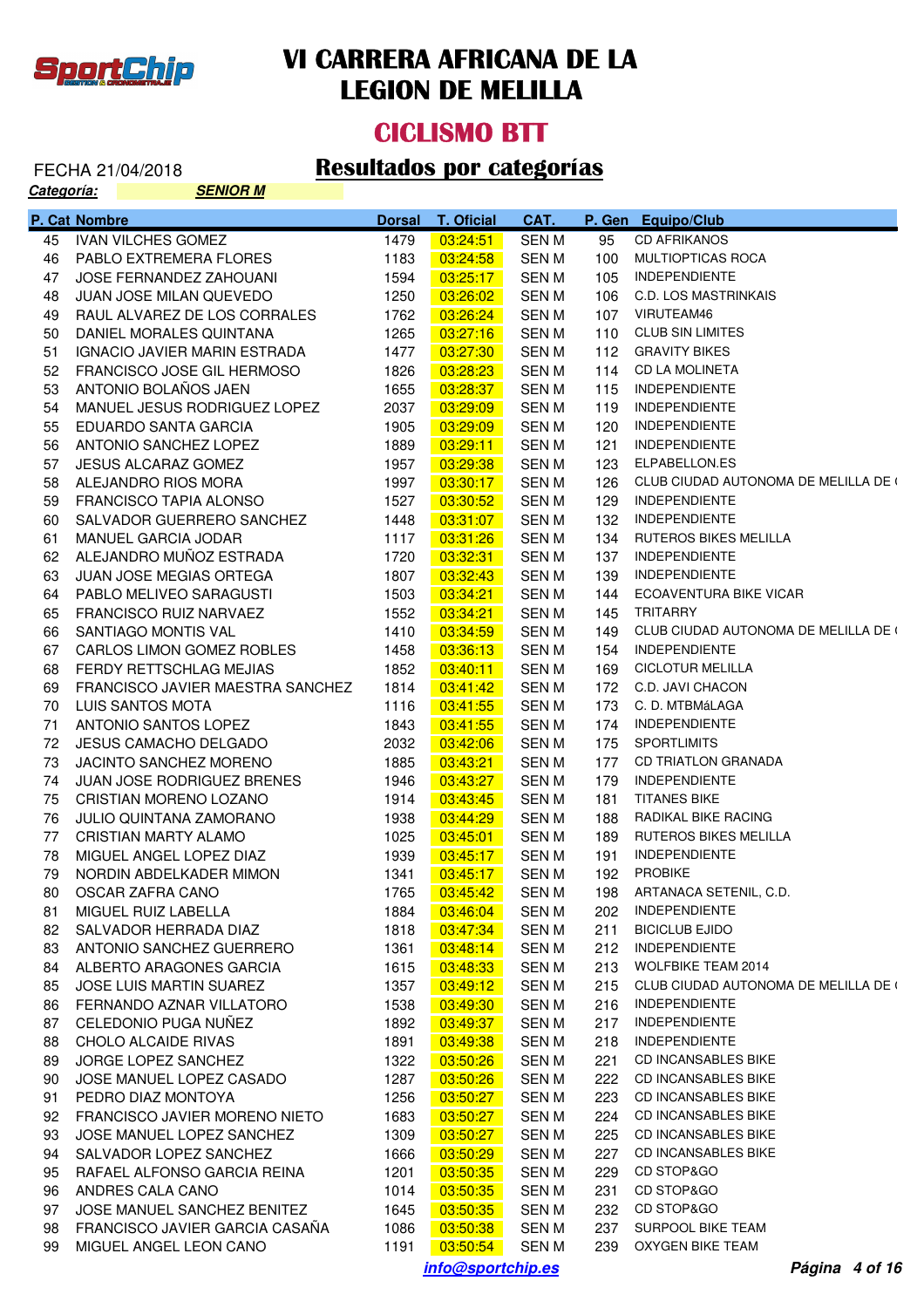

#### **CICLISMO BTT**

| <b>Categoría:</b> |               | <b>SENIOR M</b>                       |               |                   |              |     |                                      |
|-------------------|---------------|---------------------------------------|---------------|-------------------|--------------|-----|--------------------------------------|
|                   | P. Cat Nombre |                                       | <b>Dorsal</b> | <b>T. Oficial</b> | CAT.         |     | P. Gen Equipo/Club                   |
|                   |               | 100 FERNANDO OLIVARES AMAYA           | 1030          | 03:51:01          | <b>SENM</b>  | 242 | <b>LOS CUCHARONES</b>                |
| 101               |               | AHMED AKRACH                          | 1937          | 03:51:21          | SEN M        | 243 | <b>INDEPENDIENTE</b>                 |
|                   |               | 102 ALEJANDRO ZAMBRANA FONCUBERTA     | 1145          | 03:54:01          | SEN M        | 249 | <b>INDEPENDIENTE</b>                 |
|                   |               | 103 DAVID MARTINEZ MATEO              | 1827          | 03:54:05          | SEN M        | 250 | <b>CD LA MOLINETA</b>                |
|                   |               | 104 JOSE ANTONIO MARTINEZ ESCARABAJAL | 1616          | 03:54:19          | SEN M        | 252 | <b>GRAVITYBIKESMELILLA</b>           |
|                   |               | 105 FRANCISCO JAVIER LOPEZ JIMENEZ    | 1994          | 03:54:20          | SEN M        | 253 | <b>INDEPENDIENTE</b>                 |
|                   |               | 106 JOSE CARLOS PALOMO ARENAS         | 1104          | 03:54:22          | SEN M        | 254 | <b>INDEPENDIENTE</b>                 |
| 107               |               | JOSE MARIA GOMEZ LLAMAS               | 1575          | 03:54:36          | SEN M        | 259 | <b>MTBMALAGA</b>                     |
|                   |               | 108 FRANCISCO MIGUEL BAÑOS MORENO     | 1076          | 03:54:54          | SEN M        | 262 | <b>INDEPENDIENTE</b>                 |
|                   |               | 109 GUILLERMO MORENO ROSA             | 1224          | 03:55:16          | SEN M        | 265 | CLUB CIUDAD AUTONOMA DE MELILLA DE ( |
|                   |               | 110 SAMUEL MELGUIZO SANCHEZ           | 1808          | 03:56:00          | SEN M        | 268 | <b>INDEPENDIENTE</b>                 |
|                   |               | 111 LUIS MIGUEL GARCIA HUERTAS        | 1860          | 03:57:37          | SEN M        | 273 | CLUB CIUDAD AUTONOMA DE MELILLA DE ( |
|                   |               | 112 ANTONIO JOSE ORTEGA MORENO        | 1162          | 03:58:19          | SEN M        | 275 | <b>CC VELENO</b>                     |
|                   |               | 113 RAUL LOPEZ ROMERA                 | 1101          | 04:00:31          | SEN M        | 286 | ECOAVENTURA VICAR C.D                |
|                   |               | 114 JUAN FRANCISCO ROMERA PEREZ       | 1501          | 04:00:31          | SEN M        | 287 | <b>ECOAVENTURA BIKE VICAR</b>        |
|                   |               | 115 RAMON RUIZ TORE                   | 1427          | 04:01:06          | SEN M        | 293 | <b>CLUB SIN LIMITES</b>              |
|                   |               | 116 JUAN CALOS FELIU SEGURA           | 1875          | 04:01:08          | SEN M        | 296 | <b>FUSION SPORT CENTER</b>           |
| 117               |               | JOSE MANUEL MOLINA RODRIGUEZ          | 1543          | 04:01:31          | SEN M        | 298 | <b>INDEPENDIENTE</b>                 |
|                   |               | 118 VICENTE FERNANDEZ RUIZ            | 1958          | 04:01:39          | SEN M        | 300 | ELPABELLON.ES                        |
|                   |               | 119 ALBERTO SANCHEZ RAMIREZ           | 1002          | 04:01:51          | SEN M        | 301 | <b>CHANATA BIKE</b>                  |
|                   |               | 120 MIGUEL CRISTIAN GARCIA FERNANDEZ  | 1913          | 04:01:53          | SEN M        | 303 | <b>TITANES BIKE</b>                  |
| 121               |               | DIEGO DE MIGUEL MARTINEZ              | 1453          | 04:02:20          | SEN M        | 304 | <b>INDEPENDIENTE</b>                 |
|                   |               | 122 JOSE CABEO MALDONADO              | 1546          | 04:02:59          | SEN M        | 311 | <b>INDEPENDIENTE</b>                 |
| 123               |               | <b>JESUS MORENO NIETO</b>             | 1825          | 04:04:41          | SEN M        | 316 | LA MOLINETA                          |
|                   |               | 124 JONATHAN RIQUELME MIRALLES        | 1555          | 04:04:57          | SEN M        | 320 | LOS GURIPAS                          |
|                   |               | 125 PABLO BENITEZ DOMENECH            | 1721          | 04:05:22          | SEN M        | 322 | <b>INDEPENDIENTE</b>                 |
|                   |               | 126 NONO VILLASANA SARABIA            | 2013          | 04:05:36          | SEN M        | 324 | CLUB CIUDAD AUTONOMA DE MELILLA DE ( |
| 127               |               | MOURAD KHARBOUCH                      | 1386          | 04:06:17          | SEN M        | 327 | <b>INDEPENDIENTE</b>                 |
|                   |               | 128 ALVARO JOSE OJEDA SACALUGA        | 1797          | 04:07:30          | SEN M        | 333 | <b>INDEPENDIENTE</b>                 |
| 129               |               | JAVIER PERAL LLAMAS                   | 1093          | 04:07:56          | SEN M        | 334 | RUTEROS BIKES MELILLA                |
| 130               |               | <b>ENOC MONTOYA MONTORO</b>           | 1590          | 04:09:09          | SEN M        | 342 | <b>INDEPENDIENTE</b>                 |
| 131               |               | ALFONSO DE LA ENCARNACION TORREGR     | 1845          | 04:09:34          | SEN M        | 346 | <b>INDEPENDIENTE</b>                 |
|                   |               | 132 RAFAEL SANCHEZ NAVAS              | 1544          | 04:10:37          | SEN M        | 347 | CLUB CIUDAD AUTONOMA DE MELILLA CICI |
|                   |               | 133 EMILIO FELICES MARTIN             | 1251          | 04:10:38          | <b>SEN M</b> | 348 | <b>INDEPENDIENTE</b>                 |
|                   |               | 134 TARIK AHMED MOHAMED               | 1684          | 04:11:54          | SEN M        | 350 | <b>INDEPENDIENTE</b>                 |
|                   |               | 135 ABDEL-ILAK MOHAMED MIMON          | 1028          | 04:13:44          | SEN M        |     | 363 RUTEROS BIKES MELILLA            |
|                   |               | 136 ANDRES LOSFABLOS ALOS             | 1374          | 04:14:12          | <b>SEN M</b> | 366 | HTRAINER                             |
|                   |               | 137 JACK BORIS RODRIGUEZ GARCIA       | 1848          | 04:14:19          | SEN M        | 368 | <b>INDEPENDIENTE</b>                 |
|                   |               | 138 ANTONIO SANCHEZ SANCHEZ           | 1528          | 04:14:24          | <b>SEN M</b> | 370 | <b>INDEPENDIENTE</b>                 |
|                   |               | 139 JESUS FERMIN ARTILLO MARTIN       | 1612          | 04:14:25          | <b>SEN M</b> | 371 | <b>INDEPENDIENTE</b>                 |
|                   |               | 140 JESUS HEREDIA SANCHEZ             | 1383          | 04:16:10          | <b>SEN M</b> | 380 | <b>INDEPENDIENTE</b>                 |
|                   |               | 141 EDUARDO MARTINEZ YERAS            | 1316          | 04:17:25          | <b>SEN M</b> | 383 | <b>INDEPENDIENTE</b>                 |
|                   |               | 142 IVAN GONZALEZ RODRIGUEZ           | 1768          | 04:17:51          | SEN M        | 387 | <b>CD XTREME TEAM</b>                |
|                   |               | 143 MIGUEL ANGEL MORENO NUÑEZ         | 1507          | 04:19:00          | <b>SEN M</b> | 392 | CLUB CIUDAD AUTONOMA DE MELILLA DE ( |
|                   |               | 144 ALBERTO GARCIA TABOADA            | 1024          | 04:19:18          | SEN M        | 395 | C.D. MTBMALAGA                       |
|                   |               | 145 CARLOS CILLERUELO FERRANDO        | 1732          | 04:19:21          | SEN M        | 396 | <b>INDEPENDIENTE</b>                 |
|                   |               | 146 ALVARO CHICON RUIZ                | 1948          | 04:19:22          | SEN M        | 397 | <b>INDEPENDIENTE</b>                 |
|                   |               | 147 DOMINGO SALAS ANDUJAR             | 1053          | 04:19:46          | SEN M        | 400 | <b>TITANES BIKE</b>                  |
|                   |               | 148 FRANCISCO JOSE CASTILLO RAMOS     | 1120          | 04:20:01          | SEN M        | 403 | <b>INDEPENDIENTE</b>                 |
|                   |               | 149 JULIO GUERRERO SALADO             | 1245          | 04:20:02          | <b>SEN M</b> | 404 | <b>INDEPENDIENTE</b>                 |
|                   |               | 150 FRANCISCO PULIDO ALVAREZ          | 1859          | 04:20:04          | <b>SEN M</b> | 405 | <b>INDEPENDIENTE</b>                 |
|                   |               | 151 IUSEF ABDEL-LAH MOHAMED           | 1619          | 04:20:14          | SEN M        | 406 | <b>INDEPENDIENTE</b>                 |
|                   |               | 152 JUAN JOSE ONTIVEROS ROSAS         | 1144          | 04:20:23          | SEN M        | 407 | PEDALES SIN FRONTERAS                |
|                   |               | 153 EMILIO CHAVERO ZAMORANO           | 1940          | 04:21:10          | SEN M        | 417 | <b>INDEPENDIENTE</b>                 |
|                   |               | 154 ANTONIO CANO MUÑOZ                | 1140          | 04:23:17          | SEN M        | 428 | <b>INDEPENDIENTE</b>                 |
|                   |               |                                       |               | info@sportchip.es |              |     | Página 5 of 16                       |
|                   |               |                                       |               |                   |              |     |                                      |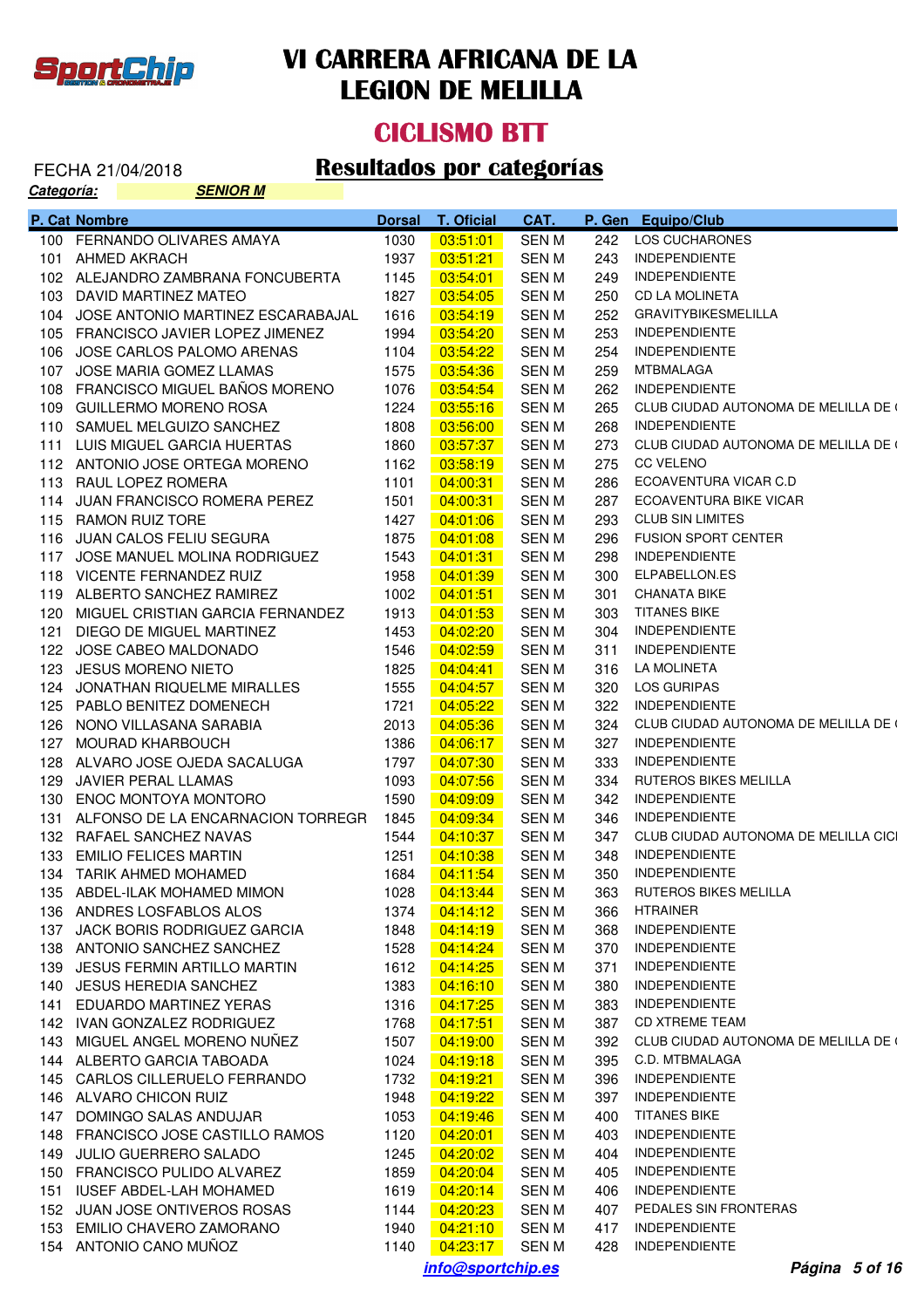

#### **CICLISMO BTT**

| <u> Categoría:</u> | <b>SENIOR M</b>                        |               |                    |       |     |                                      |
|--------------------|----------------------------------------|---------------|--------------------|-------|-----|--------------------------------------|
|                    | P. Cat Nombre                          | <b>Dorsal</b> | <b>T. Oficial</b>  | CAT.  |     | P. Gen Equipo/Club                   |
|                    | 155 ALFONSO MUNUERA MORILLAS           | 1013          | 04:24:27           | SEN M | 433 | <b>INDEPENDIENTE</b>                 |
|                    | 156 MANUEL VIVAS LOOEZ                 | 1399          | 04:24:33           | SEN M | 434 | <b>C.D. AFRIKANOS CEUTA</b>          |
| 157                | JAVIER MALDONADO SALINAS               | 1006          | 04:24:51           | SEN M | 436 | CLUB CIUDAD AUTÓNOMA DE MELILLA CICL |
|                    | 158 TARIK AMAKHTARI BABA               | 1627          | 04:25:06           | SEN M | 440 | <b>GASELEC</b>                       |
|                    | 159 RUBEN PEREZ PALENZUELA             | 1809          | 04:25:33           | SEN M | 442 | <b>INDEPENDIENTE</b>                 |
|                    | 160 ALVARO JESUS AGUILAR NAVAS         | 1016          | 04:26:31           | SEN M | 448 | <b>INDEPENDIENTE</b>                 |
| 161                | EDUARDO CASAS DEL CASTILLO             | 1878          | 04:27:28           | SEN M | 454 | <b>INDEPENDIENTE</b>                 |
|                    | 162 KARIM ABDESELAM ABDESELAM          | 1106          | 04:27:33           | SEN M | 455 | <b>C.D. AFRIKANOS CEUTA</b>          |
|                    | 163 SERGIO MORENO CASTILLA             | 1337          | 04:28:04           | SEN M | 459 | <b>LOS GURIPAS</b>                   |
|                    | 164 SERGIO RODRIGUEZ SALINAS           | 1730          | 04:28:18           | SEN M | 461 | <b>INDEPENDIENTE</b>                 |
|                    | 165 ALBERTO JESUS QUERO RUIZ           | 1228          | 04:29:25           | SEN M | 463 | <b>INDEPENDIENTE</b>                 |
|                    | 166 CRISTIAN ASENSIO VINUESA           | 1177          | 04:29:55           | SEN M | 465 | <b>BTT 3 FORCAS</b>                  |
|                    | 167 RAMON GARCIA VIZCAINO              | 1303          | 04:29:56           | SEN M | 466 | <b>BTT 3 FORCAS</b>                  |
|                    | 168 FRANCISCO JOSE HEREDIA SANCHEZ     | 1908          | 04:30:58           | SEN M | 471 | <b>INDEPENDIENTE</b>                 |
|                    | 169 ALEJANDRO MENDEZ JIMENEZ           | 1461          | 04:32:12           | SEN M | 473 | <b>INDEPENDIENTE</b>                 |
|                    | 170 YASIR SOUDAN ABAD                  | 1400          | 04:33:43           | SEN M | 479 | <b>CICLOTUR MELILLA</b>              |
| 171                | MIGUEL ANGEL RODA NAVARRO              | 1039          | 04:33:53           | SEN M | 481 | <b>CORRER FÁCIL</b>                  |
|                    | 172 ANTONIO JOSE CRUZ NAVARRO          | 1049          | 04:33:53           | SEN M | 482 | <b>INDEPENDIENTE</b>                 |
|                    | 173 OSCAR TRIPIANA MECA                | 1823          | 04:34:01           | SEN M | 483 | DESTROZALLANOS BIKE                  |
|                    | 174 JOSE JAVIER LORENZO TORRECILLAS    | 1822          | 04:34:01           | SEN M | 484 | C.D. DESTROZALLANOS BIKE             |
|                    | 175 HUGO ANDUJAR ARTILLO               | 1642          | 04:39:51           | SEN M | 510 | <b>INDEPENDIENTE</b>                 |
|                    | 176 MARC ESCANEZ GIMENO                | 1335          | 04:40:58           | SEN M | 519 | <b>INDEPENDIENTE</b>                 |
| 177                | JOSE SOLERO CRUZ                       | 1571          | 04:42:26           | SEN M | 525 | <b>INDEPENDIENTE</b>                 |
|                    | 178 JOSE EDUARDO MARTINEZ MARTINEZ     | 1943          | 04:42:29           | SEN M | 528 | <b>INDEPENDIENTE</b>                 |
|                    | 179 JUAN CORTES SOLANA                 | 1445          | 04:43:45           | SEN M | 536 | <b>INDEPENDIENTE</b>                 |
| 180                | JOSE MANUEL ESPAÑA GUERRERO            | 1515          | 04:45:29           | SEN M | 544 | <b>INDEPENDIENTE</b>                 |
|                    | 181 PABLO NAVARRO ASIN                 | 1607          | 04:47:30           | SEN M | 556 | RING 8                               |
|                    | 182 JAIME SEGURA RUIZ                  | 1439          | 04:47:35           | SEN M | 557 | <b>INDEPENDIENTE</b>                 |
| 183                | JORGE JIMENEZ MORENO                   | 2026          | 04:48:07           | SEN M | 559 | <b>INDEPENDIENTE</b>                 |
|                    | 184 JORGE GONZALEZ DIONIS              | 1296          | 04:48:20           | SEN M | 563 | <b>INDEPENDIENTE</b>                 |
|                    | 185 FAUZY MOHAMED MOHAMED              | 1909          | 04:48:21           | SEN M | 565 | <b>INDEPENDIENTE</b>                 |
| 186                | DAVID BRANDO MONTOYA                   | 1217          | 04:49:49           | SEN M | 571 | <b>INDEPENDIENTE</b>                 |
|                    | 187 PABLO FERNANDEZ LOPEZ              | 1157          | 04:50:38           | SEN M | 572 | <b>INDEPENDIENTE</b>                 |
|                    | 188 MARCOS GALLARDO VALLE              | 1883          | 04:51:01           | SEN M | 573 | <b>INDEPENDIENTE</b>                 |
|                    | 189 JUAN MANUEL CERRATO PERAL          | 1440          | $\boxed{04:53:58}$ | SEN M |     | 583 BTT 3 FORCAS MELILLA             |
|                    | 190 ADRIAN GONZALEZ MORALES            | 1470          | 04:53:58           | SEN M |     | 584 INDEPENDIENTE                    |
|                    | 191 ABEL PARRAS REJANO                 | 1412          | 04:54:50           | SEN M |     | 588 INDEPENDIENTE                    |
|                    | 192 FRANCISCO JAVIER GARCIA PADILLA    | 1949          | 04:55:17           | SEN M | 590 | INDEPENDIENTE                        |
|                    | 193 JOSE CARLOS ROMERA MALDONADO       | 1763          | 04:57:36           | SEN M | 598 | <b>INDEPENDIENTE</b>                 |
|                    | 194 JOSE RAMON CALVO NAVARRO           | 1160          | 04:58:05           | SEN M | 599 | C.D. VILLA DEL TORCAL                |
|                    | 195 JOSE MIGUEL GONZALEZ CAPARROS      | 1617          | 04:58:21           | SEN M | 600 | C.D. ALMAGRO                         |
|                    | 196 ANTONIO FRANCISCO PERALES MARTINEZ | 1510          | 04:58:21           | SEN M | 601 | C.D. ALMAGRO                         |
|                    | 197 MOHAMED JESUS OLMEDO MOHAMED (MA   | 1153          | 05:01:02           | SEN M | 609 | <b>C.D AFRIKANOS CEUTA</b>           |
|                    |                                        |               | 05:01:18           |       | 617 | EL PEDAL                             |
|                    | 198 JUAN RAMON BERMUDO SANCHEZ         | 1385          | 05:01:20           | SEN M |     | EL PEDAL                             |
|                    | 199 JUAN ANTONIO HONORATO OLMO         | 1346          |                    | SEN M | 619 |                                      |
|                    | 200 CRISTIAN CANO MARTINEZ             | 1514          | 05:01:21           | SEN M | 620 | <b>INDEPENDIENTE</b>                 |
|                    | 201 JUAN GABRIEL GOMEZ FERNANDEZ       | 1993          | 05:03:48           | SEN M | 624 | <b>INDEPENDIENTE</b>                 |
|                    | 202 JUAN CARLOS MARQUEZ ALONSO         | 1206          | 05:04:13           | SEN M | 628 | <b>INDEPENDIENTE</b>                 |
|                    | 203 DAVID ESCAMILLA MOLINA             | 1011          | 05:05:40           | SEN M | 631 | <b>ECOAVENTURA BIKE</b>              |
|                    | 204 CRISTIAN ZAMORA VIDAL              | 1751          | 05:05:53           | SEN M | 633 | <b>INDEPENDIENTE</b>                 |
|                    | 205 DAVID LOPEZ LIÑAN                  | 1724          | 05:06:06           | SEN M | 637 | <b>OGESPORTBIKE</b>                  |
|                    | 206 TONI FERNANDEZ MARTINEZ            | 1863          | 05:06:32           | SEN M | 641 | <b>INDEPENDIENTE</b>                 |
|                    | 207 FRANCISCO GARCIA POZO              | 1069          | 05:08:27           | SEN M | 646 | CHANATA BIKE                         |
|                    | 208 FRANCISCO ANTONIO GUERRERO FUENTE  | 1173          | 05:08:28           | SEN M |     | 647 INDEPENDIENTE                    |
|                    | 209 ANGEL JOSE GARCIA POZO             | 1279          | 05:08:29           | SEN M |     | 648 CHANATA BIKE                     |
|                    |                                        |               | info@sportchip.es  |       |     | Página 6 of 16                       |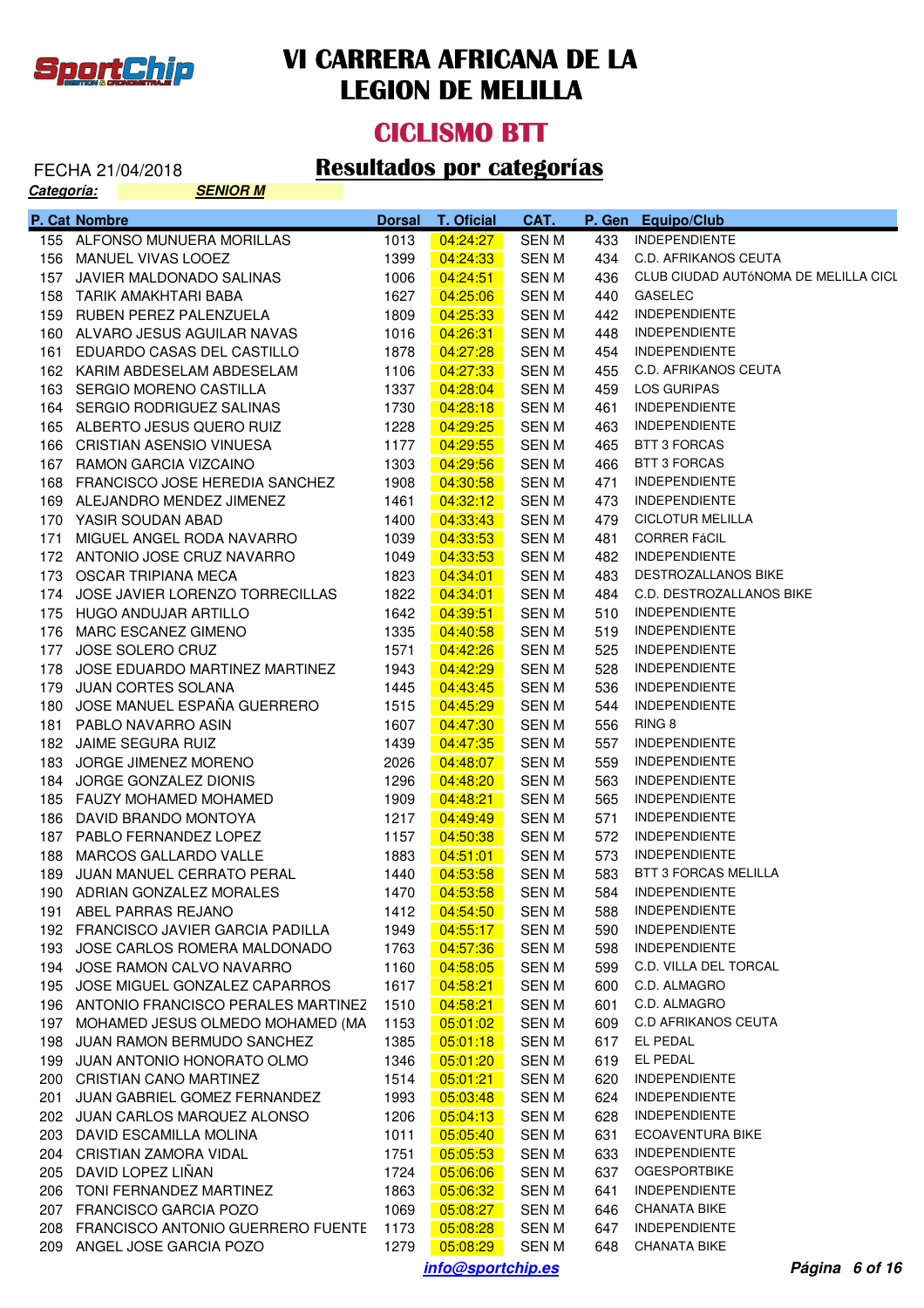

# **CICLISMO BTT**

#### FECHA 21/04/2018 **Resultados por categorías**

| <u>Categoría:</u> | <b>SENIOR M</b>                         |                       |                        |                     |        |                                            |
|-------------------|-----------------------------------------|-----------------------|------------------------|---------------------|--------|--------------------------------------------|
|                   | P. Cat Nombre                           | <b>Dorsal</b>         | <b>T. Oficial</b>      | CAT.                | P. Gen | <b>Equipo/Club</b>                         |
|                   | 210 JORGE IVARS HINOJO                  | 1794                  | 05:10:18               | <b>SENM</b>         | 654    | <b>INDEPENDIENTE</b>                       |
| 211               | DANIEL BARROSO CAPILLA                  | 1756                  | 05:12:48               | <b>SENM</b>         | 664    | REGULARES DE MELILLAME ATREVO              |
|                   | 212 IGNACIO REVERTE LOPEZ               | 1545                  | 05:13:13               | SEN M               | 667    | <b>INDEPENDIENTE</b>                       |
|                   | 213 LUIS GUERRA GALLARDO                | 1045                  | 05:19:18               | SEN M               | 680    | C. D. AFRIKANOS CEUTA                      |
|                   | 214 JOSE FRANCISCO TRISTAN GUILLEN      | 1632                  | 05:19:29               | SEN M               | 687    | <b>INDEPENDIENTE</b>                       |
|                   | 215 FRANCISCO JAVIER LOZANO JIMENEZ     | 1677                  | 05:20:17               | SEN M               | 690    | <b>INDEPENDIENTE</b>                       |
|                   | 216 IVAN LAZARO FRIAS                   | 1851                  | 05:20:18               | <b>SENM</b>         | 692    | <b>INDEPENDIENTE</b>                       |
|                   | 217 JORGE SEGURA LOPEZ                  | 1626                  | 05:21:19               | SEN M               | 694    | <b>INDEPENDIENTE</b>                       |
| 218               | JUAN GABRIEL CARMONA LORENZO            | 1824                  | 05:22:03               | SEN M               | 698    | DESTROZALLANOS BIKE                        |
|                   | 219 JORGE IDAÑEZ BERENGEL               | 1944                  | 05:23:01               | SEN M               | 701    | <b>INDEPENDIENTE</b>                       |
|                   | 220 JOSE MARIA GARCIA GARRIDO           | 1853                  | 05:24:34               | SEN M               | 705    | <b>INDEPENDIENTE</b>                       |
| 221               | JUAN MANUEL NUÑEZ MARTINEZ              | 1738                  | 05:26:07               | SEN M               | 710    | <b>INDEPENDIENTE</b>                       |
|                   | 222 JOSE FRANCISCO GARCES VIVANCOS      | 1838                  | 05:34:44               | SEN M               | 736    | <b>INDEPENDIENTE</b>                       |
| 223               | RACHID AKOUDAD ABARCHAN                 | 1209                  | 05:37:13               | SEN M               | 740    | <b>INDEPENDIENTE</b>                       |
|                   | 224 JOSE MANUEL ROBLES SANCHEZ          | 1033                  | 05:41:24               | SEN M               | 749    | <b>INDEPENDIENTE</b>                       |
|                   | 225 OSCAR RUIZ GONZALEZ                 | 1910                  | 05:42:01               | SEN M               | 757    | <b>INDEPENDIENTE</b>                       |
|                   | 226 ALEJANDRO RAMON HEREDIA BERMUDEZ    | 1625                  | 05:42:49               | <b>SENM</b>         | 760    | <b>INDEPENDIENTE</b>                       |
|                   | 227 JUAN ANTONIO JIMENEZ MORENO         | 1239                  | 05:42:50               | <b>SENM</b>         | 761    | <b>INDEPENDIENTE</b>                       |
| 228               | JUANMA GARCES MORALES                   | 1047                  | 05:44:50               | SEN M               | 764    | <b>INDEPENDIENTE</b>                       |
|                   | 229 ANTONIO JESUS CALATRAVA LOPEZ       | 1376                  | 05:45:53               | SEN M               | 765    | <b>INDEPENDIENTE</b>                       |
|                   | 230 ANTONIO MELLADO LOBATO              | 1567                  | 05:46:30               | SEN M               | 769    | <b>INDEPENDIENTE</b>                       |
| 231               | JUAN BARROSO RODRIGUEZ                  | 1719                  | 05:46:55               | SEN M               | 771    | <b>INDEPENDIENTE</b>                       |
|                   | 232 RAUL MUÑOZ BENAVIDES                | 1351                  | 05:47:52               | SEN M               | 774    | <b>INDEPENDIENTE</b>                       |
| 233               | SERGIO LOPEZ TODRIGUEZ                  | 2019                  | 05:50:10               | SEN M               | 778    | <b>INDEPENDIENTE</b>                       |
|                   | 234 Samir Laarbi Maanan                 | 1270                  | 05:51:55               | SEN M               | 785    | <b>AFRIKANOS</b>                           |
| 235               | PERCY ARISTA CARBONEL                   | 1784                  | 05:54:52               | SEN M               | 791    | <b>INDEPENDIENTE</b>                       |
|                   | 236 OSCAR BENITEZ SOLER                 | 1603                  | 05:57:19               | SEN M               | 795    | <b>INDEPENDIENTE</b>                       |
|                   | 237 KARIM EL FOUNTI ZADBAG              | 2048                  | 06:01:41               | SEN M               | 806    |                                            |
| 238               | PABLO BERDEJO ESTEBAN                   | 1945                  | 06:01:46               | SEN M               | 809    | <b>INDEPENDIENTE</b>                       |
| 239               | <b>JULIAN GARCIA DIAZ</b>               | 1289                  | 06:02:32               | SEN M               | 810    | <b>INDEPENDIENTE</b>                       |
|                   | 240 CHARAF EDDIN MIMON AMAR             | 1425                  | 06:11:36               | SEN M               | 816    | <b>INDEPENDIENTE</b>                       |
|                   | 241 AGUSTIN RODRIGUEZ RUIZ              | 1441                  | 06:19:18               | SEN M               | 821    | <b>INDEPENDIENTE</b>                       |
|                   | 242 ANTONIO MUÑOZ GARCIA                | 1731                  | 06:20:20               | SEN M               | 822    | LOS CUCHARONES                             |
|                   | 243 JOSE FRANCISCO CALATRAVA LOPEZ      | 1389                  | 06:37:25               | <b>SENM</b>         | 833    | <b>INDEPENDIENTE</b>                       |
|                   | 244 JOSE ALBERTO RAMOS MARQUEZ          | 1187                  | 06:39:45               | SEN M               | 834    | <b>INDEPENDIENTE</b>                       |
|                   | 245 FRANCISCO GUILLERMO RAMIREZ         | 1951                  | 06:46:25               | <b>SEN M</b>        |        | 835 CLUB ATLETICO MELILLA                  |
|                   | 246 JUAN JESUS PRADO SERRANO            | 1952                  | 06:46:25               | SEN M               | 836    | <b>INDEPENDIENTE</b>                       |
|                   | 247 NICCOLO ALBANO                      | 1556                  | 06:48:42               | <b>SEN M</b>        | 839    | <b>INDEPENDIENTE</b>                       |
| Categoría:        | <b>SENIOR F</b>                         |                       |                        |                     |        |                                            |
|                   |                                         |                       |                        |                     |        |                                            |
|                   | P. Cat Nombre<br>VICTORIA MAYORAL CESAR | <b>Dorsal</b><br>1188 | T. Oficial<br>03:24:57 | CAT.<br><b>SENF</b> | 99     | P. Gen Equipo/Club<br><b>INDEPENDIENTE</b> |
| 1<br>2            | <b>MARINA GIRONA TORRES</b>             | 1340                  | 03:25:11               | <b>SENF</b>         | 104    | <b>INDEPENDIENTE</b>                       |
| 3                 | REMEDIOS JURADO GARCIA                  | 1568                  | 03:32:10               | <b>SENF</b>         | 136    | ROCK GARDEN BIKES TEAM                     |
| 4                 | LIDIA RUEDA CASTILLO                    | 1725                  | 03:37:45               | <b>SENF</b>         | 162    | <b>BERICLOX</b>                            |
|                   | ALBA FRIAS HIDALGO                      | 1816                  | 03:47:32               | <b>SENF</b>         | 209    | <b>BICICLUB EJIDO</b>                      |
| 5                 |                                         |                       |                        |                     |        | OXIGEN NIKE TEAM                           |
| 6                 | MONTSERRAT CASTILLO MUÑOZ DE LEON       | 1194                  | 03:50:55               | <b>SENF</b>         | 240    | <b>CHANATA BIKE</b>                        |
| $\overline{7}$    | ANA MARIA RUIZ GARRIDO                  | 1008                  | 04:06:49               | <b>SENF</b>         | 329    |                                            |
| 8                 | TAMARA ESTRADA GONZALEZ                 | 1874                  | 04:14:23               | <b>SENF</b>         | 369    | <b>INDEPENDIENTE</b>                       |
| 9                 | MANAR BENKALIFA MILUDI                  | 1644                  | 04:19:26               | <b>SENF</b>         | 399    | <b>INDEPENDIENTE</b>                       |
| 10                | ANDREA ELENA PEREZ PALACIOS             | 1858                  | 04:20:51               | <b>SENF</b>         | 412    | CAM                                        |
| 11                | DRIEBICH NYNKE BOUMA                    | 1795                  | 05:10:19               | <b>SENF</b>         | 655    | <b>INDEPENDIENTE</b>                       |
| 12                | ANA BELEN MORENO DIAZ                   | 1291                  | 05:19:15               | <b>SENF</b>         | 679    | CD LOS PIRATAS DE CHURRIANA                |
| 13                | MARIA VAZQUEZ MUÑOZ                     | 1589                  | 05:30:56               | <b>SENF</b>         | 728    | <b>INDEPENDIENTE</b>                       |
|                   | 14 SANDRA MARCOS BARRERA                | 1438                  | 05:38:35               | <b>SENF</b>         | 745    | <b>INDEPENDIENTE</b>                       |

**info@sportchip.es Página 7 of 16**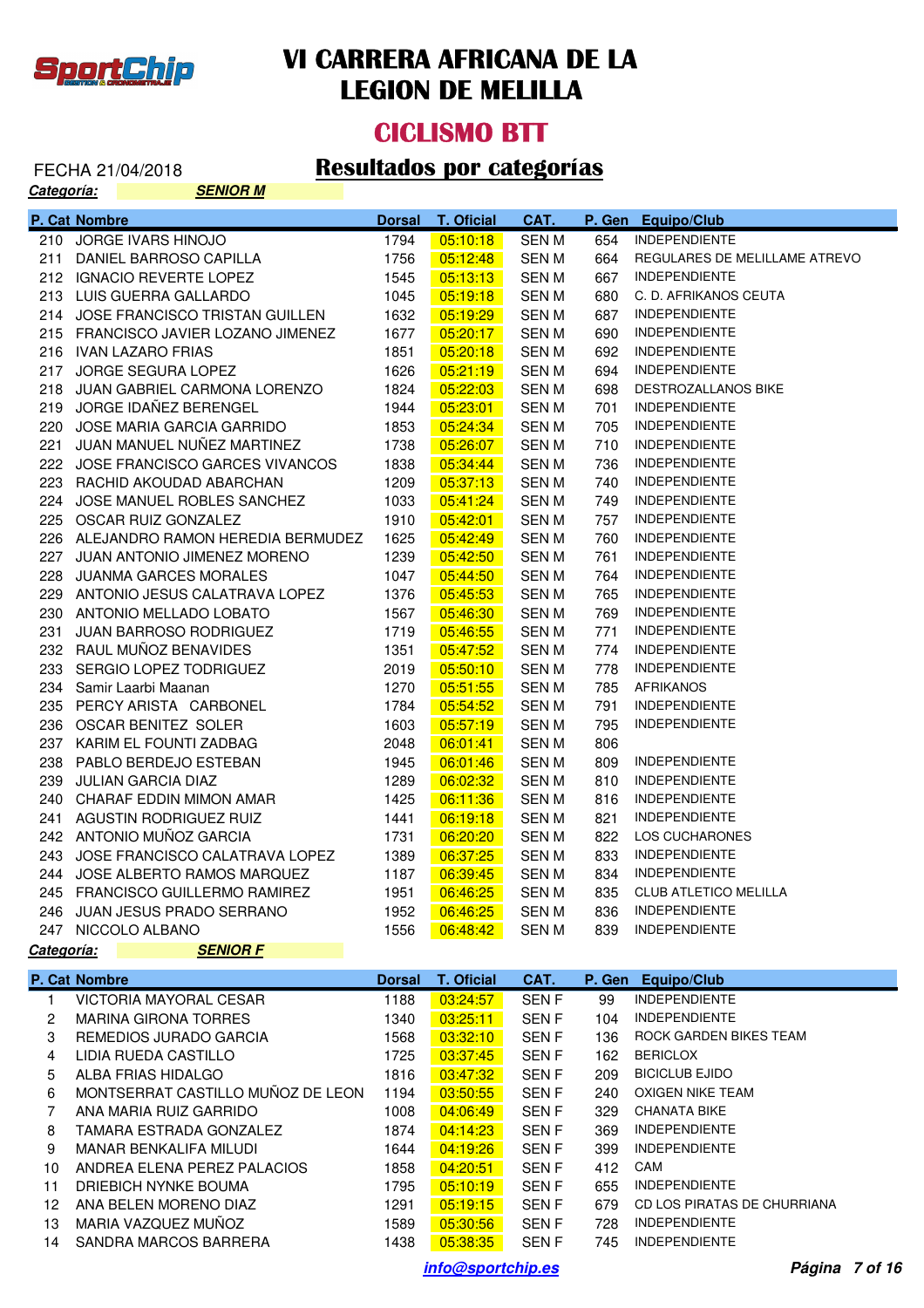

### **CICLISMO BTT**

# FECHA 21/04/2018 **Resultados por categorías**

| <u>Categoría:</u> |               | <b>SENIOR F</b>                    |               |                   |                  |                |                                            |
|-------------------|---------------|------------------------------------|---------------|-------------------|------------------|----------------|--------------------------------------------|
|                   | P. Cat Nombre |                                    | <b>Dorsal</b> | <b>T. Oficial</b> | CAT.             | P. Gen         | <b>Equipo/Club</b>                         |
| 15                |               | PILAR GALERA JIMENEZ               | 1726          | 05:41:49          | SEN <sub>F</sub> | 754            | <b>BRICOLULA</b>                           |
| 16                |               | ELENA HERRERA RUIZ                 | 1254          | 05:52:57          | SEN <sub>F</sub> | 786            | TM 2.1 BIKE MELILLA                        |
| 17                |               | DAVINIA RODRIGUEZ BENAVIDES        | 1059          | 06:28:22          | <b>SENF</b>      | 827            | ECOAVENTURA VICAR                          |
| <u>Categoría:</u> |               | <b>VETERANOS A M</b>               |               |                   |                  |                |                                            |
|                   | P. Cat Nombre |                                    | <b>Dorsal</b> | <b>T. Oficial</b> | CAT.             | P. Gen         | Equipo/Club                                |
| 1                 |               | JOAQUIN GARCIA NIETO               | 1548          | 02:43:39          | VET A M          | $\overline{2}$ | <b>CICLOTUR MELILLA</b>                    |
| 2                 |               | ALEJANDRO DIEZ ALONSO              | 1754          | 02:50:27          | <b>VET A M</b>   | 4              | <b>GRAVITY BIKES MELILLA</b>               |
| 3                 |               | <b>JUAN FRANCISCO RAMOS LOPEZ</b>  | 1150          | 02:54:02          | VET A M          | 9              | <b>CC SEPTEM FRATRES</b>                   |
| 4                 |               | FRANCISCO JAVIER PULIDO SERRANO    | 1294          | 02:54:15          | VET A M          | 10             | <b>INDEPENDIENTE</b>                       |
| 5                 |               | SALVADOR CANO RUIZ                 | 1081          | 02:55:31          | VET A M          | 14             | <b>CICLOTUR MELILLA</b>                    |
| 6                 |               | JUAN HIGUERA ALVAREZ DE LOS CORRAL | 1966          | 02:57:21          | VET A M          | 16             | <b>CCJAROTE</b>                            |
| $\overline{7}$    |               | <b>JOAQUIN LEDO CABALLERO</b>      | 2036          | 03:03:23          | VET A M          | 23             | <b>GRAVITY BIKES MELILLA</b>               |
| 8                 |               | JAVIER BOCANEGRA GABARDA           | 1764          | 03:03:49          | VET A M          | 25             | <b>DONBICI</b>                             |
| 9                 |               | DANIEL ARINCON ANDRADES            | 1063          | 03:07:52          | <b>VET A M</b>   | 35             | <b>INDEPENDIENTE</b>                       |
| 10                |               | MIGUEL ANGEL MARTA FIERING         | 1542          | 03:08:04          | VET A M          | 37             | <b>INDEPENDIENTE</b>                       |
| 11                |               | CARLOS JAVIER ARENAS CHACON        | 1234          | 03:10:31          | VET A M          | 39             | <b>BIKEZOO</b>                             |
| 12                |               | ALEJANDRO ANDRADE VALLEJO          | 1238          | 03:10:44          | VET A M          | 42             | <b>CC SEPTEM FRATRES</b>                   |
| 13                |               | <b>MOHAMMED DKHISSI</b>            | 1811          | 03:10:48          | VET A M          | 43             | <b>INDEPENDIENTE</b>                       |
| 14                |               | SERGIO PEREZ DE HARO               | 1226          | 03:11:00          | VET A M          | 44             | <b>INDEPENDIENTE</b>                       |
| 15                |               | NEREO LOPEZ CID                    | 1450          | 03:11:00          | VET A M          | 45             | BY ANTONELLA                               |
| 16                |               | MIGUEL ANGEL SANTOS SANTOS         | 1215          | 03:13:12          | VET A M          | 49             | TM 21 BIKE MELILLA                         |
| 17                |               | VICTOR MANUEL MORA GIMENEZ         | 1088          | 03:15:36          | VET A M          | 54             | CLUB CICLISTA CIUDAD DE ALMERÍA            |
| 18                |               | <b>MANUEL LARA MORALES</b>         | 1022          | 03:16:39          | VET A M          | 57             | MTB 29SEIS70 CD                            |
| 19                |               | FRANCISCO MANUEL FERNANDEZ MELA    | 1498          | 03:17:58          | <b>VET A M</b>   | 64             | <b>INDEPENDIENTE</b>                       |
| 20                |               | JUAN ANTONIO BAUTISTA JEREZ        | 1147          | 03:18:54          | VET A M          | 67             | TM 21 BIKE MELILLA                         |
| 21                |               | ALBERTO OTERO DUARTE               | 2042          | 03:20:21          | <b>VET A M</b>   | 69             |                                            |
| 22                |               | ANTONIO CAVAS TOLEDO               | 1037          | 03:20:25          | <b>VET A M</b>   | 70             | SURPOOL BIKE TEAM                          |
| 23                |               | SOLIMAN MOHAND MOH                 | 1787          | 03:20:58          | <b>VET A M</b>   | 73             | <b>CLUB TRIATLON SANTA BARBARA MELILLA</b> |
| 24                |               | ANTONIO JAVIER COLERA LOPEZ        | 1834          | 03:20:59          | <b>VET A M</b>   | 74             | <b>INDEPENDIENTE</b>                       |
| 25                |               | JOSE MANUEL MORALES MARTIN         | 1074          | 03:22:53          | <b>VET A M</b>   | 79             | ECOAVENTURA BIKE MTB VICAR                 |
| 26                |               | RAFAEL TOMAS JIMENEZ DEL CASTILLO  | 1052          | 03:22:54          | <b>VET A M</b>   | 81             | CLUB DE LAS 8                              |
| 27                |               | LUIS PERALTA VARGAD                | 1525          | 03:22:54          | VET A M          | 82             | <b>INDEPENDIENTE</b>                       |
| 28                |               | <b>JOSE ARROYO ROMAN</b>           | 1231          | 03:23:08          | VET A M          | 84             | <b>INDEPENDIENTE</b>                       |
| 29                |               | JOSE ANTONIO GOMEZ VALENCIA        | 1995          | 03:23:43          | <b>VET A M</b>   | 85             | <b>SURPOOL BIKE TEAM</b>                   |
| 30                |               | FELIX SANTANA JIMENEZ              | 1354          | 03:23:47          | VET A M          | 86             | ADC.BOMBEROS MELILLA                       |
| 31                |               | SEBASTIAN MENACHO CALLE            | 1377          | 03:24:53          | VET A M          | 97             | CD STOP&GO                                 |
| 32                |               | ALEJANDRO MIGUEL LOPEZ TERUEL      | 1249          | 03:25:05          | VET A M          | 102            | <b>BHIA DE ALMERIA</b>                     |
| 33                |               | JULIO CESAR GUTIERREZ ALVAREZ      | 1306          | 03:27:16          | VET A M          | 109            | <b>CLUB SIN LIMITES</b>                    |
| 34                |               | ANTONIO PINTO DIAZ                 | 1107          | 03:27:17          | VET A M          | 111            | CLUB DE LA 8                               |
| 35                |               | <b>SEBASTIAN VIERA</b>             | 1262          | 03:28:45          | VET A M          | 116            | <b>INDEPENDIENTE</b>                       |
| 36                |               | SALVADOR CAMPOS CARMONA            | 1148          | 03:28:51          | VET A M          | 117            | PEDALES SIN FRONTERAS                      |
| 37                |               | DIEGO MACIAS DOMINGUEZ             | 1358          | 03:29:32          | VET A M          | 122            | C.D. MTB MÁLAGA                            |
| 38                |               | ANDRES JIMENEZ MATIAS              | 1132          | 03:29:47          | VET A M          | 124            | <b>INDEPENDIENTE</b>                       |
| 39                |               | <b>JUAN JOSE OLMEDO MARTINEZ</b>   | 1072          | 03:30:14          | VET A M          | 125            | <b>TITANES BIKE</b>                        |
| 40                |               | JOSE M. SAURA LLAMAS               | 1253          | 03:30:38          | VET A M          | 127            | <b>INDEPENDIENTE</b>                       |
| 41                |               | JUAN CARLOS FELICES GONZALEZ       | 1576          | 03:30:46          | VET A M          | 128            | <b>CLUB ATLETICO MELILLA</b>               |
| 42                |               | JOSE JAVIER MOLINA MARTIN          | 1155          | 03:31:01          | VET A M          | 131            | <b>CD BICIMANIA XTREME</b>                 |
| 43                |               | <b>JUAN BLANCO ROLDAN</b>          | 1260          | 03:31:32          | VET A M          | 135            | <b>CICLOTUR MELILLA</b>                    |
| 44                |               | MANUEL MOLINA DOMENE               | 1813          | 03:32:37          | VET A M          | 138            | ROMEROS SANTA BARBARA                      |
| 45                |               | JOSE ANDRES LEAL GOMEZ             | 1327          | 03:34:04          | VET A M          | 143            | CLUB BTT 3 FORCAS MELILLA                  |
| 46                |               | JOSE DAVID AGUILAR HITA            | 1975          | 03:34:27          | VET A M          | 146            | NEVADA BIKE                                |
| 47                |               | <b>CEFE FUENTES MAILLO</b>         | 1141          | 03:34:30          | VET A M          | 147            | PEDALES SIN FRONTERAS                      |
| 48                |               | <b>BADRI MOHAMED MOHAMED</b>       | 1286          | 03:35:14          | VET A M          | 150            | <b>INDEPENDIENTE</b>                       |
| 49                |               | JUAN CARLOS GOMEZ MIRANDA          | 1532          | 03:35:26          | VET A M          | 151            | <b>INDEPENDIENTE</b>                       |
|                   |               |                                    |               |                   |                  |                |                                            |

**info@sportchip.es Página 8 of 16**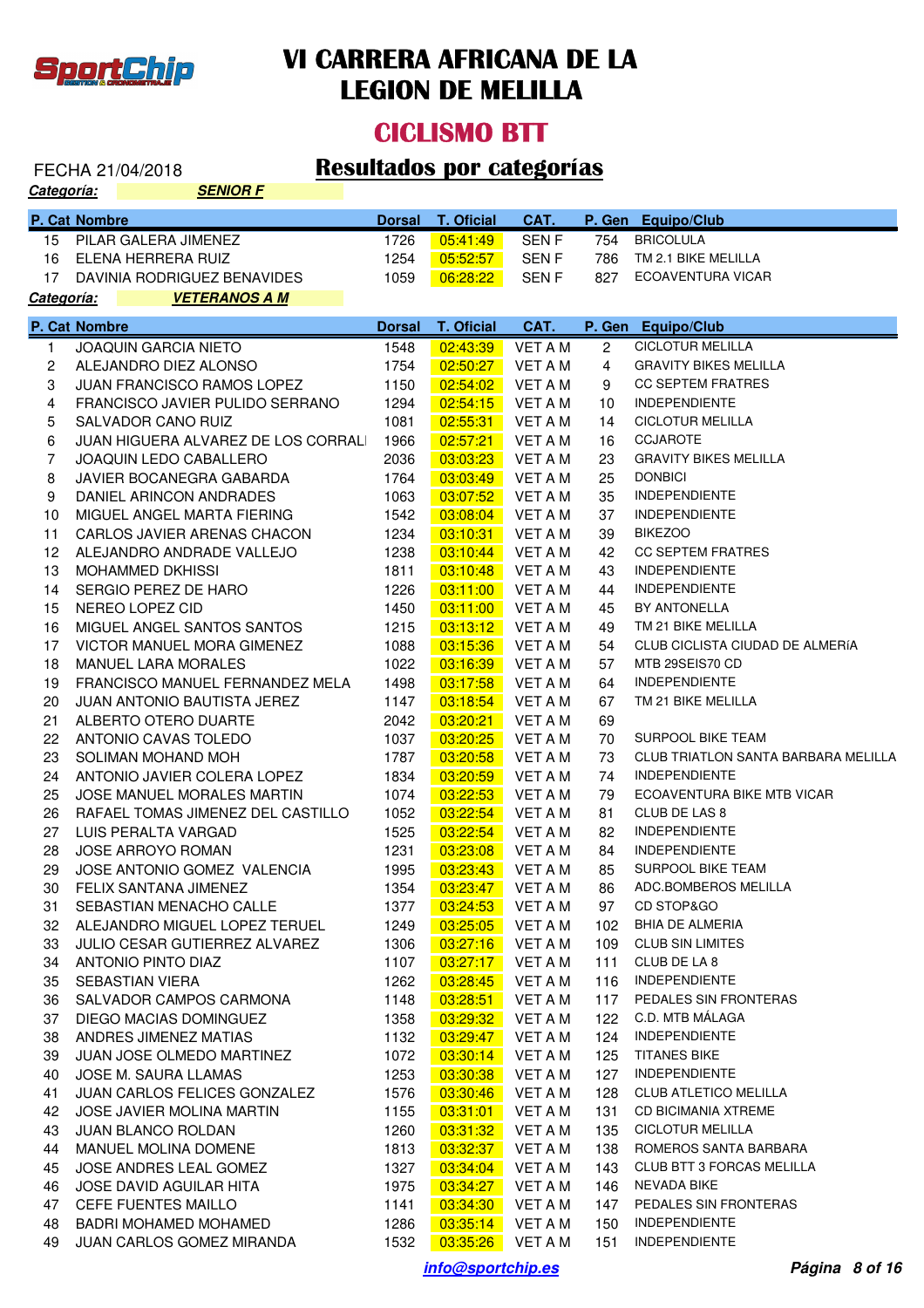

#### **CICLISMO BTT**

| Categoría: | <b>VETERANOS A M</b>              |               |                         |                |        |                                      |
|------------|-----------------------------------|---------------|-------------------------|----------------|--------|--------------------------------------|
|            | P. Cat Nombre                     | <b>Dorsal</b> | T. Oficial              | CAT.           | P. Gen | <b>Equipo/Club</b>                   |
| 50         | JUAN ANTONIO LOPEZ OYONARTE       | 1007          | 03:36:04                | VET A M        | 152    | <b>CHANATA BIKE</b>                  |
| 51         | OSCAR GONZALEZ GARCIA             | 1849          | 03:36:37                | VET A M        | 155    | REGULARES DE MELILLAME ATREVO        |
| 52         | JOSE MIGUEL SORIA DIAZ            | 1415          | 03:36:37                | VET A M        | 156    | <b>DONBICI MELILLA</b>               |
| 53         | JUAN FRANCISCO BELMONTE MARTIN    | 1959          | 03:36:53                | VET A M        | 157    | ELPABELLON.ES                        |
| 54         | <b>GUSTAVO SEQUERA GARCIA</b>     | 1363          | 03:37:05                | VET A M        | 159    | <b>INDEPENDIENTE</b>                 |
| 55         | CARLOS SEQUERA GARCIA             | 1409          | 03:37:05                | <b>VET A M</b> | 160    | <b>INDEPENDIENTE</b>                 |
| 56         | FRANCISCO JESUS CARMONA COBO      | 1134          | 03:37:45                | VET A M        | 161    | ESCUELA MUNICIPAL DE ARJONILLA       |
| 57         | CARLOS GUSTAVO ROMERO BUENO       | 1152          | 03:38:17                | VET A M        | 164    | <b>CLUB ATLETICO MELILLA</b>         |
| 58         | GONZALO DEL PINO GOMEZ            | 1326          | 03:39:27                | VET A M        | 165    | <b>INDEPENDIENTE</b>                 |
| 59         | JOSE ANTONIO RUIZ MARTINEZ        | 1974          | 03:40:07                | VET A M        | 168    | NEVADA BIKE                          |
| 60         | <b>GUILLERMO GARCIA SOLER</b>     | 1333          | 03:41:08                | VET A M        | 170    | <b>CHANATA BIKE</b>                  |
| 61         | JUAN MANUEL PERALTA VARGAS        | 1422          | 03:42:59                | VET A M        | 176    | CLUB CICLISTA ALMUÑECAR              |
| 62         | RAMON GUTIERREZ AGUILAR           | 1159          | 03:43:26                | VET A M        | 178    | <b>INDEPENDIENTE</b>                 |
| 63         | LUIS RAMIREZ FERRE                | 1488          | 03:43:48                | <b>VET A M</b> | 182    | <b>CC HUERCAL</b>                    |
|            |                                   |               |                         |                |        | <b>CHANATA BIKE</b>                  |
| 64         | MIGUEL CABRERA HERNANDEZ          | 1344          | 03:44:15                | VET A M        | 184    | <b>INDEPENDIENTE</b>                 |
| 65         | FRANCISCO MANUEL VALVERDE POYATO  | 1577          | 03:44:15                | VET A M        | 185    |                                      |
| 66         | <b>JUAN REY ARIZA</b>             | 1766          | 03:44:16                | VET A M        | 186    | <b>INDEPENDIENTE</b>                 |
| 67         | JOSE ANTONIO SANCHEZ FUENTES      | 2005          | 03:44:17                | VET A M        | 187    | <b>INDEPENDIENTE</b>                 |
| 68         | JOSE ANTONIO GARCIA MONTOYA       | 1323          | 03:45:09                | VET A M        | 190    | <b>INDEPENDIENTE</b>                 |
| 69         | OSCAR ROMERO RIERA                | 1243          | 03:45:23                | VET A M        | 193    | <b>CICLOTUR MELILLA</b>              |
| 70         | JOSE MANUEL AGUILAR LOPEZ         | 1371          | 03:45:30                | VET A M        | 194    | CLUB ATLETICO MELILLA                |
| 71         | MANUEL JESUS MUÑOZ GUERRERO       | 1478          | 03:45:37                | VET A M        | 196    | <b>C.D. HORMIGAS VERDES</b>          |
| 72         | SERGIO RUIZ GONZALEZ              | 1176          | 03:45:38                | VET A M        | 197    | SURPOOL BIKE TEAM                    |
| 73         | MIGUEL SEGURA MORO                | 1115          | 03:45:47                | VET A M        | 199    | <b>INDEPENDIENTE</b>                 |
| 74         | JOSE ANTONIO MUÑOZ GONZALEZ       | 1166          | 03:45:58                | VET A M        | 200    | <b>INDEPENDIENTE</b>                 |
| 75         | SERAFIN OLIVER JIMENEZ            | 1534          | 03:46:01                | VET A M        | 201    | <b>INDEPENDIENTE</b>                 |
| 76         | LUIS ROGELIO FERNANDEZ LOPEZ      | 1001          | 03:46:32                | VET A M        | 204    | <b>CHANATA BIKE</b>                  |
| 77         | JOSE MANUEL CHICANO MUÑOZ         | 1119          | 03:47:13                | VET A M        | 207    | <b>INDEPENDIENTE</b>                 |
| 78         | ALEJANDRO RUIZ PARPAL             | 1137          | 03:47:14                | VET A M        | 208    | SURPOOL BIKE TEAM                    |
| 79         | PEDRO ANGEL SANCHEZ OLOZAGA       | 1499          | 03:47:32                | VET A M        | 210    | MASTER BIKE ALMERIA                  |
| 80         | VALERIANO ESTEVEZ CARRASCO        | 1347          | 03:48:58                | VET A M        | 214    | <b>TRANKI TRAIL</b>                  |
| 81         | MARCELINO GOMEZ GUILLEN           | 1146          | 03:50:31                | VET A M        | 228    | <b>INDEPENDIENTE</b>                 |
| 82         | ALVARO CABILLA CARO               | 1420          | 03:50:35                | VET A M        | 230    | CD STOP&GO                           |
| 83         | FRANCISCO JAVIER PADILLA HINOJOSA | 1087          | 03:50:36                | VET A M        | 234    | <b>INDEPENDIENTE</b>                 |
| 84         | PEDRO BRICEÑO NAVARRO             |               | 1211  03:50:37  VET A M |                |        | 235 PEDALES SIN FRONTERAS            |
| 85         | RAMIRO GUEDELLA LORENTE           | 1537          | 03:50:37                | <b>VET A M</b> | 236    | <b>INDEPENDIENTE</b>                 |
| 86         | FRANCISCO VELOSO RODRIGUEZ        | 1485          | 03:50:51                | VET A M        | 238    | <b>INDEPENDIENTE</b>                 |
| 87         | <b>JUAN MARTINEZ REGIDOR</b>      | 1299          | 03:50:55                | <b>VET A M</b> | 241    | C. D. MTBMáLAGA                      |
| 88         | EDUARDO MARTINEZ TENA             | 2047          | 03:52:33                | VET A M        | 245    | <b>BHELA TEAM</b>                    |
| 89         | FRANCISCO JOSE DUARTE RUIZ        | 2025          | 03:52:37                | VET A M        | 246    | PEDALES SIN FRONTERAS                |
| 90         | JUAN MANUEL RIVAS CORPAS          | 1179          | 03:53:17                | VET A M        | 247    | <b>ENERPRO</b>                       |
| 91         | JUAN LUIS ESTEVEZ SANCHEZ         | 1276          | 03:53:29                | VET A M        | 248    | <b>TRANKI TRAIL</b>                  |
| 92         | SALVADOR CAÑO RUAS                | 1336          | 03:54:34                | VET A M        | 256    | <b>CICLO TUR</b>                     |
| 93         | JUAN CARLOS PLAZA GONZALEZ        | 1393          | 03:54:35                | VET A M        | 257    | <b>CICLOTUR MELILLA</b>              |
| 94         | GONZALO RODRIGUEZ GALLEGO         | 1258          | 03:54:36                | VET A M        | 258    | <b>ENERPRO</b>                       |
| 95         | FRANCISCO MIGUEL GOMEZ MARTINEZ   | 1050          | 03:54:47                | VET A M        | 261    | <b>CICLOTUR MELILLA</b>              |
| 96         | JOAQUIN MURILLO GALVEZ            | 1297          | 03:55:25                | VET A M        | 266    | CLUB CIUDAD AUTONOMA DE MELILLA DE ( |
| 97         | SERGIO GONZALEZ ESPINOSA          | 1580          |                         | VET A M        | 270    | <b>PULPIS</b>                        |
|            |                                   |               | 03:56:10                |                |        |                                      |
| 98         | <b>CARLOS MIRALLES ROBLES</b>     | 1977          | 03:58:13                | VET A M        | 274    | NEVADA BIKE                          |
| 99         | DAVID BAUTISTA JEREZ              | 1284          | 03:58:38                | VET A M        | 276    | TM 21 BIKE MELILLA                   |
|            | 100 JUAN CORVO GIBAJA             | 1118          | 03:58:58                | VET A M        | 278    | <b>CICLOTUR MELILLA</b>              |
|            | 101 JOSE JIMENEZ RODRIGUEZ        | 1073          | 03:59:09                | VET A M        | 279    | RUTEROS BIKES MELILLA                |
|            | 102 JOSE LUIS ZARAGOZA NARVAEZ    | 1328          | 03:59:30                | VET A M        | 280    | <b>INDEPENDIENTE</b>                 |
|            | 103 GABRIE MARTINEZ CANO          | 1982          | 03:59:31                | VET A M        | 281    | ROCK GARDEN BIKES TEAM               |
|            | 104 AVELINO GOMEZ DURAN           | 1060          | 03:59:41                | VET A M        | 282    | <b>INDEPENDIENTE</b>                 |
|            |                                   |               | info@sportchip.es       |                |        | Página 9 of 16                       |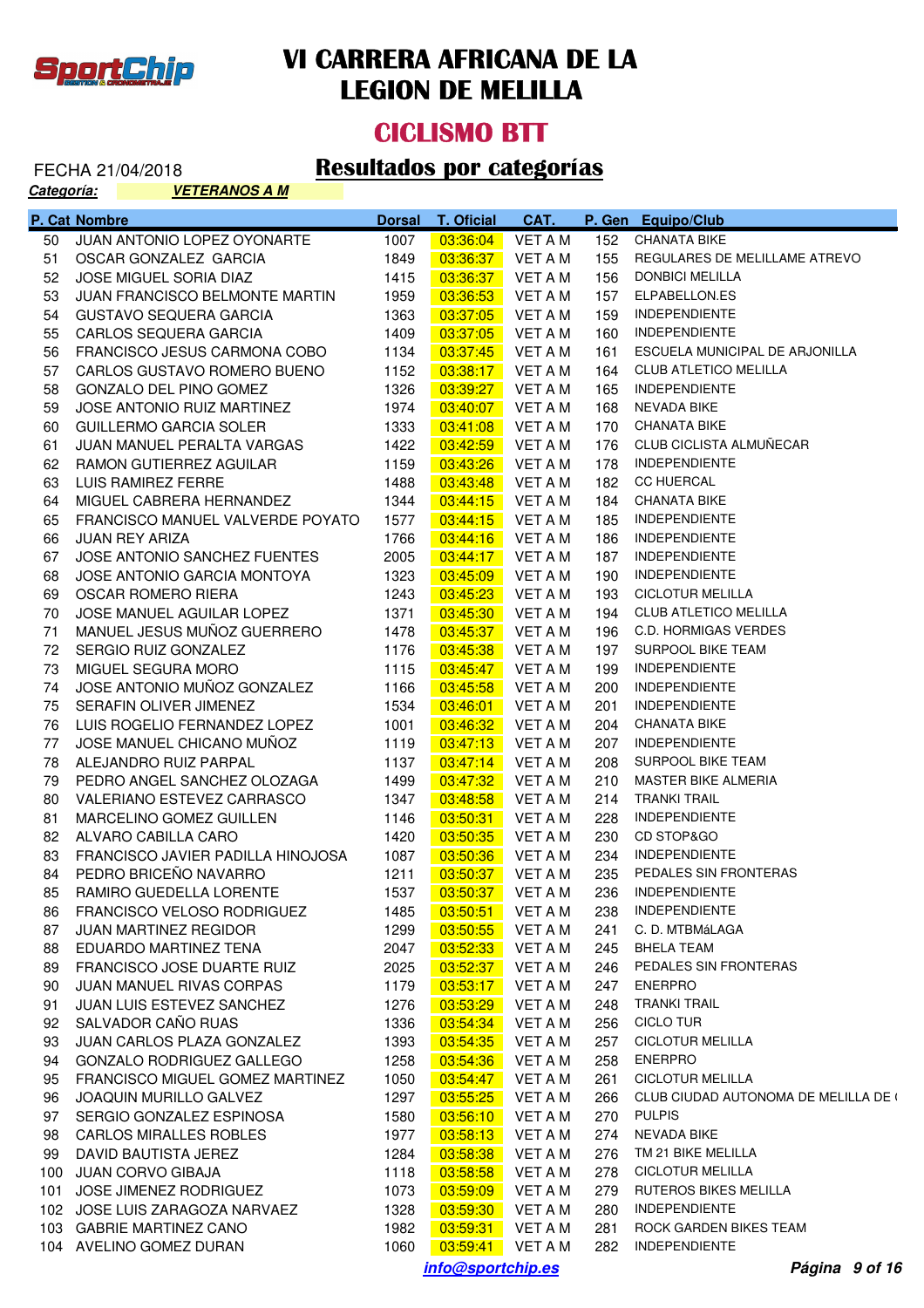

#### **CICLISMO BTT**

| <u>Categoría:</u> | <u>VETERANOS A M</u>                                           |               |                      |                    |            |                                                    |
|-------------------|----------------------------------------------------------------|---------------|----------------------|--------------------|------------|----------------------------------------------------|
|                   | P. Cat Nombre                                                  | <b>Dorsal</b> | <b>T. Oficial</b>    | CAT.               |            | P. Gen Equipo/Club                                 |
|                   | 105 JOSE MANUEL BORREGO LOPEZ                                  | 1433          | 03:59:48             | <b>VET A M</b>     | 283        | <b>CICLOTUR MELILLA</b>                            |
|                   | 106 FRANCISCO JAVIER RIOS MARTIN                               | 1378          | 03:59:49             | <b>VET A M</b>     | 284        | <b>INDEPENDIENTE</b>                               |
|                   | 107 EMILIO GARCIA LOPEZ                                        | 1831          | 04:00:28             | VET A M            | 285        | CC COSTA GRANADA                                   |
|                   | 108 JOSE ANTONIO RAMIREZ ORTIZ                                 | 1497          | 04:00:44             | VET A M            | 290        | <b>CANICROS PRIEGO</b>                             |
|                   | 109 JESUS LOPEZ COUCEIRO                                       | 1114          | 04:01:05             | VET A M            | 291        | CLUB CICLISTA CIUDAD DE ARCOS                      |
|                   | 110 PEDRO MANTIN-NIÑO DOMINGUEZ                                | 1465          | 04:01:05             | VET A M            | 292        | <b>INDEPENDIENTE</b>                               |
|                   | 111 MANOLO FENIX GONZALEZ                                      | 1434          | 04:01:07             | <b>VET A M</b>     | 294        | <b>INDEPENDIENTE</b>                               |
|                   | 112 RICARDO ARENAS COLINAS                                     | 1315          | 04:02:21             | <b>VET A M</b>     | 305        | <b>INDEPENDIENTE</b>                               |
|                   | 113 EDUARDO BARROSO NAVA                                       | 1596          | 04:02:28             | VET A M            | 307        | <b>INDEPENDIENTE</b>                               |
|                   | 114 JUAN ANTONIO CASADO HERRADA                                | 1517          | 04:02:33             | VET A M            | 308        | <b>INCANSABLES BIKE CD</b>                         |
|                   | 115 JOSE ANTONIO ROMERO LUQUE                                  | 1990          | 04:02:40             | VET A M            | 309        | <b>CHANATA BIKE</b>                                |
|                   | 116 JUAN ANTONIO ORTIZ GONZALEZ                                | 1032          | 04:04:03             | VET A M            | 314        | <b>INDEPENDIENTE</b>                               |
|                   | 117 JESUS SALVADOR GUERRA FRONTADO                             | 2004          | 04:04:36             | VET A M            | 315        | <b>INDEPENDIENTE</b>                               |
|                   | 118 JOSE MARIA CASADO TIJERAS                                  | 1992          | 04:04:50             | VET A M            | 319        | <b>INDEPENDIENTE</b>                               |
|                   | 119 DIEGO GUILLOT CASTILLO                                     | 1504          | 04:05:24             | VET A M            | 323        | <b>GRAVITY BIKES</b>                               |
|                   | 120 ALVARO CHAVET JIMENEZ                                      | 1248          | 04:05:56             | VET A M            | 326        | <b>INDEPENDIENTE</b>                               |
|                   | 121 FRANCISCO JAVIER RUIZ VAREA                                | 1658          | 04:07:15             | VET A M            | 330        | PEDALES SIN FRONTERAS                              |
|                   | 122 JUAN FRANCISCO CASTILLO RAMOS                              | 1100          | 04:07:20             | VET A M            | 331        | <b>INDEPENDIENTE</b>                               |
|                   | 123 FEDERICO RODRIGUEZ MARTINEZ                                | 1293          | 04:07:23             | <b>VET A M</b>     | 332        | <b>INDEPENDIENTE</b>                               |
|                   | 124 JORGE ALVAREZ MARTIN                                       | 1135          | 04:08:22             | <b>VET A M</b>     | 337        | <b>ENERPRO</b>                                     |
|                   | 125 RICARDO GABRIEL GARCIA VAZQUEZ                             | 1190          | 04:08:27             | <b>VET A M</b>     | 338        | <b>INDEPENDIENTE</b>                               |
|                   | 126 JORGE LOPEZ PEREZ                                          | 1103          | 04:09:01             | VET A M            | 340        | <b>INDEPENDIENTE</b>                               |
|                   | 127 JOAQUIN IGNACIO MESA                                       | 1355          | 04:09:01             | VET A M            | 341        | LOS CUCHARONES                                     |
|                   | 128 JUAN MANUEL MIÑARRO SALMERON                               | 2049          | 04:09:10             | VET A M            | 343        | CLUB DEPORTIVO CICLISTA EL PERDIGAL                |
|                   | 129 JAVIER DOMINGUEZ SAN ISIDORO                               | 1285          | 04:09:27             | VET A M            | 345        | LOS CUCHARONES                                     |
| 130               | JOSE FERNANDO GONZALEZ ESTEBAN                                 | 1210          | 04:11:58             | VET A M            | 351        | <b>INDEPENDIENTE</b>                               |
| 131               | JOSE REDONDO SANCHEZ                                           | 1506          | 04:12:17             | VET A M            | 355        | <b>INCANSABLES BIKE CD</b><br><b>INDEPENDIENTE</b> |
|                   | 132 RAFAEL CASTRO MARTINEZ<br>133 IGNACIO JESUS MARTINEZ CASAS | 1339<br>1366  | 04:12:48<br>04:13:00 | VET A M<br>VET A M | 356<br>358 | SENDEBIKE GRANADA                                  |
|                   | 134 JOSE MIGUEL FERNANDEZ POSTIGO                              | 1447          | 04:13:25             | VET A M            | 359        | MTB DEL SUR                                        |
|                   | 135 ANTONIO DE LA FUENTE GAGO                                  | 1562          | 04:13:29             | VET A M            | 360        | <b>BTT TRES FORCAS</b>                             |
|                   | 136 MARIO ALMAGRO CAYUELA                                      | 1505          | 04:13:40             | VET A M            | 361        | EGO BTT ALCANTARILLA                               |
|                   | 137 MIGUEL ANGEL NEGRO GUERRERO                                | 1129          | 04:13:48             | VET A M            | 364        | <b>INDEPENDIENTE</b>                               |
|                   | 138 JESUS SANCHEZ RUIZ                                         | 1755          | 04:14:02             | VET A M            | 365        | <b>INDEPENDIENTE</b>                               |
|                   | 139 SALVA ROS VEGA                                             | 1136          |                      |                    |            | 367 LOS CUCHARONES                                 |
|                   | 140 CECILIO BRAVO JIMENEZ                                      | 1541          | $04:14:46$ VET A M   |                    |            | 374 INDEPENDIENTE                                  |
|                   | 141 MIGUEL ANGEL RODRIGUEZ VALARINO                            | 1820          | 04:17:05             | VET A M            | 381        | <b>CC COSTA GRANADA</b>                            |
|                   | 142 JUAN ANTONIO GALLARDO GIRONA                               | 1307          | 04:17:07             | VET A M            | 382        | <b>INDEPENDIENTE</b>                               |
|                   | 143 JOSE MARIA ANDUJAR SANCHEZ                                 | 1854          | 04:17:30             | VET A M            | 385        | <b>INDEPENDIENTE</b>                               |
|                   | 144 MANUEL PEREZ CABALLERO                                     | 1038          | 04:18:05             | VET A M            | 388        | C.D.ROMPEBIELAS                                    |
|                   | 145 GIAN CARLO BORDA SILVA                                     | 1714          | 04:18:10             | VET A M            | 389        | <b>INDEPENDIENTE</b>                               |
|                   | 146 ANTONIO MOMPEAN FERNANDEZ                                  | 1912          | 04:18:11             | VET A M            | 390        | <b>INDEPENDIENTE</b>                               |
|                   | 147 JUAN CARLOS PEINADO HERNANDEZ                              | 1110          | 04:18:30             | VET A M            | 391        | C.D. COLEGA ALMERIA                                |
|                   | 148 JOSE CARLOS CALVACHE HUERTAS                               | 1139          | 04:19:02             | VET A M            | 393        | <b>INDEPENDIENTE</b>                               |
|                   | 149 ANTONIO GARCIA LOPEZ                                       | 1829          | 04:19:15             | VET A M            | 394        | <b>INDEPENDIENTE</b>                               |
|                   | 150 SANTIAGO M. DEL POZO BURRUECOS                             | 1643          | 04:19:24             | VET A M            | 398        | <b>INDEPENDIENTE</b>                               |
|                   | 151 JOSE DAVID ORTIZ SANCHEZ                                   | 1280          | 04:19:54             | VET A M            | 402        | RUEDAS REDONDAS                                    |
|                   | 152 XAVI ASCANIO                                               | 1565          | 04:20:54             | VET A M            | 415        |                                                    |
|                   | 153 JOSE ANTONIO RUBIO FERNANDEZ                               | 1274          | 04:21:32             | VET A M            |            | 419 CICLOTUR MELILLA                               |
|                   | 154 JOSE MIGUEL CHAVES JIMENEZ                                 | 2033          | 04:21:41             | VET A M            | 420        | <b>INDEPENDIENTE</b>                               |
|                   | 155 JOSE ANTONIO VAZQUEZ MORANT                                | 1369          | 04:22:59             | VET A M            | 424        | LOS JOSES                                          |
|                   | 156 JOSE LUIS RODRIGUEZ LOSADA                                 | 1031          | 04:22:59             | VET A M            | 425        | LOS JOSES                                          |
|                   | 157 CARLOS HERRERO AGUADO                                      | 1744          | 04:23:09             | VET A M            |            | 426 INDEPENDIENTE                                  |
|                   | 158 JOSE IGNACIO LEON ORTIZ DE SARACHO                         | 2018          | 04:23:10             | VET A M            | 427        | <b>INDEPENDIENTE</b>                               |
|                   | 159 AURELIO MARTI PASCUAL                                      | 1857          | $04:23:19$ VET A M   |                    |            | 429 GRUPO CICLISTA LA TABERNA TORREVEJE            |
|                   |                                                                |               | info@sportchip.es    |                    |            | Página 10 of 16                                    |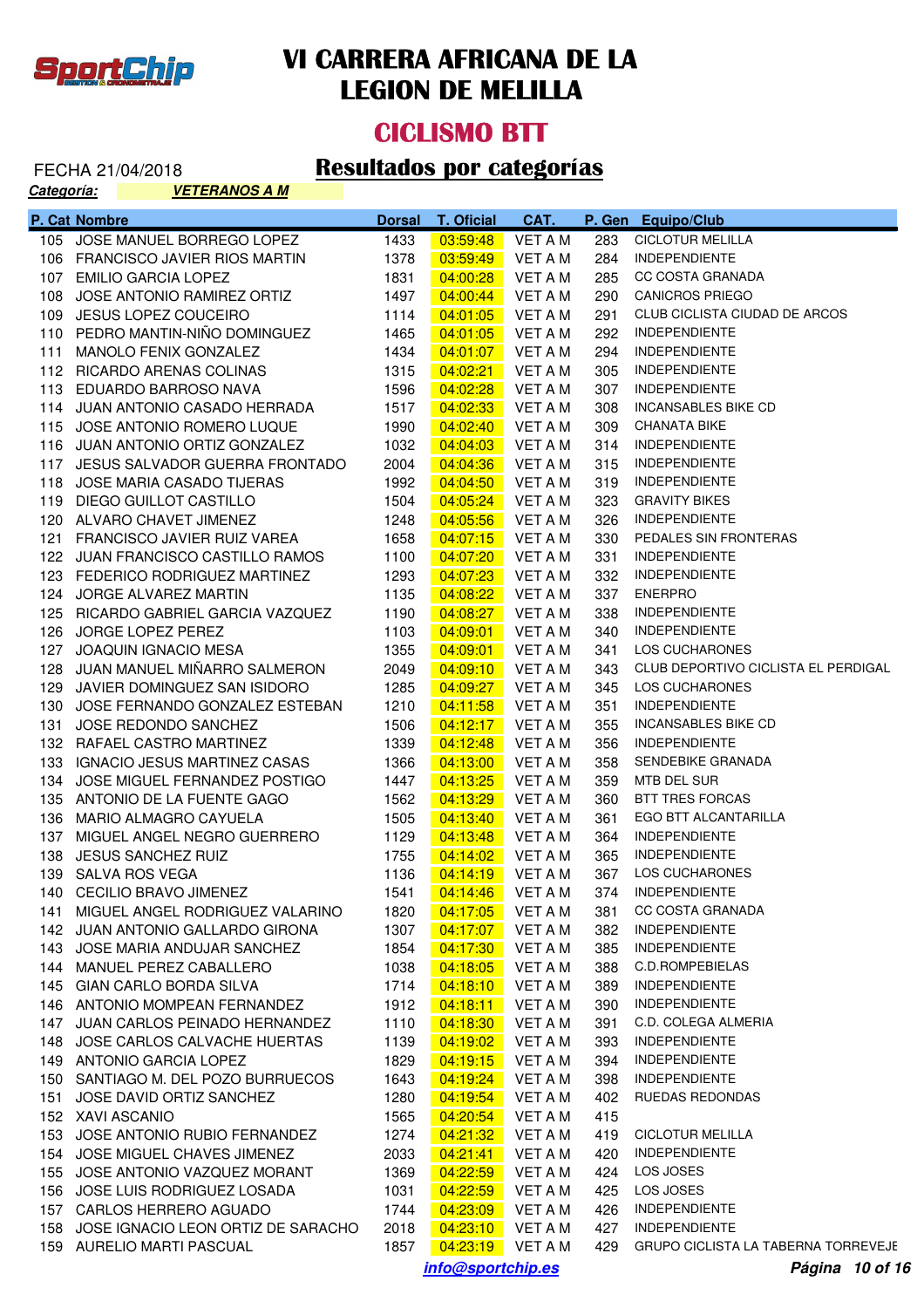

#### **CICLISMO BTT**

| <u>Categoría:</u> | <b>VETERANOS A M</b>                   |               |                    |                |      |                                     |
|-------------------|----------------------------------------|---------------|--------------------|----------------|------|-------------------------------------|
|                   | P. Cat Nombre                          | <b>Dorsal</b> | <b>T. Oficial</b>  | CAT.           |      | P. Gen Equipo/Club                  |
|                   | 160 ALEJANDRO VEGA CAÑADAS             | 1647          | 04:24:42           | <b>VET A M</b> | 435  | <b>INDEPENDIENTE</b>                |
| 161               | MANUEL JESUS MARTINEZ GUEVARA          | 1098          | 04:25:44           | <b>VET A M</b> | 443  | <b>INDEPENDIENTE</b>                |
|                   | 162 GALO BUYEMAA ABDELSELAM            | 1509          | 04:26:34           | VET A M        | 450  | <b>CULEBRA'S TEAM</b>               |
|                   | 163 FERNANDO CABRERA SALADO            | 1633          | 04:26:35           | VET A M        | 451  | LOS GTI                             |
|                   | 164 JUAN JOSE GARCIA GARCIA            | 1988          | 04:27:09           | VET A M        | 452  | <b>INDEPENDIENTE</b>                |
| 165               | JOSE DAVID MARTINEZ GARRIDO            | 1207          | 04:27:48           | VET A M        | 457  | <b>INDEPENDIENTE</b>                |
|                   | 166 RODOLFO RAMOS TOMAS                | 1334          | 04:28:17           | VET A M        | 460  | <b>ACD SANTA RITA</b>               |
|                   | 167 ISMAEL PECINO CLAVIJO              | 1043          | 04:30:36           | VET A M        | 467  | <b>INDEPENDIENTE</b>                |
|                   | 168 DAVID TRUJILLANO MARTIN            | 1075          | 04:30:37           | VET A M        | 468  | <b>INDEPENDIENTE</b>                |
| 169               | JOSE CARLOS MARQUEZ CANO               | 1122          | 04:30:39           | VET A M        | 469  | <b>INDEPENDIENTE</b>                |
|                   | 170 LUIS IGLESIAS LOPEZ                | 1096          | 04:31:18           | VET A M        | 472. | <b>SENDEBIKE</b>                    |
| 171               | RAMON SANCHEZ MUÑOZ                    | 1631          | 04:32:16           | VET A M        | 475  | <b>INDEPENDIENTE</b>                |
|                   | 172 ANTONIO JAVIER DE LA CRUZ BADILLO  | 1213          | 04:33:31           | VET A M        | 476  | <b>INDEPENDIENTE</b>                |
|                   | 173 JULIO JOSE DE FRIAS SANCHEZ        | 1960          | 04:34:42           | VET A M        | 486  | <b>INDEPENDIENTE</b>                |
|                   | 174 JOSE TELLO FERNANDEZ               | 1790          | 04:35:33           | VET A M        | 489  | <b>INDEPENDIENTE</b>                |
|                   | 175 JORGE MAÑAS CASADO                 | 1130          | 04:35:34           | VET A M        | 491  | <b>INDEPENDIENTE</b>                |
|                   | 176 JUAN MANUEL MORENO SOLER           | 1056          | 04:36:34           | VET A M        | 494  | C.D. MTB MALAGA                     |
|                   | 177 SILVESTRE VALENTIN ARTERO          | 1083          | 04:36:44           | VET A M        | 495  | <b>C.D. ANTAS BIKE</b>              |
|                   | 178 ANTONIO GARCIA ZAMORA              | 1021          | 04:36:45           | VET A M        | 497  | <b>C.D. ANTAS BIKE</b>              |
|                   | 179 FELIX RODRIGUEZ BELMONTE           | 1102          | 04:36:45           | VET A M        | 498  | <b>C.D ANTAS BIKE</b>               |
| 180               | <b>JOSE VIDA CORPAS</b>                | 1482          | 04:36:46           | VET A M        | 499  | <b>INDEPENDIENTE</b>                |
| 181               | MIGUEL SABIO SEN                       | 1230          | 04:37:22           | VET A M        | 502  | <b>RUTEROS BIKES MELILLA</b>        |
|                   | 182 JOSE JAVIER PEREZ SUAREZ           | 1241          | 04:37:22           | VET A M        | 503  | <b>INDEPENDIENTE</b>                |
|                   | 183 JOSE JAVIER GUERRERO JURADO        | 1686          | 04:37:26           | VET A M        | 504  | <b>INDEPENDIENTE</b>                |
|                   | 184 RAMON RAMIREZ RUIZ                 | 1082          | 04:38:29           | VET A M        | 505  | <b>INDEPENDIENTE</b>                |
| 185               | JAVIER SALAS ROJAS                     | 1040          | 04:38:29           | VET A M        | 506  | <b>INDEPENDIENTE</b>                |
|                   | 186 MIGUEL ANGEL BERRUEZO MARTINEZ     | 1695          | 04:38:31           | VET A M        | 507  | POR LIBRE                           |
| 187               | RAIMUNDO JOSE RAMOS ALVAREZ            | 1573          | 04:38:31           | VET A M        | 508  | <b>INDEPENDIENTE</b>                |
| 188               | LUIS ALFONSO LOPEZ OÑA                 | 1342          | 04:40:07           | VET A M        | 512  | <b>INDEPENDIENTE</b>                |
| 189               | JESUS ARELLANO CARIÑANOS               | 1535          | 04:40:45           | VET A M        | 514  | <b>INDEPENDIENTE</b>                |
|                   | 190 ANTONIO JESUS MOLINA PEREZ         | 1348          | 04:40:45           | VET A M        | 515  | <b>INDEPENDIENTE</b>                |
| 191               | <b>JAVIER GARCIA MARTIN</b>            | 1403          | 04:40:48           | VET A M        | 516  | <b>VESTETE</b>                      |
|                   | 192 EDUARDO PALMA SANCHEZ              | 1186          | 04:40:55           | VET A M        | 518  | CD MTB MALAGA                       |
|                   | 193 JOSE MANUEL GIMENEZ MARTINEZ       | 1004          | 04:41:25           | VET A M        | 521  | <b>INDEPENDIENTE</b>                |
|                   | 194 SALVADOR BALBUENA TERUEL           | 1451          | 04:41:54           | VET A M        | 523  | <b>INDEPENDIENTE</b>                |
|                   | 195 JUAN ANDUJAR NARVAEZ               | 1471          | 04:41:54           | VET A M        | 524  | <b>INDEPENDIENTE</b>                |
|                   | 196 DOMINGO CAMAÑEZ GARCIA             | 1947          | 04:42:28           | VET A M        | 527  | <b>INDEPENDIENTE</b>                |
|                   | 197 VICTORIANO SALVADOR LEAL ESTEBANEZ | 1330          | 04:42:39           | VET A M        | 532  | <b>INDEPENDIENTE</b>                |
|                   | 198 FRANCISCO JOSE FERRON TELLO        | 1310          | 04:43:04           | VET A M        | 534  | <b>INDEPENDIENTE</b>                |
|                   | 199 SAID FILALI                        | 1897          | 04:44:07           | VET A M        | 538  | RUTEROS BIKES MELILLA               |
|                   | 200 ANTONIO JOSE MARTINEZ VILLEGAS     | 1000          | 04:46:44           | VET A M        | 546  | <b>CHANATA BIKE</b>                 |
| 201               | JOSE MANUEL SANCHEZ CASADO             | 1530          | 04:47:00           | VET A M        | 549  | <b>INDEPENDIENTE</b>                |
|                   | 202 VICTOR JAVIER LOPEZ VILLEN         | 1252          | 04:47:13           | VET A M        | 551  | <b>ENERPRO</b>                      |
|                   | 203 CARLOS LOPEZ VILLEN                | 1189          | 04:47:13           | VET A M        | 552  | <b>ENERPRO</b>                      |
|                   | 204 JOSE MANUEL NAVARRO CAYUELA        | 1413          | 04:47:35           | VET A M        | 558  | <b>INDEPENDIENTE</b>                |
|                   | 205 JORGE DA SILVA BARRA               | 1705          | 04:48:17           | VET A M        | 560  | <b>INDEPENDIENTE</b>                |
|                   | 206 DAVID LOPEZ SEGURA                 | 1182          | 04:48:55           | VET A M        | 566  | CLUB DEPORTIVO CICLISTA EL PERDIGAL |
|                   | 207 JUAN ANTONIO LORENTE NAVARRETE     | 1564          | 04:48:57           | VET A M        | 567  | <b>INDEPENDIENTE</b>                |
|                   | 208 MIGUEL ANGEL GILABERT              | 1329          | 04:49:49           | VET A M        | 570  | <b>INDEPENDIENTE</b>                |
|                   | 209 RODRIGO FERNANDEZ MARTINEZ         | 1553          | 04:53:09           | VET A M        | 581  | <b>INDEPENDIENTE</b>                |
|                   | 210 ANTONIO MOLINA SOLANA              | 1772          | 04:54:37           | VET A M        | 586  | CLUB CICLISTA EN FEMENINO GRANADA   |
|                   | 211 JUAN MANUEL PARRAS REJANO          | 1692          | 04:54:50           | VET A M        | 587  | <b>INDEPENDIENTE</b>                |
|                   | 212 AGUSTIN GONZALEZ RUEDA             | 1395          | 04:56:12           | VET A M        | 592  | <b>INDEPENDIENTE</b>                |
|                   | 213 DIEGO MIGUEL GUTIERREZ MLOT        | 1773          | 04:56:38           | VET A M        | 593  | <b>INDEPENDIENTE</b>                |
|                   | 214 ENRIQUE GARCIA PEREZ               | 1125          | $04:57:02$ VET A M |                | 595  | <b>CICLOTUR MELILLA</b>             |
|                   |                                        |               | info@sportchip.es  |                |      | Página 11 of 16                     |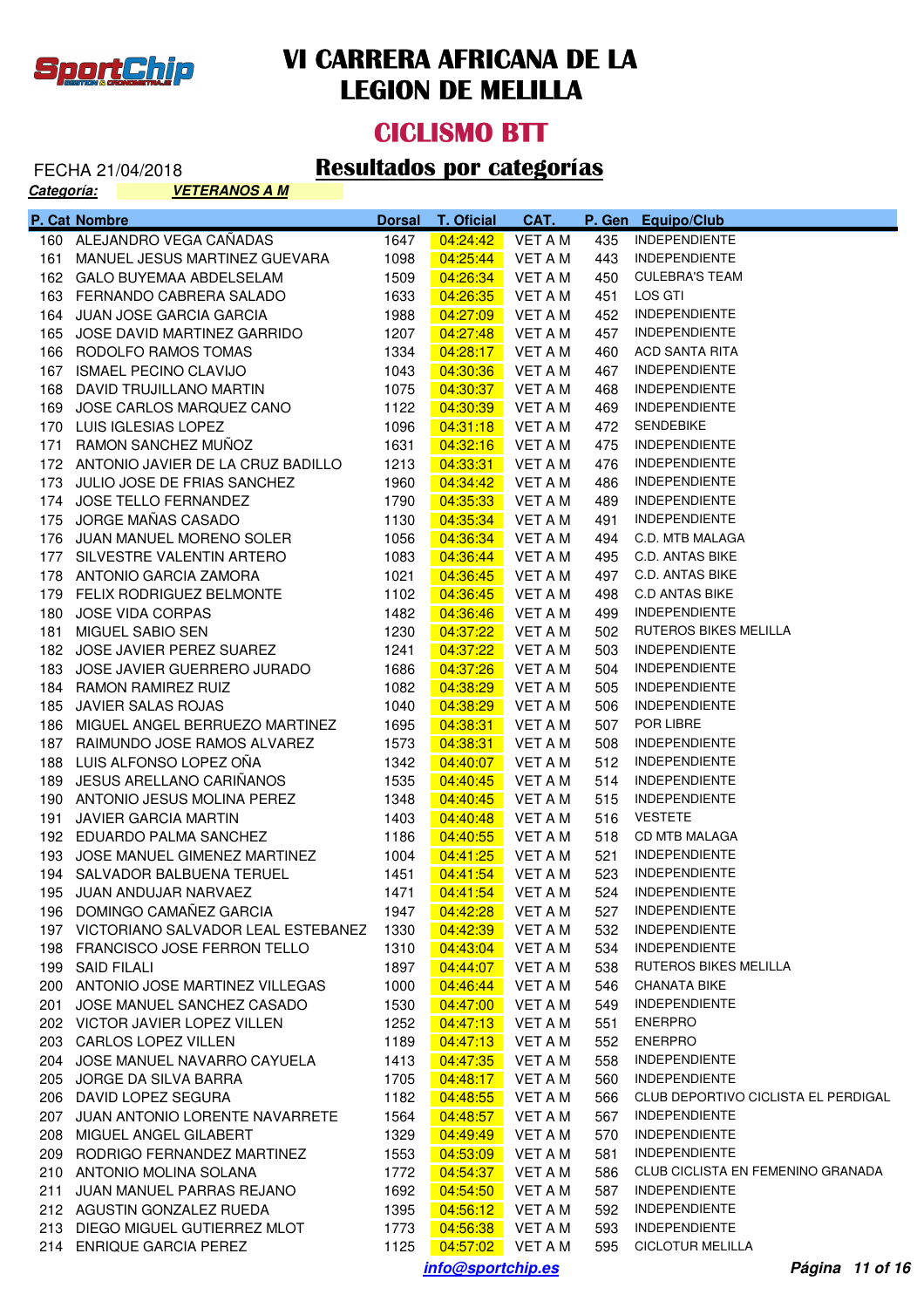

#### **CICLISMO BTT**

| <u>Categoría:</u> | <u>VETERANOS A M</u>                |               |                   |                |     |                                |
|-------------------|-------------------------------------|---------------|-------------------|----------------|-----|--------------------------------|
|                   | P. Cat Nombre                       | <b>Dorsal</b> | <b>T. Oficial</b> | CAT.           |     | P. Gen Equipo/Club             |
|                   | 215 JUAN ANTONIO GONZALEZ RUEDA     | 1379          | 04:57:07          | VET A M        | 596 | <b>INDEPENDIENTE</b>           |
|                   | 216 Cesar Angel Gomez Timon         | 1656          | 04:58:25          | VET A M        | 603 | <b>CLUB SIN LIMITES</b>        |
|                   | 217 JOSE ANTONIO BARANGUA AZNAR     | 1676          | 04:59:07          | VET A M        | 604 | TRAININGYM INTELINOVA SOFTWARE |
|                   | 218 ANTONIO CANO JIMENEZ            | 1290          | 04:59:39          | VET A M        | 605 | <b>INDEPENDIENTE</b>           |
|                   | 219 ANTONIO JESUS SANCHEZ LOZANO    | 1449          | 05:01:14          | VET A M        | 610 | <b>INDEPENDIENTE</b>           |
|                   | 220 JUAN JOSE MARIN MARTINEZ        | 1437          | 05:01:14          | VET A M        |     | 612 INDEPENDIENTE              |
|                   | 221 JUAN ANTONIO NICOLAS VIDAL      | 1430          | 05:01:15          | VET A M        | 613 | <b>INDEPENDIENTE</b>           |
|                   | 222 SEBASTIAN PARRILLA NAVARRO      | 1454          | 05:01:16          | VET A M        | 614 | INDEPENDIENTE                  |
|                   | 223 JOSE ESCOBAR RODRIGUEZ          | 1620          | 05:01:17          | VET A M        | 615 | INDEPENDIENTE                  |
|                   | 224 MANUEL HONORATO TORRES          | 1321          | 05:01:18          | VET A M        | 616 | EL PEDAL                       |
|                   | 225 PEDRO SAEZ MESAS                | 1727          | 05:02:33          | VET A M        | 622 | <b>BRICOLULA</b>               |
|                   | 226 BAGHDAD EL JABLI                | 1711          | 05:02:34          | VET A M        | 623 | <b>INDEPENDIENTE</b>           |
|                   | 227 CESAR HORACIO CORTES ORDUNA     | 1890          | 05:03:52          | VET A M        | 625 | <b>INDEPENDIENTE</b>           |
|                   | 228 JOSE ANTONIO SOLANO CARDENAS    | 1067          | 05:04:21          | VET A M        | 629 | NO FEDERADO                    |
|                   | 229 JESUA GARCIA MARTINEZ           | 1673          | 05:05:35          | VET A M        | 630 | <b>INDEPENDIENTE</b>           |
|                   | 230 ERNESTO GONZALEZ LOPEZ DE AYALA | 1164          | 05:06:03          | VET A M        | 635 | <b>INDEPENDIENTE</b>           |
|                   | 231 EUGENIO AMOR SANDOVAL           | 1200          | 05:06:03          | VET A M        | 636 | <b>INDEPENDIENTE</b>           |
|                   | 232 ANTONIO HERNANDEZ               | 1906          | 05:06:06          | VET A M        | 638 | <b>INDEPENDIENTE</b>           |
|                   | 233 JOSE LUIS MOMPEAN FERNANDEZ     | 1920          | 05:06:10          | VET A M        | 640 | <b>INDEPENDIENTE</b>           |
|                   | 234 PEDRO JOSE GARCIA GARCIA        | 1789          | 05:07:51          | VET A M        | 643 | <b>INDEPENDIENTE</b>           |
|                   | 235 LUIS RODRIGUEZ RAMIREZ          | 2031          | 05:08:19          | VET A M        | 645 | <b>INDEPENDIENTE</b>           |
|                   | 236 ANTONIO MARTINEZ DEL AGUILA     | 1042          | 05:08:29          | VET A M        | 649 | <b>CHANATA BIKE</b>            |
|                   | 237 ENRIQUE PEREZ-LINARES ORTIZ     | 1138          | 05:12:55          | VET A M        | 666 | <b>INDEPENDIENTE</b>           |
|                   | 238 FRANCISCO JAVIER SANCHEZ ELVIRA | 1085          | <u>05:13:43</u>   | VET A M        | 670 | INDEPENDIENTE                  |
|                   | 239 JUAN RAMON FERNANDEZ ABRANTE    | 1227          | 05:16:41          | VET A M        |     | 672 INDEPENDIENTE              |
|                   | 240 ROGELIO VICENTE IGUAL RODRIGUEZ | 1391          | 05:18:16          | VET A M        |     | 674 INDEPENDIENTE              |
|                   | 241 FRANCISCO MANUEL MORENO DIAZ    | 1353          | 05:19:09          | VET A M        | 677 | INDEPENDIENTE                  |
|                   | 242 FERNANDO AYATS DIAZ             | 1070          | 05:19:19          | VET A M        | 683 | RUTEROS BIKES MELILLA          |
|                   | 243 ANTONIO JAVIER SANTOS FERNANDEZ | 1314          | 05:19:49          | VET A M        | 689 | C.D LOS PIRATAS DE CHURRIANA   |
|                   | 244 MANUEL MARTINEZ JEREZ           | 1268          | 05:20:17          | VET A M        | 691 | <b>INDEPENDIENTE</b>           |
|                   | 245 DIONISIO HINOJO SOLER           | 1462          | 05:21:38          | VET A M        | 695 | <b>INDEPENDIENTE</b>           |
|                   | 246 JUANI DEL CASTILLO              | 1015          | 05:21:43          | VET A M        | 696 | <b>INDEPENDIENTE</b>           |
|                   | 247 JOSE ANTONIO SOTO MARTINEZ      | 2020          | 05:22:01          | VET A M        | 697 | INDEPENDIENTE                  |
|                   | 248 ANTONIO JOSE MOYANO ORTEGA      | 1587          | 05:22:10          | VET A M        | 699 | <b>INDEPENDIENTE</b>           |
|                   | 249 ANTONIO JAVIER MARTINEZ         | 1680          | 05:22:19          | VET A M        | 700 | <b>INDEPENDIENTE</b>           |
|                   | 250 MIGUEL ANGEL MORENO NAVARRETE   | 1382          | 05:25:29          | <b>VET A M</b> | 708 | <b>INDEPENDIENTE</b>           |
| 251               | <b>CLEMENTE AVILA ASENSIO</b>       | 1468          | 05:25:29          | <b>VET A M</b> | 709 | <b>INDEPENDIENTE</b>           |
|                   | 252 AUGUSTO SANCHEZ DIAZ            | 1759          | 05:28:11          | <b>VET A M</b> | 715 | <b>INDEPENDIENTE</b>           |
|                   | 253 SANTIAGO ELICEGUI MOLINA        | 1757          | 05:28:11          | <b>VET A M</b> | 716 | <b>INDEPENDIENTE</b>           |
|                   | 254 FABIAN CERON BUSTAMANTE         | 1758          | 05:28:11          | VET A M        | 717 | <b>INDEPENDIENTE</b>           |
|                   | 255 ARMANDO LOPEZ GARCIA            | 1424          | 05:28:20          | <b>VET A M</b> | 719 | ATLETISMO SEXITANO ALMUñECAR   |
|                   | 256 ANGEL SEGURA MANZANO            | 1978          | 05:28:20          | VET A M        | 720 | <b>INDEPENDIENTE</b>           |
|                   | 257 MOHAMED MIMUN ALI               | 1384          | 05:31:01          | VET A M        | 731 | <b>CICLOTUR MELILLA</b>        |
| 258               | JUAN MANUEL ORTEGA ALGAR            | 1404          | 05:31:02          | VET A M        | 732 | <b>INDEPENDIENTE</b>           |
|                   | 259 FERNANDO SANCHO CAMPOS          | 1109          | 05:32:16          | VET A M        | 733 | <b>INDEPENDIENTE</b>           |
|                   | 260 VICTOR PORRAS FERNANDEZ         | 1802          | 05:32:16          | VET A M        | 734 | <b>INDEPENDIENTE</b>           |
| 261               | ANTONIO MARTINEZ LOPEZ              | 1921          | 05:34:57          | VET A M        | 737 | <b>INDEPENDIENTE</b>           |
|                   | 262 JERONIMO MARTINEZ MOLINA        | 1502          | 05:35:16          | VET A M        | 738 | <b>INDEPENDIENTE</b>           |
|                   | 263 ALBERTO MOYA MAÑE               | 1793          | 05:36:00          | VET A M        | 739 | <b>INDEPENDIENTE</b>           |
|                   | 264 DOMINGO ZOYO BAILON             | 1473          | 05:37:55          | VET A M        | 742 | <b>INDEPENDIENTE</b>           |
| 265               | JOAQUIN MORA SANCHEZ                | 1464          | 05:37:55          | <b>VET A M</b> | 743 | <b>INDEPENDIENTE</b>           |
|                   | 266 FRANCISCO JAVIER MOLINA MUÑOZ   | 1431          | 05:38:35          | VET A M        | 744 | <b>INDEPENDIENTE</b>           |
| 267               | <b>JOSE ROJO ALIAGA</b>             | 1623          | 05:38:53          | VET A M        | 746 | <b>INDEPENDIENTE</b>           |
| 268               | ROBERTO BLANES RODRIGUEZ            | 1554          | 05:40:27          | VET A M        | 747 | <b>INDEPENDIENTE</b>           |
| 269               | <b>JONNY ROBERTS</b>                | 1457          | 05:40:28          | VET A M        | 748 | <b>INDEPENDIENTE</b>           |
|                   |                                     |               | info@sportchip.es |                |     | Página 12 of 16                |
|                   |                                     |               |                   |                |     |                                |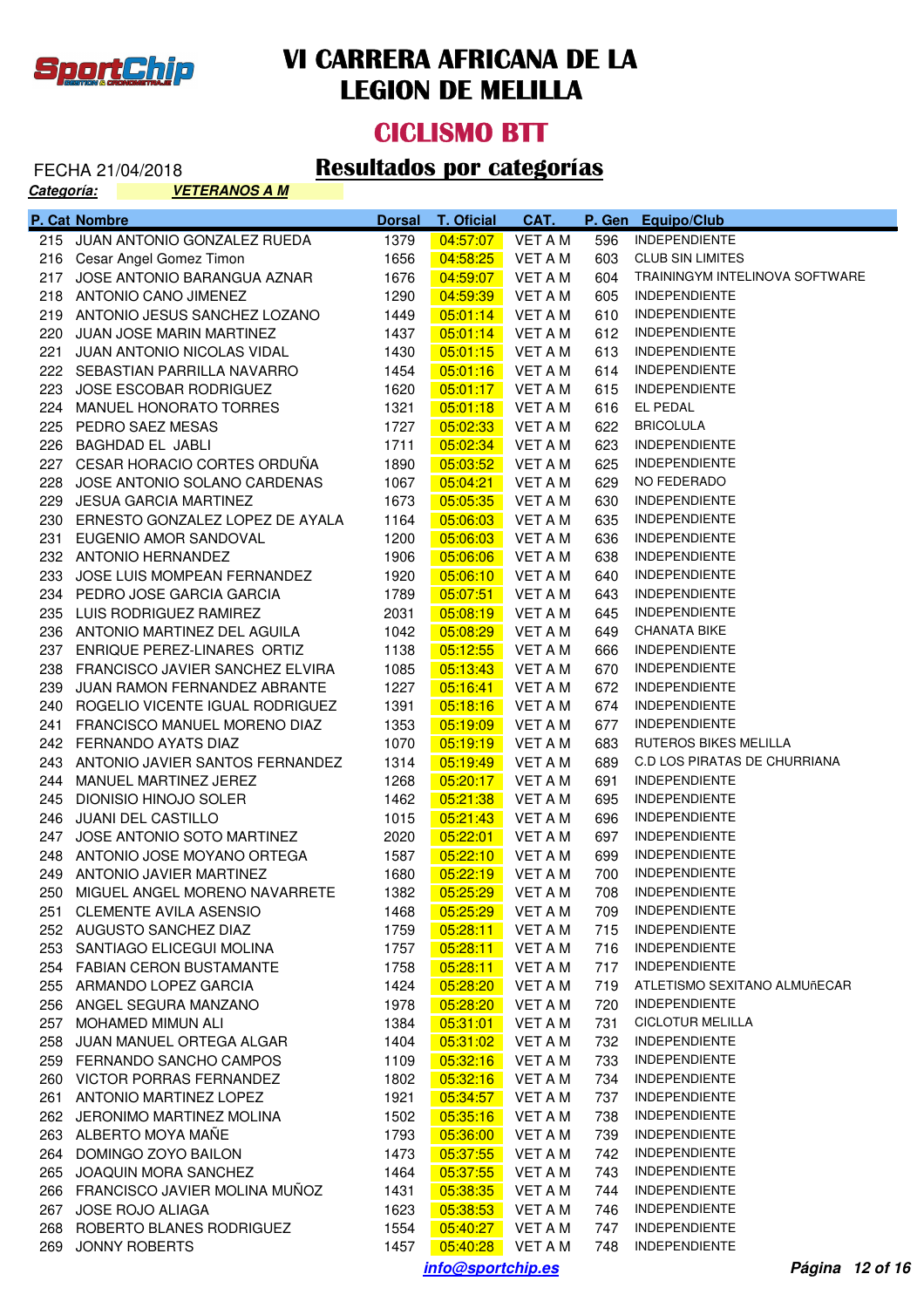

**Categoría: VETERANOS A M**

# **VI CARRERA AFRICANA DE LA LEGION DE MELILLA**

#### **CICLISMO BTT**

| <u>categoria:</u> | <u>VEIERANUS A M</u>                |               |                   |                |               |                                     |
|-------------------|-------------------------------------|---------------|-------------------|----------------|---------------|-------------------------------------|
|                   | P. Cat Nombre                       | <b>Dorsal</b> | <b>T. Oficial</b> | CAT.           | P. Gen        | <b>Equipo/Club</b>                  |
|                   | 270 ALEJANDRO ALARCON VALLES        | 1071          | 05:41:25          | <b>VET A M</b> | 750           | <b>INDEPENDIENTE</b>                |
| 271               | JUAN JOSE GARCIA JIMENEZ            | 1055          | 05:41:25          | <b>VET A M</b> | 751           | <b>INDEPENDIENTE</b>                |
|                   | 272 MIGUEL ANGEL MONTALBAN ESCOBAR  | 1397          | 05:41:30          | <b>VET A M</b> | 752           | <b>INDEPENDIENTE</b>                |
|                   | 273 ANTONIO MARTIN MARTIN           | 1965          | 05:41:30          | <b>VET A M</b> | 753           | <b>INDEPENDIENTE</b>                |
|                   | 274 ANTONIO PALOMEQUE RAMOS         | 1812          | 05:42:01          | <b>VET A M</b> | 756           | <b>INDEPENDIENTE</b>                |
| 275               | JAVIER MEROÑO VELA                  | 1637          | 05:42:49          | <b>VET A M</b> | 759           | <b>INDEPENDIENTE</b>                |
|                   | 276 JUAN CARLOS MARIN MONTORO       | 1486          | 05:45:53          | <b>VET A M</b> | 766           | <b>INDEPENDIENTE</b>                |
|                   | 277 ANTONIO JESUS SANCHEZ GOMEZ     | 1983          | 05:46:21          | <b>VET A M</b> | 767           | <b>INDEPENDIENTE</b>                |
|                   | 278 ALBERTO JIMENEZ MARTINEZ        | 1775          | 05:46:54          | <b>VET A M</b> | 770           | ADRAVENTURA                         |
|                   | 279 RAFAEL CASTRO HERRERA           | 1599          | 05:47:22          | <b>VET A M</b> | 772           | <b>INDEPENDIENTE</b>                |
| 280               | JUAN JOSE GONZALEZ ZAMORA           | 1078          | 05:51:55          | <b>VET A M</b> | 783           | <b>INDEPENDIENTE</b>                |
| 281               | FRANCISCO ANGEL RODRIGUEZ PUERTA    | 1419          | 05:51:55          | <b>VET A M</b> | 784           | <b>INDEPENDIENTE</b>                |
|                   | 282 MANUEL FRANCISCO MARTI PASCUAL  | 1700          | 05:53:35          | <b>VET A M</b> | 789           | GRUPO CICLISTA LA TABERNA TORREVEJE |
| 283               | JOSE ANTONIO GIL MARTINEZ           | 1911          | 05:53:40          | <b>VET A M</b> | 790           | <b>INDEPENDIENTE</b>                |
|                   | 284 FRANCISCO CARLOS MARQUEZ FRANCO | 1669          | 05:56:32          | <b>VET A M</b> | 793           | <b>INDEPENDIENTE</b>                |
| 285               | FRANCISCO MANUEL MENCHACATORRE R    | 1244          | 05:58:10          | <b>VET A M</b> | 799           | <b>CICLOTUR MELILLA</b>             |
|                   | 286 VICTOR MIGUEL PRIETO PERAL      | 1212          | 05:58:34          | <b>VET A M</b> | 800           | <b>INDEPENDIENTE</b>                |
| 287               | JUAN JOSE TORREJON CORDOBA          | 1579          | 06:00:23          | <b>VET A M</b> | 803           | <b>FUSION SPORT CENTER</b>          |
| 288               | JOSE ANTONIO CARDENETE ALMIRON      | 1018          | 06:00:52          | <b>VET A M</b> | 804           | <b>INDEPENDIENTE</b>                |
| 289               | RUBEN GALLARDO PASAMAR              | 1487          | 06:01:11          | <b>VET A M</b> | 805           | <b>INDEPENDIENTE</b>                |
| 290               | MIGUEL CERDAN PEREZ                 | 1882          | 06:07:11          | <b>VET A M</b> | 813           | <b>INDEPENDIENTE</b>                |
| 291               | FERNANDO NAVARRO DEL PINO           | 1703          | 06:07:11          | <b>VET A M</b> | 814           | <b>INDEPENDIENTE</b>                |
|                   | 292 AGUSTIN MIRA GALLEGO            | 1750          | 06:08:36          | <b>VET A M</b> | 815           | <b>BRICOLULA</b>                    |
|                   | 293 ANDRES JESUS GOMEZ ROMERO       | 1318          | 06:13:15          | <b>VET A M</b> | 817           | <b>INDEPENDIENTE</b>                |
| 294               | JOSE LUIS RODRIGUEZ RUIZ            | 1247          | 06:19:17          | <b>VET A M</b> | 820           | <b>INDEPENDIENTE</b>                |
|                   | 295 ALFONSO GARCIA TEJEO            | 1930          | 06:23:15          | <b>VET A M</b> | 823           | <b>INDEPENDIENTE</b>                |
|                   |                                     |               |                   |                |               |                                     |
|                   | 296 MANUEL FERNANDEZ MIRANDA        | 1991          | 06:29:49          | VET A M        | 829           | <b>INDEPENDIENTE</b>                |
| Categoría:        | <b>VETERANAS A F</b>                |               |                   |                |               |                                     |
|                   |                                     |               |                   |                |               |                                     |
|                   | P. Cat Nombre                       | <b>Dorsal</b> | <b>T. Oficial</b> | CAT.           |               | P. Gen Equipo/Club                  |
| 1                 | CONCHI REYES RODRIGUEZ              | 1819          | 03:28:21          | <b>VET A F</b> | 113           | <b>CC COSTA GRANADA</b>             |
| $\overline{c}$    | MARIA REMEDIOS ESPINOSA PEREZ       | 1821          | 04:42:34          | <b>VET A F</b> | 530           | <b>CC COSTA GRANADA</b>             |
| 3                 | ELISA RUIZ SANTANA                  | 1214          | 05:19:12          | <b>VET A F</b> | 678           | <b>INDEPENDIENTE</b>                |
|                   | <b>VETERANOS B M</b>                |               |                   |                |               |                                     |
|                   | <b>P. Cat Nombre</b>                | <b>Dorsal</b> | <b>T. Oficial</b> | CAT.           | <u>P. Gen</u> | Equipo/Club                         |
| 1                 | FRANCISCO IGNACIO SANCHEZ JIMENEZ   | 1435          | 02:54:21          | VET B M        | 11            | <b>DON BICI MELILLA</b>             |
| 2                 | ANTONIO GUILLEN CARRASCO            | 1308          | 02:56:56          | VET B M        | 15            | <b>BIKESTORE ALMERIA</b>            |
| 3                 | FERNANDO SANCHEZ MOLINA             | 1492          | 03:03:13          | VET B M        | 22            | <b>INDEPENDIENTE</b>                |
| 4                 | <b>GONZALO BARREDO CAMPOAMOR</b>    | 1171          | 03:05:22          | VET B M        | 33            | <b>CC SEPTEM FRATRES</b>            |
| 5                 | PEDRO HIDALGO VALLE                 | 1786          | 03:12:51          | VET B M        | 47            | <b>SIERRABIKE</b>                   |
| 6                 | FELIPE NAVARRO SANCHEZ              | 1881          | 03:17:17          | VET B M        | 60            | CC BICICLETAS GONZALO               |
| 7                 | FILIBERTO ONTIVEROS IBAÑEZ          | 1266          | 03:17:54          | VET B M        | 63            | <b>INDEPENDIENTE</b>                |
| 8                 | FELIPE LOPEZ ROMERO                 | 1429          | 03:24:41          | VET B M        | 90            | <b>EUROBIKE</b>                     |
| 9                 | FRANCISCO JAVIER JIMENEZ ROMERO     | 1108          | 03:24:42          | VET B M        | 92            | <b>INDEPENDIENTE</b>                |
| 10                | <b>JOSE MANUEL ORTIZ AVILES</b>     | 1516          | 03:24:52          | VET B M        | 96            | <b>INDEPENDIENTE</b>                |
| 11                | <b>JOSE SALMERON GIL</b>            | 1261          | 03:25:01          | VET B M        | 101           | <b>CHANATA BIKE</b>                 |
| 12                | JOSE MIGUEL LOPEZ VALVERDE          | 1331          | 03:25:09          | VET B M        | 103           | <b>CHANATA BIKE</b>                 |
| 13                | CESAR AUGUSTO IBAÑEZ VELEZ          | 1195          | 03:26:52          | VET B M        | 108           | <b>CHANATA BIKE</b>                 |
| 14                | FERNANDO SANCHEZ MORALES            | 1971          | 03:30:58          | VET B M        | 130           | MTB 29SEIS70 CD                     |
| 15                | ABDELAZIZ MOHAMED MAATI             | 1696          | 03:33:02          | VET B M        | 141           | <b>TITANES BIKE</b>                 |
| 16                | ANTONIO GALVEZ BORREGO              | 1739          | 03:34:00          | VET B M        | 142           | C.D. GRANABIKE                      |
| 17                | JUAN JOSE FERNANDEZ NAVARRO         | 1737          | 03:34:49          | VET B M        | 148           | C.D. GRANABIKE                      |
| Categoría:<br>18  | <b>FRANCISCO VERGEL RUBIO</b>       | 1919          | 03:36:53          | VET B M        | 158           | <b>INDEPENDIENTE</b>                |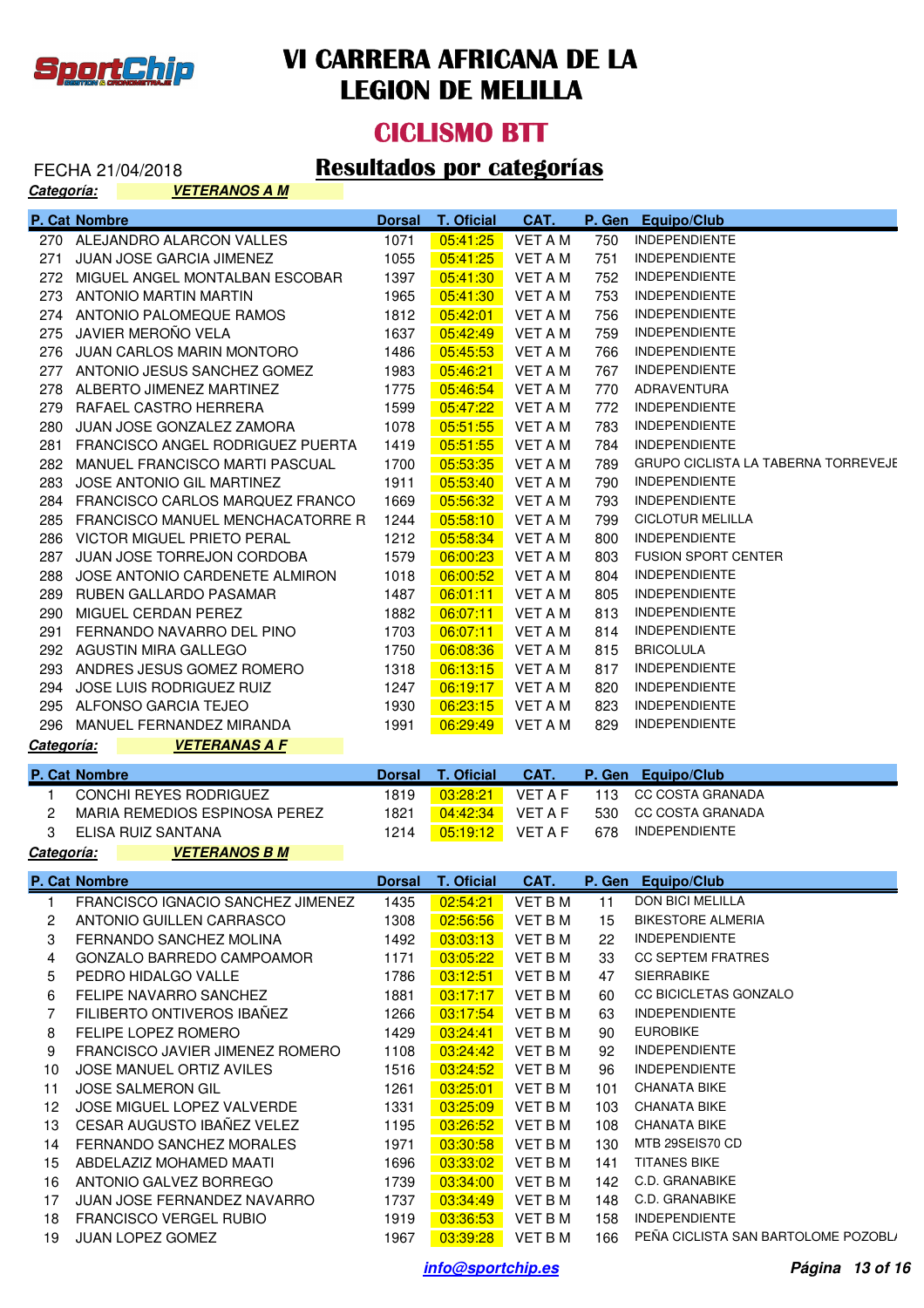

#### **CICLISMO BTT**

| <u>Categoría:</u> | <u>VETERANOS B M</u>                |               |                      |                    |            |                                     |
|-------------------|-------------------------------------|---------------|----------------------|--------------------|------------|-------------------------------------|
|                   | P. Cat Nombre                       | <b>Dorsal</b> | <b>T. Oficial</b>    | CAT.               |            | P. Gen Equipo/Club                  |
| 20                | <b>FRANCISCO GONZALEZ ATENCIA</b>   | 1844          | 03:39:43             | <b>VET B M</b>     | 167        | <b>INDEPENDIENTE</b>                |
| 21                | <b>JOSE SOTO LEONCIO</b>            | 1319          | 03:41:08             | <b>VET B M</b>     | 171        | @PEDALES CEUTA                      |
| 22                | JOSE MANUEL JERONIMO SALADO         | 1161          | 03:43:50             | <b>VET BM</b>      | 183        | CLUB DE LA 8                        |
| 23                | LUIS GONZALEZ MENA                  | 1689          | 03:46:11             | <b>VET BM</b>      | 203        | <b>DON BICI MELILLA</b>             |
| 24                | MIGUEL ANGEL LOPEZ CASTILLO         | 2030          | 03:47:01             | <b>VET BM</b>      | 205        | <b>INDEPENDIENTE</b>                |
| 25                | JUAN ANTONIO MUÑOZ JIMENEZ          | 1776          | 03:50:06             | <b>VET BM</b>      | 220        | <b>INDEPENDIENTE</b>                |
| 26                | MANUEL FERNANDEZ MARTINEZ           | 1332          | 03:50:29             | <b>VET BM</b>      | 226        | <b>INDEPENDIENTE</b>                |
| 27                | <b>FRANCISCO TORO GARCIA</b>        | 1989          | 03:50:36             | <b>VET BM</b>      | 233        | <b>INDEPENDIENTE</b>                |
| 28                | <b>IGNACIO RIOS ORTIZ</b>           | 1184          | 03:54:09             | <b>VET BM</b>      | 251        | PEDALES SIN FRONTERAS               |
| 29                | FERNANDO ALVAREZ DE LOS CORRALES N  | 1223          | 03:54:34             | <b>VET BM</b>      | 255        | <b>CICLOTUR MELILLA</b>             |
| 30                | EMILIO PEREZ MARTINEZ               | 1606          | 03:55:04             | <b>VET BM</b>      | 264        | <b>INDEPENDIENTE</b>                |
| 31                | MATIAS BENZAL CERVANTES             | 1713          | 03:55:27             | <b>VET BM</b>      | 267        | <b>INDEPENDIENTE</b>                |
| 32                | MANOLO CUEVAS GUERRA                | 1411          | 03:57:12             | <b>VET BM</b>      | 271        | CHANATABIKE                         |
| 33                | JOSE CARLOS GARCIA ALGUACIL         | 1300          | 03:57:28             | <b>VET BM</b>      | 272        | <b>INDEPENDIENTE</b>                |
| 34                | JUAN JOSE FERNANDEZ LOPEZ           | 1836          | 03:58:48             | <b>VET BM</b>      | 277        | <b>CC COSTA GRANADA</b>             |
| 35                | <b>JOSE MARIN COLLADO</b>           | 1112          | 04:00:36             | <b>VET BM</b>      | 289        | CLUB DEPORTIVO CICLISTA EL PERDIGAL |
| 36                | EDUARDO CALDERAY RODRIGUEZ          | 1650          | 04:01:07             | <b>VET BM</b>      | 295        | <b>INDEPENDIENTE</b>                |
| 37                | CARLOS HERNANDEZ RODRIGO            | 1205          | 04:01:25             | <b>VET BM</b>      | 297        | <b>INDEPENDIENTE</b>                |
| 38                | DAVID BLAZQUEZ ARNEDO               | 1600          | 04:01:51             | <b>VET B M</b>     | 302        | <b>CHANATA BIKE</b>                 |
| 39                | FRANCISCO GABRIEL GARCIA RUIZ       | 2001          | 04:02:21             | <b>VET BM</b>      | 306        | <b>CC COSTA GRANADA</b>             |
| 40                | <b>JORGE MOLINERO VALLEJO</b>       | 1832          | 04:02:50             | <b>VET BM</b>      | 310        | <b>INDEPENDIENTE</b>                |
| 41                | ANGEL ESQUEMBRI                     | 1058          | 04:03:47             | <b>VET BM</b>      | 313        | <b>INDEPENDIENTE</b>                |
| 42                | MICHEL POLLI GARCIA                 | 1169          | 04:04:44             | <b>VET BM</b>      | 317        | LOS CUCHARONES                      |
| 43                | JAVIER BARRIENTOS POSADA            | 1036          | 04:05:19             | <b>VET BM</b>      | 321        | <b>MAMMOTH</b>                      |
| 44                | ANTONIO MACHADO DORREMOCHEA         | 1143          | 04:07:58             | <b>VET BM</b>      | 335        | <b>INDEPENDIENTE</b>                |
| 45                | <b>SIMON HARDING</b>                | 1343          | 04:08:10             | <b>VET BM</b>      | 336        | <b>INDEPENDIENTE</b>                |
| 46                | JOSE MANUEL PEREZ GORDO             | 1068          | 04:08:48             | <b>VET BM</b>      | 339        | SIN CLUB                            |
| 47                | ANTONIO GADEA RIVAS                 | 1236          | 04:12:11             | <b>VET BM</b>      | 352        | EL PINAR PUEBLA SANABRIA C.D.       |
| 48                | SANTIAGO COBREROS RICO              | 1124          | 04:12:54             | <b>VET BM</b>      | 357        | PEDALES SIN FRONTERAS               |
| 49                | JESUS FERNANDO FERNANDEZ FERNANDI   | 1585          |                      | <b>VET BM</b>      | 362        | CLUB ATLETICO MELILLA               |
|                   | JOSE LUIS ALCARAZ MOLINA            | 1350          | 04:13:43<br>04:15:56 | <b>VET BM</b>      | 376        | <b>INDEPENDIENTE</b>                |
| 50                | JUAN MANUEL SANTOS GARCIA           | 1536          |                      | <b>VET BM</b>      | 377        | <b>DONBICI MELILLA</b>              |
| 51                |                                     |               | 04:16:00             |                    |            | <b>CICLOTUR MELILLA</b>             |
| 52                | RICARDO ANTONIO RUIZ VAREA          | 1312          | 04:16:01             | VET B M            | 378<br>379 | LA COMPAÑIA                         |
| 53                | JOSE MANUEL FERNANDEZ GARCIA        | 1317          | 04:16:05             | <b>VET B M</b>     |            |                                     |
|                   | 54 ANTONIO JESUS OLMEDO CHAVES      | 1131          |                      | $04:19:46$ VET B M |            | 401 TITANES BIKE                    |
|                   | 55 CARLOS MANUEL MONCADA DEL CAMPO  | 1898          | 04:20:51             | VET B M            |            | 413 INDEPENDIENTE                   |
| 56                | HASSAN MIMUN MOHAND                 | 1394          | 04:21:11             | VET B M            |            | 418 RUTEROS BIKES MELILLA           |
| 57                | MANUEL HERNANDEZ SANTAELLA          | 1961          | 04:21:42             | VET B M            | 422        | LA PRINGA BTT                       |
| 58                | <b>JORGE ALOT MONTES</b>            | 1277          | 04:24:25             | VET B M            | 431        | <b>INDEPENDIENTE</b>                |
| 59                | JUAN MANUEL ARENAZA JIMENEZ         | 1079          | 04:24:26             | VET B M            | 432        | <b>BIKE PHILOSOPHY</b>              |
| 60                | JOSE ANTONIO MARTIN MOLINA          | 1390          | 04:25:02             | VET B M            | 439        | <b>INDEPENDIENTE</b>                |
| 61                | <b>JUAN ANTONIO GARCIA MARTINEZ</b> | 1111          | 04:25:45             | VET B M            | 444        | CLUB DEPORTIVO CICLISTA EL PERDIGAL |
| 62                | ANTONIO JESUS CUADRA BERNAL         | 1263          | 04:25:48             | VET B M            | 445        | INDEPENDIENTE                       |
| 63                | ANTONIO RODRIGUEZ GUERRA            | 1628          | 04:25:56             | VET B M            | 446        | <b>INDEPENDIENTE</b>                |
| 64                | JULIO FERNANDEZ GARCIA HERRAN       | 1295          | 04:26:30             | VET B M            | 447        | <b>INDEPENDIENTE</b>                |
| 65                | FRANCISCO ANDRES RUIZ GONZALEZ      | 1753          | 04:26:33             | VET B M            | 449        | LOS DESTROZALLANOS BIKE             |
| 66                | RAFAEL NUÑEZ GOMEZ                  | 1740          | 04:27:13             | VET B M            | 453        | C.D. GRANABIKE                      |
| 67                | MANUEL NEGRO GUERRERO               | 1219          | 04:27:40             | VET B M            | 456        | <b>INDEPENDIENTE</b>                |
| 68                | RAFAEL RODRIGUEZ CASTILLO           | 1349          | 04:28:50             | VET B M            | 462        | <b>INDEPENDIENTE</b>                |
| 69                | JOSE ANTONIO CRUCES GALIANO         | 2000          | 04:29:25             | VET B M            | 464        | <b>INDEPENDIENTE</b>                |
| 70                | JUAN JESUS CANSINO CAMPUZANO        | 1489          | 04:30:52             | VET B M            | 470        | MTB TRABIKE                         |
| 71                | JOSE MORA GOMEZ                     | 1653          | 04:32:14             | VET B M            | 474        | <b>INDEPENDIENTE</b>                |
| 72                | <b>JUAN JOSE CUADROS</b>            | 1149          | 04:33:34             | VET B M            | 477        | <b>BALAKOOK</b>                     |
| 73                | ANGEL JAVIER ALARCON VALLES         | 1084          | 04:33:43             | VET B M            |            | 480 INDEPENDIENTE                   |
| 74                | JOSE ANTONIO GARCIA CAMPOS          | 1748          |                      | $04:35:07$ VET B M |            | 488 PEDALES SIN FRONTERAS           |
|                   | Página 14 of 16                     |               |                      |                    |            |                                     |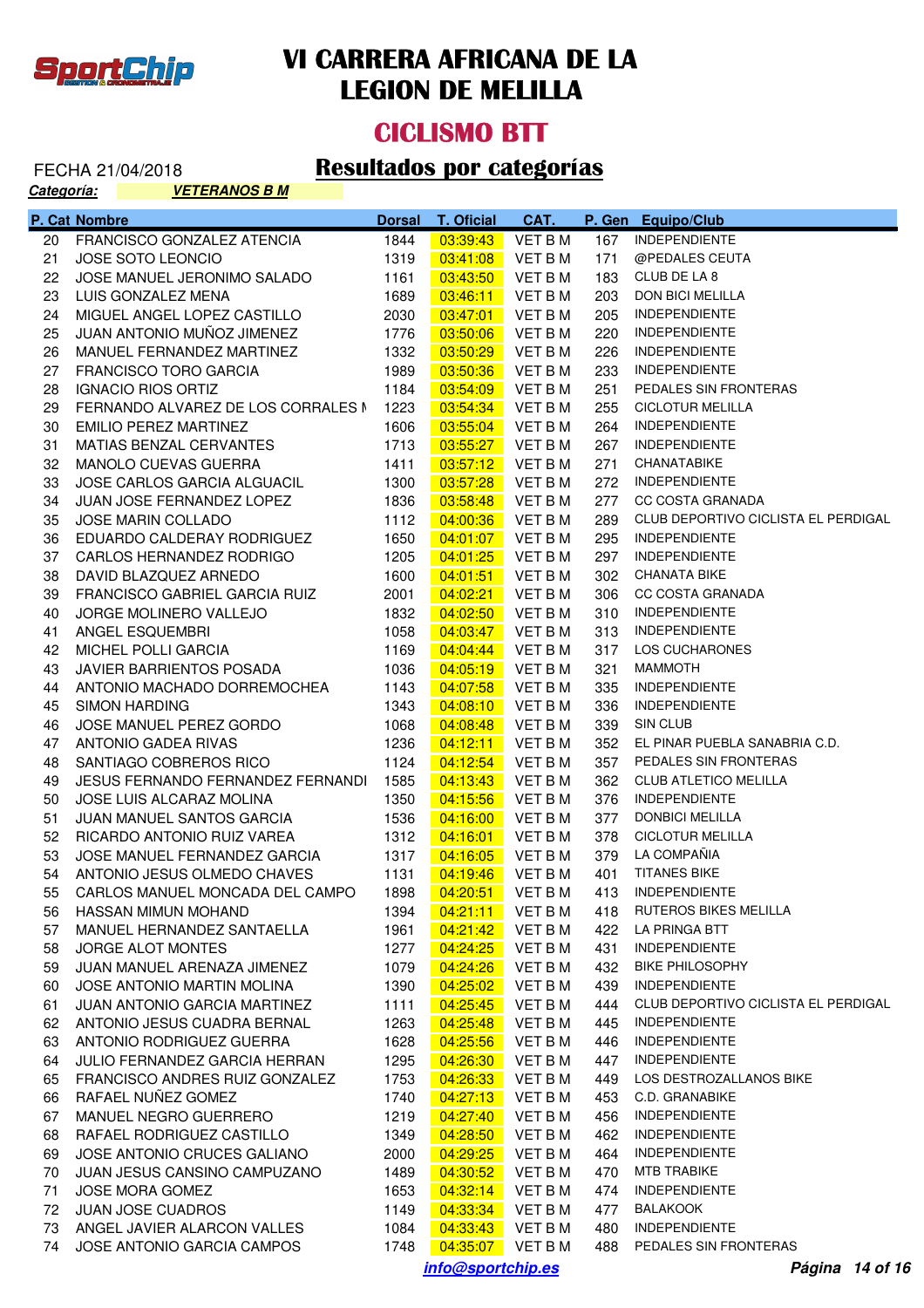

**Categoría: VETERANOS B M**

# **VI CARRERA AFRICANA DE LA LEGION DE MELILLA**

#### **CICLISMO BTT**

| Categoria:<br><u>VEIERANOS B M</u> |                                       |               |                   |                |        |                            |  |  |
|------------------------------------|---------------------------------------|---------------|-------------------|----------------|--------|----------------------------|--|--|
|                                    | P. Cat Nombre                         | <b>Dorsal</b> | <b>T. Oficial</b> | CAT.           | P. Gen | <b>Equipo/Club</b>         |  |  |
| 75                                 | <b>CARLOS MARCO GARBAYO</b>           | 1742          | 04:35:33          | <b>VET B M</b> | 490    | <b>INDEPENDIENTE</b>       |  |  |
| 76                                 | FERNANDO MARCO GARBAYO                | 1741          | 04:35:34          | <b>VET BM</b>  | 492    | <b>INDEPENDIENTE</b>       |  |  |
| 77                                 | ANTONIO HURTADO GONZALEZ              | 1513          | 04:35:49          | VET B M        | 493    | <b>INDEPENDIENTE</b>       |  |  |
| 78                                 | ANGEL BLANCO SOLER                    | 1128          | 04:36:44          | <b>VET BM</b>  | 496    | <b>C.D. ANTAS BIKE</b>     |  |  |
| 79                                 | <b>JUAN JOSE MORALES BAÑOS</b>        | 1064          | 04:36:50          | <b>VET BM</b>  | 500    | C. D. MTBMáLAGA            |  |  |
| 80                                 | FRANCISCO LOPEZ CALVO                 | 1271          | 04:39:08          | <b>VET BM</b>  | 509    | <b>INDEPENDIENTE</b>       |  |  |
| 81                                 | "JOSE MANUEL""CHURRO""" GONZALEZ RI\  | 2045          | 04:40:19          | <b>VET BM</b>  | 513    | <b>INDEPENDIENTE</b>       |  |  |
| 82                                 | <b>MANUEL ROJAS NADAL</b>             | 1154          | 04:41:34          | <b>VET BM</b>  | 522    | <b>INDEPENDIENTE</b>       |  |  |
| 83                                 | ARMANDO FERNANDEZ RUIZ                | 1708          | 04:42:27          | VET B M        | 526    | <b>INDEPENDIENTE</b>       |  |  |
| 84                                 | JOSE MIGUEL LOPEZ LOPEZ               | 1367          | 04:42:33          | VET B M        | 529    | <b>INDEPENDIENTE</b>       |  |  |
| 85                                 | FELIPE SALVADOR CAYUELA LOPEZ         | 1272          | 04:42:38          | VET B M        | 531    | <b>INDEPENDIENTE</b>       |  |  |
| 86                                 | <b>BAROLOME CAMPOS GUEVARA</b>        | 1105          | 04:43:48          | VET B M        | 537    | <b>C.D. ANTAS BIKE</b>     |  |  |
| 87                                 | MANUEL LOPEZ LASTRA                   | 1375          | 04:44:22          | VET B M        | 539    | <b>INDEPENDIENTE</b>       |  |  |
| 88                                 | EMILIO CHAMORRO GONSALEZ              | 1418          | 04:44:22          | VET B M        | 540    | <b>INDEPENDIENTE</b>       |  |  |
| 89                                 | FRANCISCO MENDOZA PALOU               | 1723          | 04:45:08          | VET B M        | 543    | MTB DEL SUR                |  |  |
| 90                                 | EMILIO TOVAR CAZORLA                  | 1417          | 04:46:59          | VET B M        | 547    | <b>INDEPENDIENTE</b>       |  |  |
| 91                                 | <b>JUAN ANTONIO CALVO SAIZ</b>        | 1524          | 04:47:00          | VET B M        | 548    | <b>INCANSABLES BIKE CD</b> |  |  |
| 92                                 | MANUEL DE JESUS PEREZ DOMINGUEZ       | 1592          | 04:47:22          | VET B M        | 553    | <b>INDEPENDIENTE</b>       |  |  |
| 93                                 | ANGEL GONZALEZ PEREZ                  | 1204          | 04:47:22          | VET B M        |        | 554 PARTICULAR             |  |  |
| 94                                 | <b>JUAN JOSE HINOJOSA PRADOS</b>      | 1463          | 04:47:27          | VET B M        | 555    | <b>INDEPENDIENTE</b>       |  |  |
| 95                                 | JOSE CARLOS BURGOS DE LA ROSA         | 1900          | 04:48:20          | VET B M        | 564    | INDEPENDIENTE              |  |  |
| 96                                 | JOSE MIGUEL LOPEZ CRUZ                | 1923          | 04:51:49          | VET B M        | 574    | INDEPENDIENTE              |  |  |
| 97                                 | MANUEL SORIA GONZALEZ                 | 1842          | 04:51:54          | VET B M        | 575    | <b>INDEPENDIENTE</b>       |  |  |
| 98                                 | RICARDO ARSENIO GARCIA MARTINEZ       | 1208          | 04:52:30          | VET B M        | 576 -  | INDEPENDIENTE              |  |  |
| 99                                 | JOSE EMILIO MARTINEZ MEDINA           | 1736          | 04:52:46          | VET B M        | 577    | C.D. GRANABIKE             |  |  |
|                                    | 100 FRANCISCO ALAMILLA CARRILLO       | 1259          | 04:52:46          | VET B M        | 578    | <b>INDEPENDIENTE</b>       |  |  |
| 101                                | JOAQUIN PEÑAS DOMINGUEZ               | 2044          | 04:53:21          | VET B M        | 582    |                            |  |  |
|                                    | 102 ANTONIO PAREJA GONZALEZ           | 1203          | 04:54:07          | VET B M        | 585    | PEDALES SIN FRONTERAS      |  |  |
|                                    | 103 JUAN VICENTE BERENGUER LLORET     | 1791          | 04:57:33          | VET B M        | 597    | <b>INDEPENDIENTE</b>       |  |  |
|                                    | 104 JULIO UBEDA RAMIREZ               | 1311          | 04:58:23          | VET B M        | 602    | PEDALES SIN FRONTERAS      |  |  |
|                                    | 105 JUAN MIGUEL SORIANO BELMONTE      | 1444          | 05:01:14          | VET B M        | 611    | <b>INDEPENDIENTE</b>       |  |  |
|                                    | 106 ANTONIO NIEBLA AGUILAR            | 1436          | 05:01:19          | VET B M        | 618    | EL PEDAL                   |  |  |
|                                    | 107 CARLOS DIAZ ARQUES                | 1649          | 05:01:22          | VET B M        | 621    | <b>INDEPENDIENTE</b>       |  |  |
|                                    | 108 MANUEL JURADO MUÑOZ               | 1551          | 05:05:44          | VET B M        | 632    | INDEPENDIENTE              |  |  |
|                                    | 109 JUAN MANUEL AGUILERA UBEDA        | 1282          | 05:06:03          | VET B M        |        | 634 INDEPENDIENTE          |  |  |
|                                    | 110 JOSE MARIA LOPEZ DOMINGUEZ        | 1932          | 05:06:09          | <b>VET BM</b>  | 639    | INDEPENDIENTE              |  |  |
| 111                                | MANUEL JESUS DELGADO DE LA ROSA       | 1901          | 05:06:49          | <b>VET BM</b>  | 642    | <b>INDEPENDIENTE</b>       |  |  |
|                                    | 112 DAVID PEREZ LEAL                  | 1688          | 05:08:16          | <b>VET BM</b>  | 644    | <b>INDEPENDIENTE</b>       |  |  |
|                                    | 113 RAMON GUIRADO SANCHEZ             | 1432          | 05:08:29          | <b>VET BM</b>  | 650    | <b>INDEPENDIENTE</b>       |  |  |
|                                    | 114 MIGUEL ALVAREZ GARCIA             | 1020          | 05:08:36          | <b>VET BM</b>  | 651    | C. D. MTBMáLAGA            |  |  |
|                                    | 115 MIGUEL CAPELLI CUADROS            | 1264          | 05:09:36          | <b>VET BM</b>  | 652    | <b>BALAKOOK</b>            |  |  |
|                                    | 116 MANUEL PASCUAL REPISO             | 1880          | 05:10:26          | <b>VET BM</b>  | 656    | <b>INDEPENDIENTE</b>       |  |  |
|                                    | 117 ANGEL GARCIA GOMEZ                | 1675          | 05:11:35          | <b>VET BM</b>  | 657    | LA TROCHA                  |  |  |
|                                    | 118 MANUEL JIMENEZ CAZORLA            | 1743          | 05:12:00          | <b>VET BM</b>  | 658    | <b>INDEPENDIENTE</b>       |  |  |
| 119                                | JOSE LUIS SANTOS ALBARRACIN           | 1142          | 05:12:09          | <b>VET BM</b>  | 659    | C.D. MTBMALAGA             |  |  |
| 120                                | <b>JUAN ANTONIO VIERA ORTIZ</b>       | 1062          | 05:12:31          | <b>VET BM</b>  | 660    | <b>INDEPENDIENTE</b>       |  |  |
| 121                                | MIGUEL GARCIA TERRONES                | 1235          | 05:12:32          | <b>VET BM</b>  | 661    | <b>INDEPENDIENTE</b>       |  |  |
|                                    | 122 FRANCISCO ANDRES ALCANTARA ROBLES | 1216          | 05:12:32          | <b>VET BM</b>  | 662    | <b>INDEPENDIENTE</b>       |  |  |
| 123                                | DANIEL FERNANDEZ PEREZ                | 1185          | 05:12:33          | <b>VET BM</b>  | 663    | <b>INDEPENDIENTE</b>       |  |  |
|                                    | 124 JOSE OSORIO MENGIBAR              | 1402          | 05:16:13          | <b>VET BM</b>  | 671    | <b>INDEPENDIENTE</b>       |  |  |
|                                    | 125 FELIX ESTEBAN PEREZ               | 1156          | 05:17:18          | <b>VET BM</b>  | 673    | PEDALES SIN FRONTERAS      |  |  |
|                                    | 126 FRANCISCO MORENO BELTRAN          | 1242          | 05:19:01          | <b>VET BM</b>  | 675    | <b>INDEPENDIENTE</b>       |  |  |
| 127                                | JAVIER PEREZ ESCAMEZ                  | 1221          | 05:19:18          | <b>VET BM</b>  | 681    | <b>INDEPENDIENTE</b>       |  |  |
|                                    | 128 ENRIQUE PERAL ESCAMEZ             | 1113          | 05:19:18          | <b>VET BM</b>  | 682    | RUTEROS BIKES MELILLA      |  |  |
| 129                                | CARLOS GARCES GALLARDO                | 1456          | 05:19:20          | VET B M        | 685    | INDEPENDIENTE              |  |  |
|                                    | info@sportchip.es<br>Página 15 of 16  |               |                   |                |        |                            |  |  |